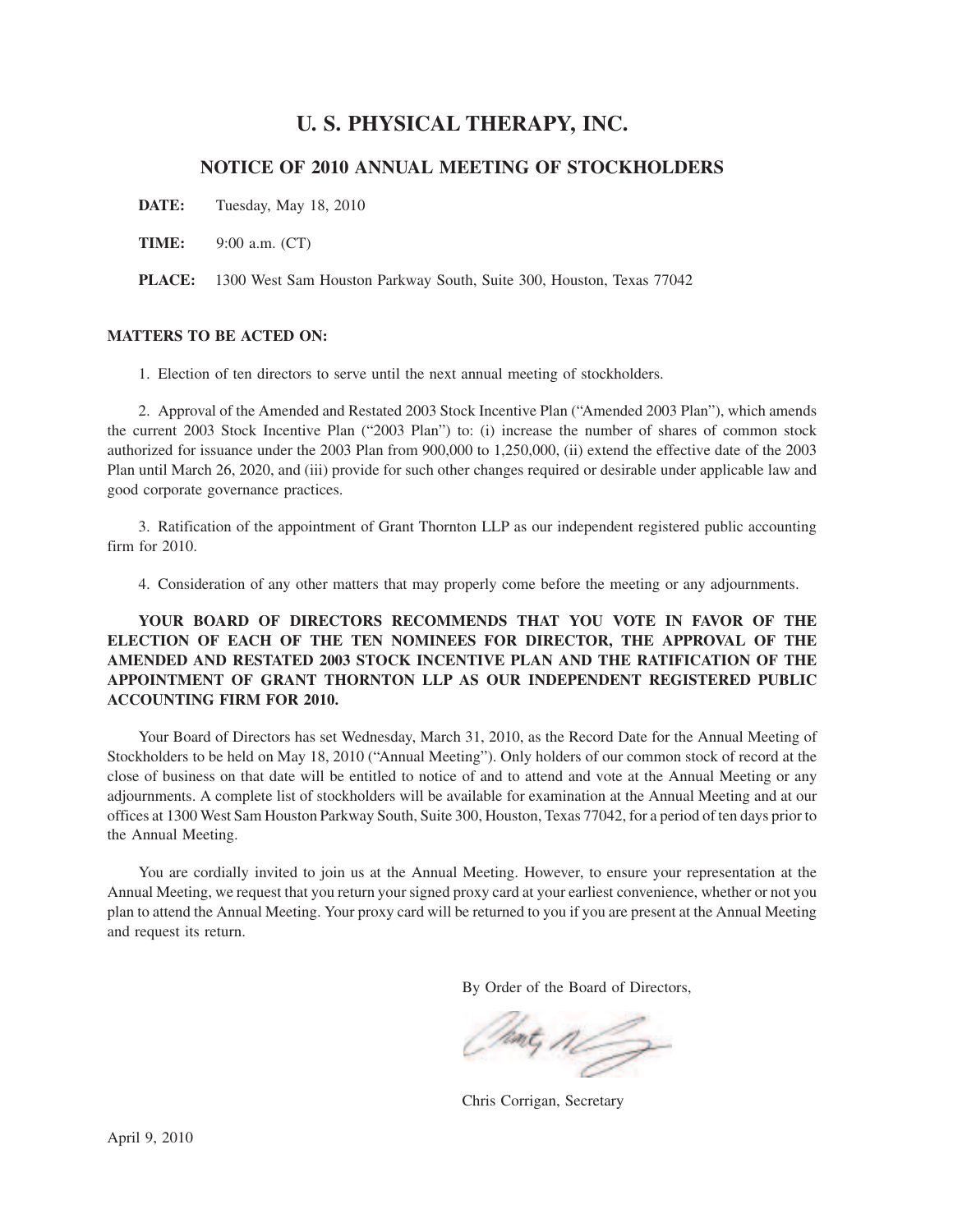# **U.S. PHYSICAL THERAPY, INC. 1300 West Sam Houston Parkway South, Suite 300 Houston, Texas 77042 (713) 297-7000**

# **PROXY STATEMENT ANNUAL MEETING OF STOCKHOLDERS MAY 18, 2010**

# **Proxy Statement**

This proxy statement is being provided to stockholders in connection with the solicitation of proxies by the Board of Directors for use at the Annual Meeting of Stockholders (the "Annual Meeting") of U.S. Physical Therapy, Inc. ("USPT" or the "Company") to be held on Tuesday, May 18, 2010 at 9:00 a.m. (central time) at the Company's principal executive offices located at 1300 West Sam Houston Parkway, Suite 300, Houston, Texas, 77042. This Proxy Statement and the enclosed proxy card are being mailed on behalf of our Board of Directors on or about April 9, 2010 to all of our stockholders of record as of the close of business on the record date, Wednesday, March 31, 2010.

#### **Your Vote is Important**

Whether or not you plan to attend the Annual Meeting, please take time to vote your shares by signing and returning a proxy card as soon as possible.

#### **Proposals To Be Voted On and the Board's Voting Recommendations**

The following three proposals are scheduled to be voted on at the Annual Meeting:

- Election of ten director nominees.
- Approval of the Amended and Restated 2003 Stock Incentive Plan.
- Ratification of the appointment of Grant Thornton LLP as our independent registered public accounting firm for 2010.

# **YOUR BOARD OF DIRECTORS RECOMMENDS THAT YOU VOTE IN FAVOR OF THE ELECTION OF EACH OF THE TEN NOMINEES FOR DIRECTOR, THE APPROVAL OF THE AMENDED AND RESTATED 2003 STOCK INCENTIVE PLAN AND THE RATIFICATION OF THE APPOINTMENT OF GRANT THORNTON LLP AS OUR INDEPENDENT REGISTERED PUBLIC ACCOUNTING FIRM FOR 2010.**

# **Important Notice Regarding the Availability of Proxy Materials for the Stockholder Meeting to be Held on May 18, 2010**

We have elected to provide access to our proxy materials both by sending you this full set of proxy materials, including a Notice of 2010 Annual Meeting of Stockholders, proxy card and Annual Report for the year ended December 31, 2009, and by notifying you of the availability of our proxy materials on the Internet. **The Notice of 2010 Annual Meeting of Stockholders, this Proxy Statement, proxy card and Annual Report for the year ended December 31, 2009 are available at http://www.cstproxy.com/usph/2010.** The materials on the website are searchable, readable and printable and the website does not have "cookies" or other tracking devices which identify visitors. To obtain directions to attend the Annual Meeting and vote in person, please contact Chris Corrigan, our Secretary, at 800-530-6285 or via email at investorrelations@usph.com.

## **Who Can Vote:**

All holders of record of our common stock at the close of business on March 31, 2010 are entitled to vote at the Annual Meeting. Holders of our common stock are entitled to one vote per share.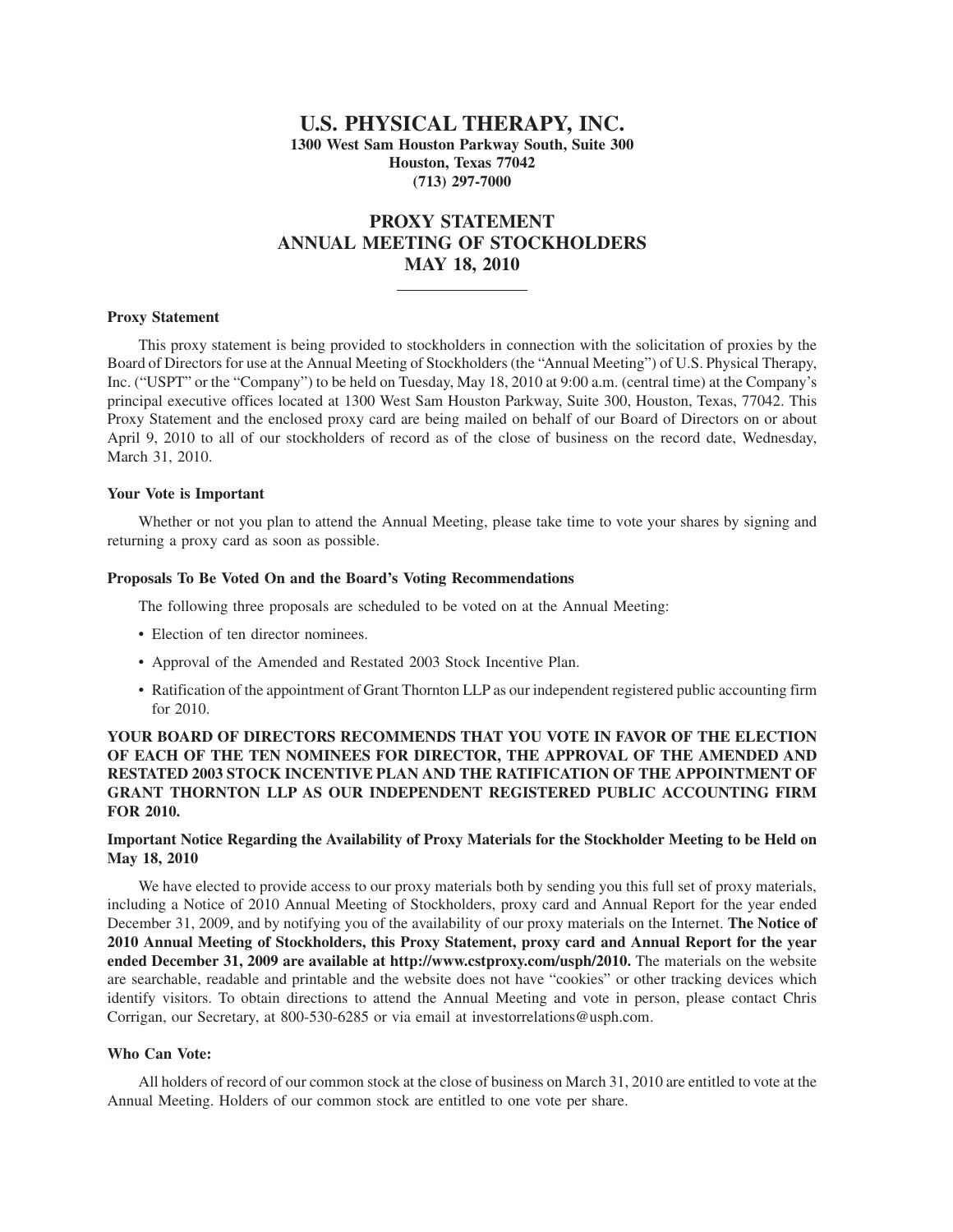#### **Proxies Solicited By:**

Your vote and proxy are being solicited by our Board of Directors for use at the Annual Meeting. This Proxy Statement and the enclosed proxy card are being mailed on behalf of our Board of Directors on or about April 9, 2010 to all of our stockholders of record as of the close of business on the record date, Wednesday, March 31, 2010.

Your presence at the Annual Meeting will not automatically revoke your proxy. You may, however, revoke your proxy at any time prior to its exercise by delivering to us another proxy bearing a later date, by attending the Annual Meeting and voting in person, or by filing a written notice of revocation before the Annual Meeting with Chris Corrigan, our Secretary, at our principal executive offices located at 1300 West Sam Houston Parkway South, Suite 300, Houston, Texas 77042. If you receive multiple proxy cards, this indicates that your shares are held in more than one account, such as two brokerage accounts, or are registered in different names. You should vote each of the proxy cards received to ensure that all of your shares are voted.

#### **Proxies:**

**Properly executed but unmarked proxies will be voted FOR the election of our ten director nominees, FOR the approval of the Amended and Restated 2003 Stock Incentive Plan and FOR the ratification of the appointment of Grant Thornton LLP as our independent registered public accounting firm for 2010.** If you "withhold" your vote for any of the nominees, this will be counted as a vote **AGAINST** that nominee. If any other matters are properly brought before the Annual Meeting, the persons named in the proxy card will vote your shares as directed by a majority of the Board of Directors.

# **Quorum:**

Only shares of our common stock can be voted, with each share entitling its owner to one vote on all matters. The close of business on Wednesday, March 31, 2010 ("Record Date") was fixed by the Board of Directors as the Record Date for determination of stockholders entitled to vote at the Annual Meeting. The number of shares of our common stock outstanding on the Record Date was 11,614,508. The presence, in person or by proxy, of at least a majority of the shares outstanding on the Record Date is necessary to constitute a quorum at our Annual Meeting. Abstentions will be treated as present for determining a quorum at the Annual Meeting. If a broker holding your shares in "street" name indicates to us on a proxy card that the broker lacks discretionary authority to vote your shares for all matters at the meeting, we will not consider your shares as present or entitled to vote for any purpose. There is no cumulative voting in the election of directors and, as required by Nevada law, the directors will be elected by a plurality of the votes cast at the Annual Meeting.

# **Cost of Proxy Solicitation:**

We will bear the cost of soliciting proxies. Some of our directors, officers and regular employees may solicit proxies, without additional compensation, personally or by telephone. Proxy materials will also be furnished without cost to brokers and other nominees to forward to the beneficial owners of shares held in their names.

#### **Questions and Additional Information:**

You may call our President and Chief Executive Officer, Christopher J. Reading, or our Chief Financial Officer, Lawrance W. McAfee, at 800-580-6285 or email us at investorrelations@usph.com if you have any questions. A copy of our Annual Report on Form 10-K for the year ended December 31, 2009 accompanies this Proxy Statement. **We have filed an Annual Report on Form 10-K for the year ended December 31, 2009 (the "Form 10-K") with the Securities and Exchange Commission (the "SEC"). You may obtain additional copies of the Form 10-K by downloading it from our website at** www.usph.com**, by writing to U.S. Physical Therapy, Inc., 1300 West Sam Houston Parkway South, Suite 300, Houston, Texas 77042, Attention: Chris Corrigan, Secretary or by emailing us at investorrelations@usph.com.**

#### **PLEASE VOTE — YOUR VOTE IS IMPORTANT**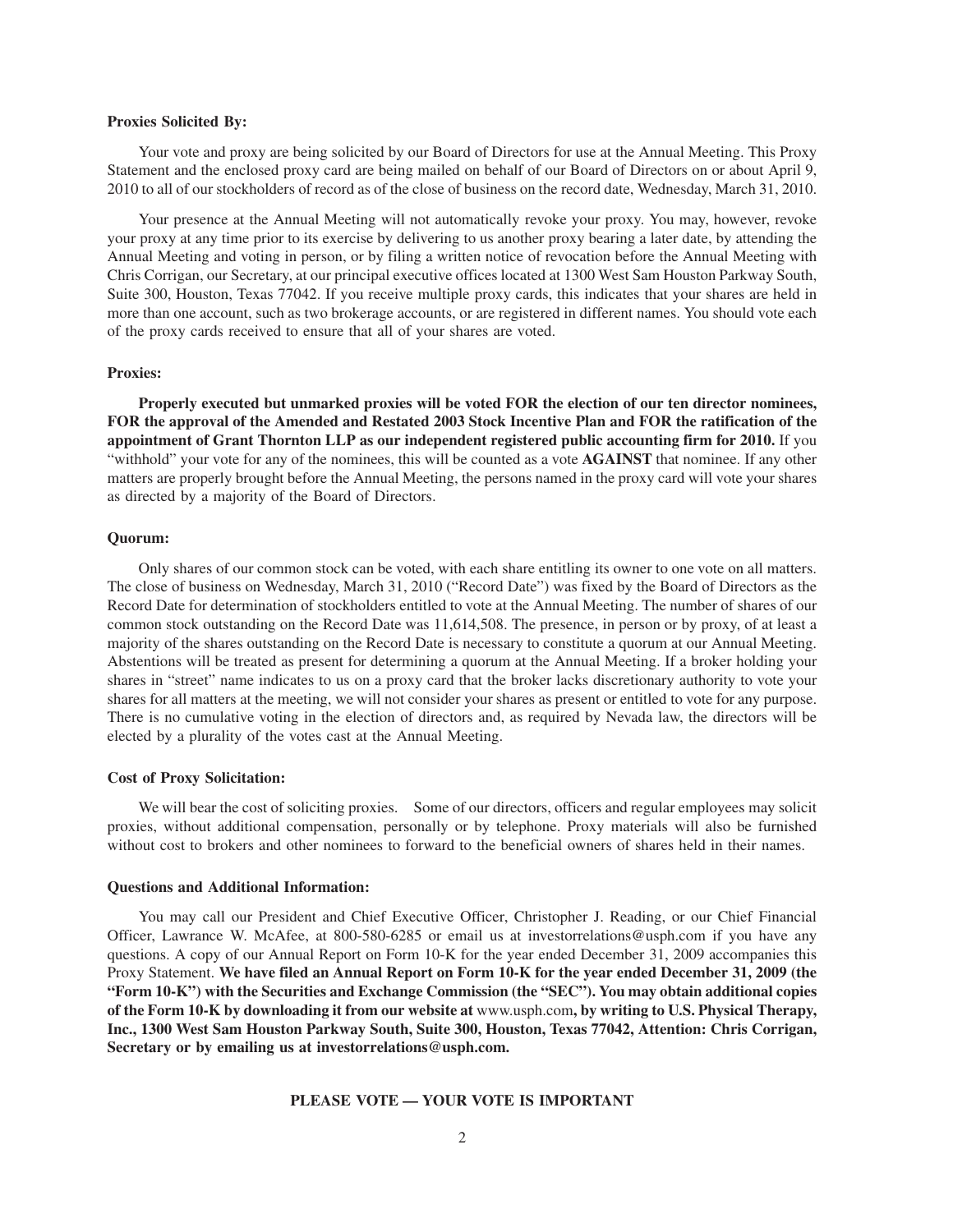#### **ITEM 1 — ELECTION OF DIRECTORS**

The accompanying proxy card, unless marked to the contrary, will be voted in favor of the election of Daniel C. Arnold, Christopher J. Reading, Lawrance W. McAfee, Mark J. Brookner, Bruce D. Broussard, Dr. Bernard A. Harris, Jr., Marlin W. Johnston, Jerald L. Pullins, Reginald E. Swanson and Clayton K. Trier. These ten nominees are current directors standing for reelection at the Annual Meeting to serve until the next annual meeting of stockholders. Mr. J. Livingston Kosberg, a current director of the Company, is not standing for reelection, but has indicated he will serve until the end of his term, which will expire at the Annual Meeting. Effective as of the date of the Annual Meeting, the Board of Directors has reduced the number of directors to ten, and consequently, Mr. Kosberg's position will not be filled. The Governance and Nominating Committee, which consists solely of directors who are independent under the applicable NASDAQ Listing Standards, recommended the ten directors to the Board of Directors. Based on that recommendation, the Board nominated such directors for election at the Annual Meeting.

The Board of Directors has determined that Messrs. Arnold, Brookner, Broussard, Johnston, Pullins and Trier, and Dr. Harris are considered independent under the applicable NASDAQ Listing Standards. Messrs. McAfee and Reading, who are officers of the Company, and Mr. Swanson, who is an employee of the Company, are not considered independent under the applicable NASDAQ Listing Standards. The nominees for director are:

| Age                                             | <b>Director</b><br><b>Since</b> | <b>Position(s)</b> Held                                              |
|-------------------------------------------------|---------------------------------|----------------------------------------------------------------------|
| 80                                              | 1992                            | Chairman of the Board                                                |
| 46                                              | 2004                            | President, Chief Executive Officer and<br>Director                   |
| Lawrance W. McAfee $\dots \dots \dots \dots$ 55 | 2004                            | Executive Vice President, Chief Financial<br>Officer and Director    |
| 68                                              | 2003                            | Vice Chairman of the Board                                           |
| 65                                              | 1990                            | Director                                                             |
| 47                                              | 1999                            | Director                                                             |
| 53                                              | 2005                            | Director                                                             |
| 78                                              | 1992                            | Director                                                             |
| 56                                              | 2007                            | Director and Managing Director of STAR<br>Physical Therapy, LP $(*)$ |
| 58                                              | 2005                            | Director                                                             |
|                                                 |                                 |                                                                      |

\* STAR Physical Therapy, LP is a subsidiary of the Company.

#### **Director Biographies:**

*Daniel C. Arnold* was named our Chairman of the Board on July 6, 2004. Mr. Arnold is a private investor engaged primarily in managing his personal investments. He previously served as Chairman of the Board of Trustees of the Baylor College of Medicine. He is currently serving only on the Board of U.S. Physical Therapy, Inc.

*Christopher J. Reading* was promoted to President and Chief Executive Officer and elected to our Board of Directors effective November 1, 2004. Prior to 2004, Mr. Reading served as our Chief Operating Officer since joining us in 2003. From 1990 to 2003, Mr. Reading served in various executive and management positions with HealthSouth Corporation where most recently he served as Senior Vice President of Operations responsible for over 200 facilities located in 10 states. Mr. Reading is a physical therapist.

*Lawrance W. McAfee* was promoted to Executive Vice President and elected to our Board of Directors effective November 1, 2004. Mr. McAfee also serves as our Chief Financial Officer, a position he has held since joining us in 2003. Mr. McAfee's experience includes having served as Chief Financial Officer of three public companies and President of two private companies.

*Mark J. Brookner* has served on our Board since August 1998. Mr. Brookner is currently a private investor. He served as our Chief Financial Officer from 1992 to 1998 and as our Secretary and Treasurer during portions of that period.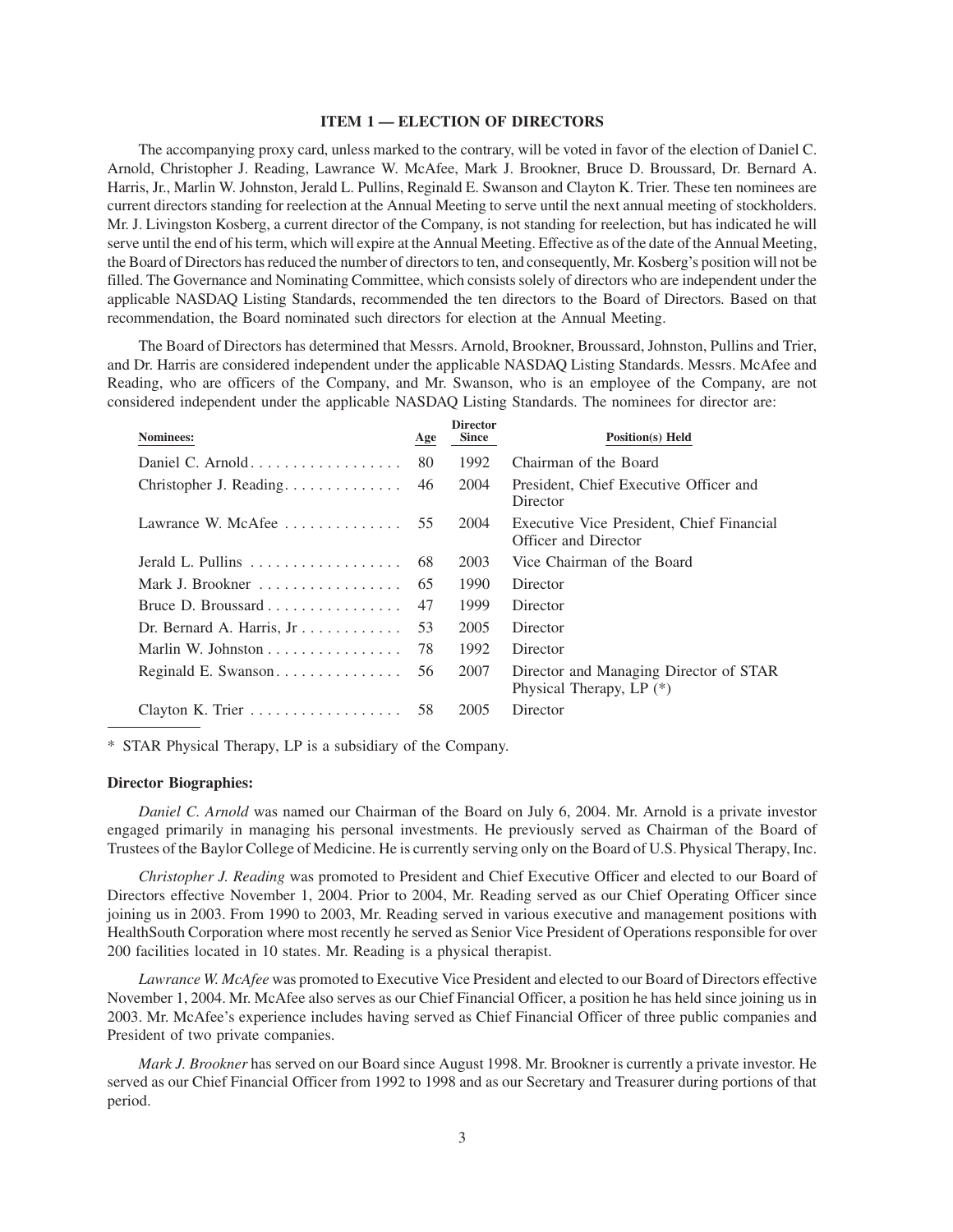*Bruce D. Broussard* has served on our Board since 1999. Since February 2008, Mr. Broussard has been Chief Executive Officer and a Director of U.S. Oncology, Inc., a cancer-care services company formerly listed on The Nasdaq Stock Market. Prior to that time, since November 2005, Mr. Broussard was the President of U.S. Oncology, Inc. From August 2000 through October 2005, he was the Chief Financial Officer of U.S. Oncology, Inc. From December 1997 to August 2000, Mr. Broussard was the Chief Executive Officer of HarborDental Properties, a dental development company specializing in free-standing upscale dedicated dental buildings. Mr. Broussard served as the Chief Financial Officer for Regency Health Services, Inc., a national chain of nursing homes and provider of long-term health services formerly listed on the New York Stock Exchange, from 1996 to 1997 and as a Director and Chief Financial Officer for Sun Health Care Group, a health care provider, from 1993 to 1996.

*Dr. Bernard A. Harris* joined our Board on August 23, 2005. From 2001, Dr. Harris has been President and Chief Executive Officer of Vesalius Ventures, a venture capital firm that invests in early stage medical informatics and technology. From 2006, Dr. Harris has served as a Class III director of Sterling Bancshares, Inc., a bank holding company. From 1996 to 2001, he served as Chief Medical Officer and Vice President for Space Hab, an aerospace company. Dr. Harris is a former astronaut, having completed two space shuttle missions. He completed his residency in Internal Medicine at the Mayo Clinic and trained as a flight surgeon at the Aerospace School of Medicine at Brooks Air Force Base.

*Marlin W. Johnston* has served on our Board since 1992. Mr. Johnston has been a management consultant with Tonn & Associates, a management consulting firm, since 1993. During 1992 and 1993, Mr. Johnston served as a management consultant to the Texas Department of Health and the Texas Department of Protective and Regulatory Services.

*Jerald L. Pullins* has served on our Board since 2003. He is currently engaged in the development and management of private enterprises in the healthcare field. From October 2007 to the present, Mr. Pullins has been the Managing Member of SeniorCare Homes, LLC, which develops, owns and operates supervised, residential homes for senior citizens with Alzheimers, dementia and other memory impairment conditions. From 2007 to present, he has also served as Chairman of the Board of Directors of Pet Partners, LLC, a private enterprise involved in the acquisition and management of primary care, small animal veterinary hospitals.

*Reginald E. Swanson* joined our Board on September 6, 2007. Mr. Swanson is Managing Director of STAR Physical Therapy, LP, a subsidiary of the Company. Mr. Swanson is founder of STAR Physical Therapy, LLC, and from 1997 to 2007, was its president and managing member. He is a licensed athletic trainer and has been involved with sports medicine and physical therapy for over 25 years.

*Clayton K. Trier* joined our Board on February 23, 2005. Mr. Trier is a private investor. He was a founder and former Chairman and Chief Executive Officer of U.S. Delivery Systems, Inc., which developed the first national network providing same-day delivery service, from 1993 to 1997. Before it was acquired in 1996, U.S. Delivery was listed for two years on the New York Stock Exchange.

The persons named on the proxy card will vote FOR all of the nominees for director listed above unless you withhold authority to vote for one or more of the nominees. Under current regulations, a broker is prohibited from voting for directors without receiving instructions from you. As required by Nevada law, nominees will be elected by a plurality of the votes cast at the Annual Meeting. Abstentions and broker non-votes will not be treated as a vote for or against any particular nominee and will not affect the outcome of the election of directors. Continental Stock Transfer & Trust Co. will tabulate the votes cast by proxy or in person at the Annual Meeting.

All of our nominees have consented to serve as directors. Our Board has no reason to believe that any of the nominees will be unable to act as a director. However, if any director is unable to serve, the Board may designate a substitute. If a substitute nominee is named, the persons named on the proxy card will vote FOR the election of the substitute nominee.

# **THE BOARD OF DIRECTORS RECOMMENDS THAT THE STOCKHOLDERS VOTE FOR THE ELECTION OF THE TEN NOMINEES FOR DIRECTOR NAMED IN THE PROXY STATEMENT.**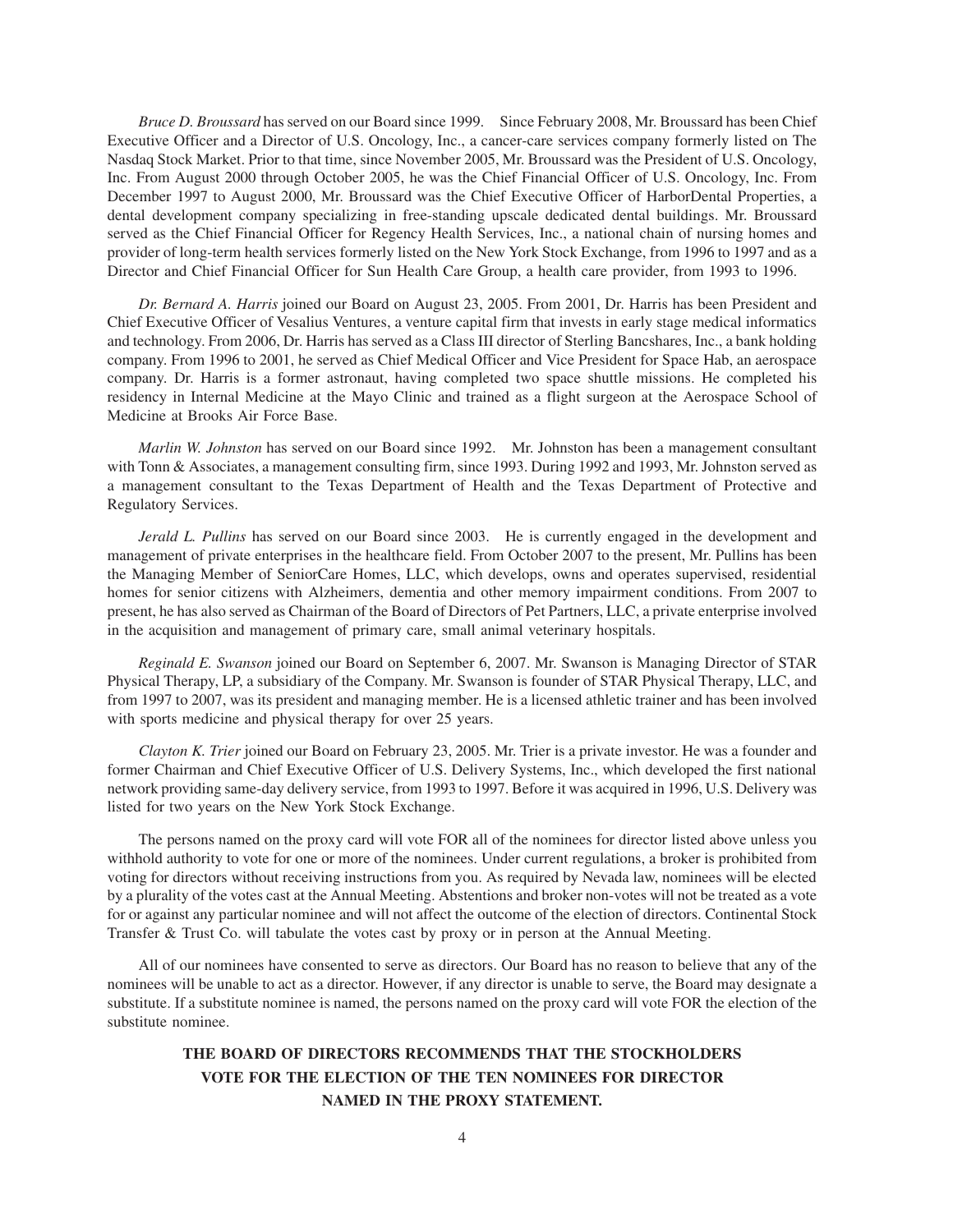# **CORPORATE GOVERNANCE AND BOARD MATTERS**

#### **Board Leadership Structure**

Our Board is led by an independent Chairman and Vice-Chairman. Mr. Reading, our Chief Executive Officer, Mr. McAfee, our Executive Vice President and Chief Financial Officer, and Mr. Swanson, the managing director of our subsidiary, STAR Physical Therapy, LP, are members of the Board who are not independent. We believe the leadership structure enhances the accountability of the executive management to the Board. Because seven members of our Board are considered independent, we believe the Board is independent from management. Further, separating the Chairman and Chief Executive Officer roles allows Mr. Reading to focus his efforts on running our business and managing the Company in the best interest of our stockholders while we are able to benefit from prior experiences of our independent Board members, especially our Chairman and Vice Chairman.

## **Board Oversight of Risk**

Our management is responsible for the Company's day-to-day risk management activities. Our Board, which functions in an oversight role in risk management, focuses on understanding the nature of the risks inherent in our business, including our operations, strategic directions and overall risk management systems. Our Board receives periodic updates on our business operations, financial results, strategy and specific risks related to our business. These updates are primarily communicated through presentations by management at Board meetings and through discussions with appropriate management, compliance and audit personnel at the meetings of the Board's Audit Committee and Compliance Committee.

# **Independent Directors**

The Board has affirmatively determined that Messrs. Arnold, Brookner, Broussard, Johnston, Pullins and Trier, and Dr. Harris have no relationship with the Company or its subsidiaries that would interfere with the exercise of independent judgment in carrying out the responsibilities of a director and are independent, as defined in the applicable NASDAQ Listing Standards. Specifically, the Board determined that the foregoing seven nominees are "independent" as defined in Rule 4200 of the NASDAQ Marketplace Rules, and that the directors comprising the Company's Audit Committee are "independent" as defined in Rule 10A-3(b)(1) under the Exchange Act. The size of our Board is being reduced to 10 directors, contemporaneous with the elections to be held at the 2010 Annual Meeting of Stockholders.

#### **Attendance at Board Meetings and Board Committees**

The Board of Directors conducts its business through its meetings and through meetings of certain committees of the Board of Directors. The Board of Directors is comprised of a majority of independent directors as required by the applicable NASDAQ Listing Standards.

The Board has the following standing committees: (i) Governance and Nominating, (ii) Corporate Compliance (sub-committee of the Audit Committee), (iii) Compensation, and (iv) Audit Committees. During 2009, the Board of Directors met 4 times, the Governance and Nominating Committee met 1 time, the Corporate Compliance Committee met 4 times, the Compensation Committee met 5 times and the Audit Committee met 7 times. Each of our directors, with the exception of Mr. Kosberg, attended at least 75% of the aggregate meetings of the Board of Directors. All members of the various committees attended at least 75% of the meetings for the committees on which they served. These committees are constituted as follows:

### *Governance and Nominating Committee*

The Governance and Nominating Committee currently consists of Messrs. Arnold (Chairman), Broussard and Trier, all of whom are "independent", as defined in the applicable NASDAQ Listing Standards. The function of the committee is to select, screen and recommend to the full Board nominees for election as directors, including any nominees proposed by stockholders who have complied with the procedures described below. The committee also has ongoing responsibility for oversight review of Board performance and ensuring each Board member's continuing commitment to the Board and the Company's goals and objectives. Additional functions include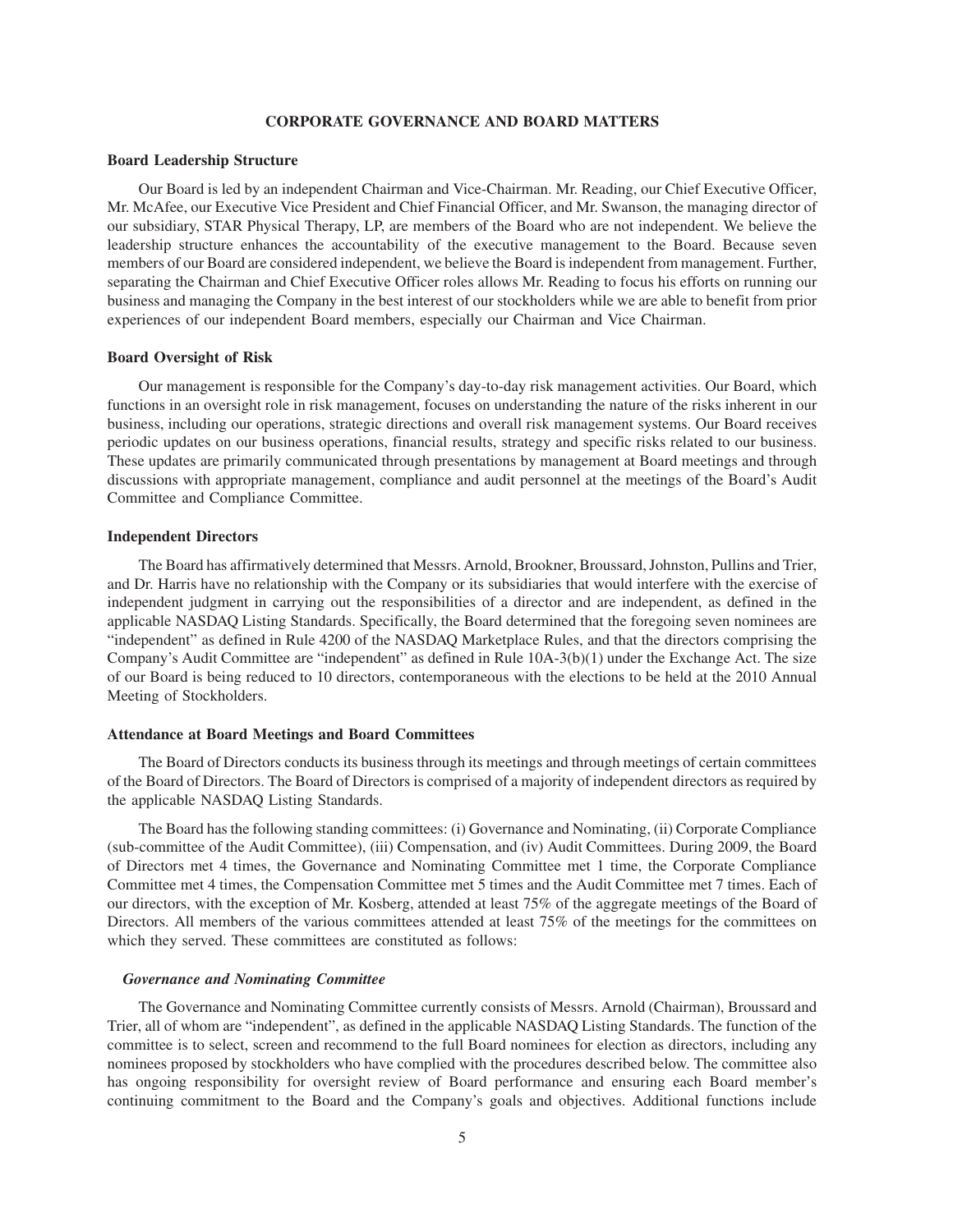regularly assessing the appropriate size of the Board, and whether any vacancies on the Board are expected due to retirement or otherwise. In the event that vacancies are anticipated, or otherwise arise, the committee will consider various potential candidates for director. Candidates may come to the attention of the committee through current Board members, stockholders, or other persons. The committee may also hire third parties to identify, to evaluate, or to assist in identifying or evaluating potential nominees should it be determined necessary. The committee is required to meet at least annually and operates under a written charter, a copy of which is available on our website at www.usph.com.

*Nomination Criteria.* In its consideration of Board candidates, the Governance and Nominating Committee considers the following criteria: the candidate's general understanding of the health care sector, marketing, finance and other disciplines relevant to the success of a publicly-traded company; strategic business contacts and regard or reputation in the community, industry and civic affairs; financial, regulatory and business experience; integrity, honesty and reputation; size of the Board of Directors; and regulatory obligations. In the case of incumbent directors whose terms of office are set to expire, the committee reviews each such director's overall service to the Company during said director's terms, including the number of meetings attended, level of participation, quality of performance, and whether the director continues to meet the independence standards set forth in the applicable SEC rules and regulations and the applicable NASDAQ Listing Standards. In the case of new director candidates, the questions of independence and financial expertise are important to determine which roles can be performed by the candidate, and the committee preliminarily determines whether the candidate meets the independence standards set forth in the SEC rules and regulations and the applicable NASDAQ Listing Standards, and the level of the candidate's financial expertise. Candidates are first screened by the committee, and if approved by the committee, then they are screened by other members of the Board. The full Board approves the final nomination(s) based on recommendations from the committee. The Chairman of the Board, acting on behalf of the full Board, will extend the formal invitation to become a nominee of the Board of Directors. Qualified candidates for membership on the Board will be considered without regard to race, color, religion, sex, ancestry, national origin or disability.

*Stockholder Nomination Procedures.* The Governance and Nominating Committee will consider director candidates recommended by the stockholders. Generally, for a stockholder of the Company to make a nomination, he or she must give written notice to our Corporate Secretary so that such notice is received at least 120 calendar days prior to the first anniversary of the date the Company's proxy statement is sent to the stockholders in connection with the previous year's annual meeting of stockholders. If no annual meeting of stockholders was held in the previous year (or if the date of the annual meeting of stockholders was changed by more than 30 calendar days from the date of the previous year's annual meeting), the notice must be received by the Company within a reasonable period prior to the time the Company begins to print and send its proxy materials for the applicable annual meeting. The stockholder's notice must set forth as to each nominee: (i) the name, age, business address and residence address of such nominee, (ii) the principal occupation or employment of such nominee, (iii) the number of shares of our common stock which are beneficially owned by such nominee, and (iv) any other information relating to such nominee that may be required under federal securities laws to be disclosed in solicitations of proxies for the election of directors (including the written consent of the person being recommended as a director candidate to being named in the proxy statement as a nominee and to serve as a director if elected). The stockholder's notice must also set forth as to the stockholder giving notice: (i) the name and address of such stockholder and (ii) the number of shares of our common stock which are beneficially owned by such stockholder.

If the information supplied by the stockholder is deficient in any material aspect or if the foregoing procedure is not followed, the chairman of the applicable annual meeting may determine that such stockholder's nomination should not be brought before the meeting and that such nominee is not eligible for election as a director of the Company. The committee will not alter the manner in which it evaluates candidates, including the minimum criteria set forth above, based on whether or not the candidate was recommended by a stockholder.

#### *Corporate Compliance Committee*

The Corporate Compliance Committee is a sub-committee of the Audit Committee, and consists of four independent directors. The current members of the committee are Messrs. Johnston (Chairman) and Brookner, Pullins, and Dr. Harris, all of whom are "independent," as defined in the applicable NASDAQ listing standards. Mr. Brookner was added to this committee on May 19, 2009. The committee has general oversight of our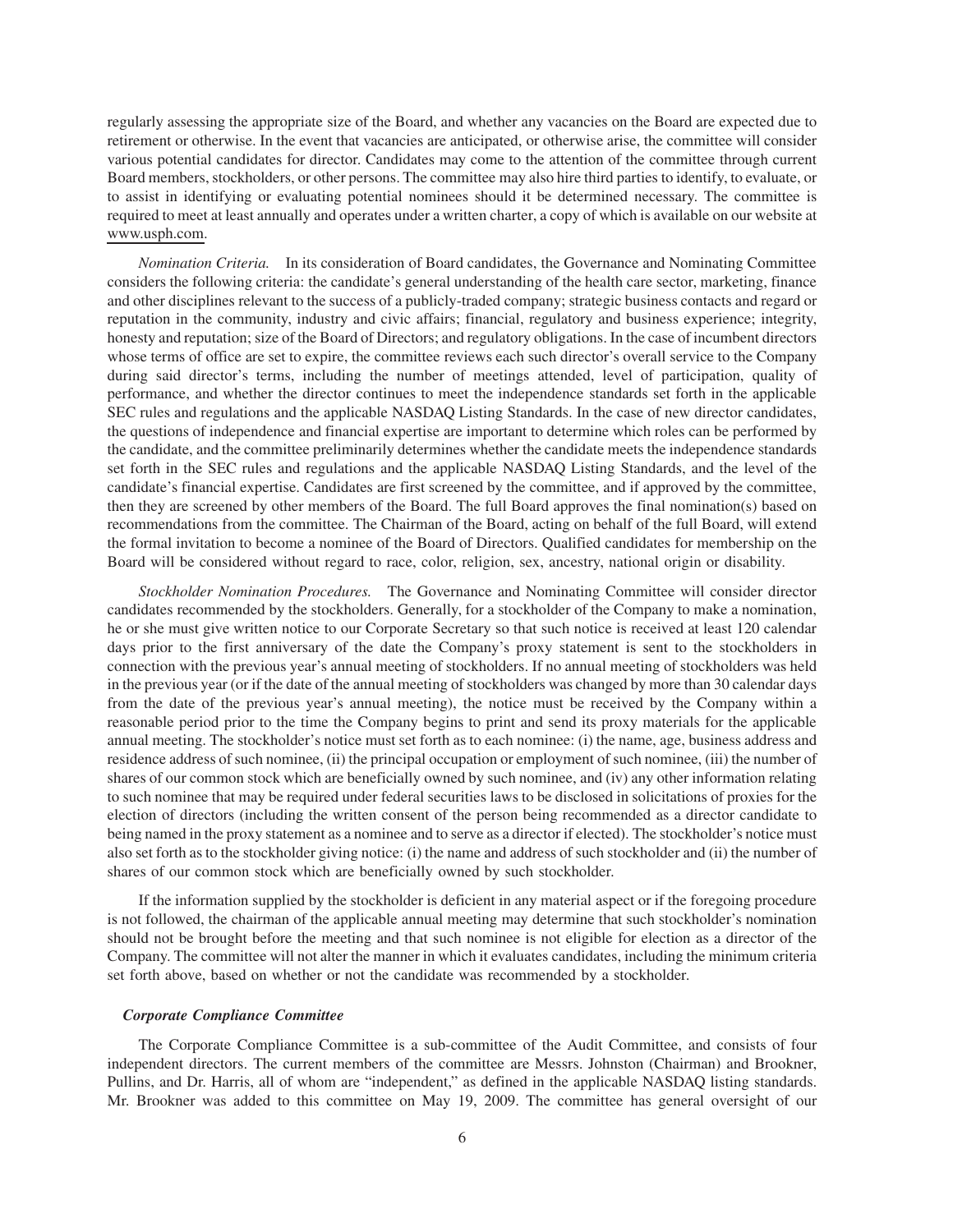Company's compliance with the legal and regulatory requirements regarding healthcare operations. The Chairman of the committee is provided with information regarding calls received on the Company's compliance hotline and reports findings to the committee. The committee relies on the expertise and knowledge of management, especially our Compliance Officer ("CO"), who regularly communicates with the Chairman of the Committee, and other compliance, management, operations and/or legal personnel. The committee meets at least two times a year and as necessary to carry out its responsibilities and reports periodically to the Board of Directors regarding its actions and recommendations. The committee reviews and assesses the activities and findings of clinic internal audits, reviews reports of material noncompliance and reviews and approves corrective actions proposed by management.

### *Compensation Committee*

The current members of the Compensation Committee are Messrs. Arnold (Chairman), Broussard and Trier all of whom are "independent", as defined in the applicable NASDAQ Listing Standards. As more fully described in the Compensation Committee Charter, which can be found on our website at www.usph.com, the committee is responsible for, among other things:

- establishing goals and objectives relevant to incentive compensation awards (annual and long-term) for the Chief Executive Officer and other senior executive officers of the Company;
- evaluating the Chief Executive Officer's and other senior executive officers' performance and the overall corporate performance in light of these goals and objectives and approve any incentive compensation for such executives;
- determining any periodic adjustments to be made in the Chief Executive Officer's and other senior executive officers' base salary level based on the committee's evaluation thereof;
- for officers and key employees of the Company other than the senior executives, reviewing the proposed salary levels and annual adjustments thereto and the incentive compensation plans formulated by senior management and the annual bonus payments to be made thereunder, and providing input and advice to senior management with respect to these compensation decisions;
- approving all executive perquisites and any special benefit plans to be made available to senior executive officers;
- advising on compensation of non-employee members of the Board;
- administering the Company's equity compensation plans and approving grants to executive officers, employees, directors, and consultants under such plans;
- reviewing the Compensation Discussion and Analysis to be included in the Company's annual proxy statement as required by the rules of the Securities and Exchange Commission and recommending to the Board of Directors whether such Compensation Discussion and Analysis should be included in the annual proxy statement; and
- annually reviewing the committee's performance of its responsibilities and duties and reviewing and reassessing the adequacy of the Compensation Committee Charter and recommending to the Board of Directors any necessary revisions/improvements to the Charter that the committee considers appropriate.

The committee may delegate its responsibilities to subcommittees of one or more directors. The committee meets at least two times a year to carry out its responsibilities. Messrs. Reading, McAfee and McDowell are not permitted to be present during any deliberations or voting with respect to his or her compensation. The committee's processes and procedures for determining executive compensation are described below under "Compensation Discussion and Analysis."

## *Audit Committee*

The Audit Committee currently consists of Messrs. Johnston (Chairman), Brookner, Harris, Pullins and Trier. Mr. Brookner was added to the committee on May 19, 2009. Our Board of Directors has determined that Messrs. Brookner, Pullins and Trier are "audit committee financial experts" under the rules of the SEC. As more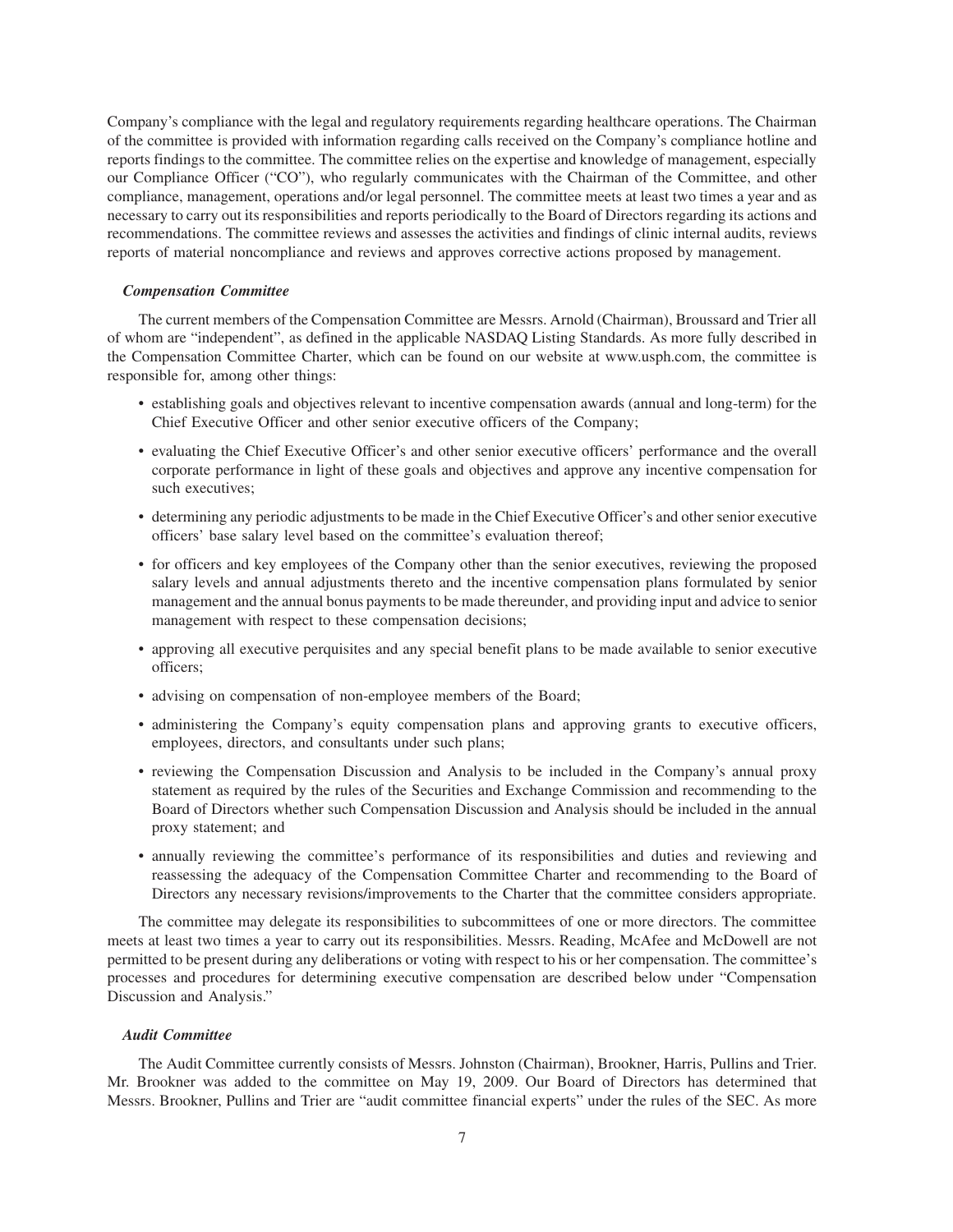fully described in the Audit Committee Charter, which can be found on our website, www.usph.com, the committee is responsible for, among other things:

- overseeing our financial reporting processes, including the quarterly reviews and annual audits of our financial statements by the independent auditors;
- the appointment, compensation, retention and oversight of the work of the independent auditors;
- pre-approving audit and permitted non-audit services, and related fees and terms of engagement, provided by the independent auditors; and
- reviewing with management and independent auditors issues relating to disclosure controls and procedures and internal control over financial reporting.

The Audit Committee Charter requires that the committee consist of at least three independent members of our Board and that the committee meet at least four times per year on a quarterly basis. Each member of the Audit Committee is "independent", as defined in the applicable NASDAQ Listing Standards and the rules of the SEC.

### **Codes of Conduct and Procedures Regarding Related Party Transactions**

#### *Codes of Conduct*

Our Board has approved and we have adopted a Code of Business Conduct and Ethics for our officers and all employees, and an additional Code of Business Conduct and Ethics which is applicable to our directors. The Codes are available on our website at www.usph.com. Our Board, or a committee of its independent members, is responsible for reviewing and approving or rejecting any requested waivers to the Codes, as such waivers may apply to our directors and officers. Any waivers of these Codes for directors, officers and employees will be disclosed in a Form 8-K filed with the SEC, which will be available on the SEC's website at www.sec.gov. The Code applicable to directors requires each director to disclose to the Board any interest he or she may have in a potential transaction, arrangement or agreement to which the Company is or will be a party, and refrain from participating directly or indirectly in the transaction unless the Board approves such participation with all interested directors abstaining from the consideration and deliberation of, and any votes concerning, such matter.

Our Board has further approved and we have adopted an additional Code of Business Conduct and Ethics, applicable to our Chief Executive Officer, Chief Financial Officer and senior financial officers, relating to dealings with our auditors and the preparation of our financial statements and other disclosures made to the public under SEC rules and regulations. This Code is available on our website at www.usph.com. The Board, or a committee of its independent members, is responsible for reviewing and approving or rejecting any requested waivers from and amendments to this Code. Neither the Board, nor a committee of its independent members received any requests for waivers or amendments to the Code, and none were granted. Any waivers from and amendments to the Code will be disclosed in a Form 8-K filed with the SEC, which will be available on the SEC's website at www.sec.gov. The Code requires the officers to disclose directly to the Audit Committee any conflicts of interest, including any material transaction or relationship involving a potential conflict of interest.

#### *Certain Relationships and Related Transactions*

The charter of the Audit Committee requires that the Audit Committee review and approve all insider and affiliated party transactions. The Audit Committee did not consider any insider or affiliated party transaction in 2009.

#### **Communications with the Board of Directors and Attendance at Annual Meeting**

The Board of Directors maintains an informal process for stockholders to communicate with the Board of Directors. Stockholders wishing to communicate with the Board of Directors should send any communication to Chris Corrigan, our Secretary, at our principal executive offices, 1300 West Sam Houston Parkway South, Suite 300, Houston, Texas 77042. Any such communication must state the number of shares beneficially owned by the stockholder making the communication. The Corporate Secretary will forward such communication to the full Board of Directors or to any individual director or directors to whom the communication is directed unless the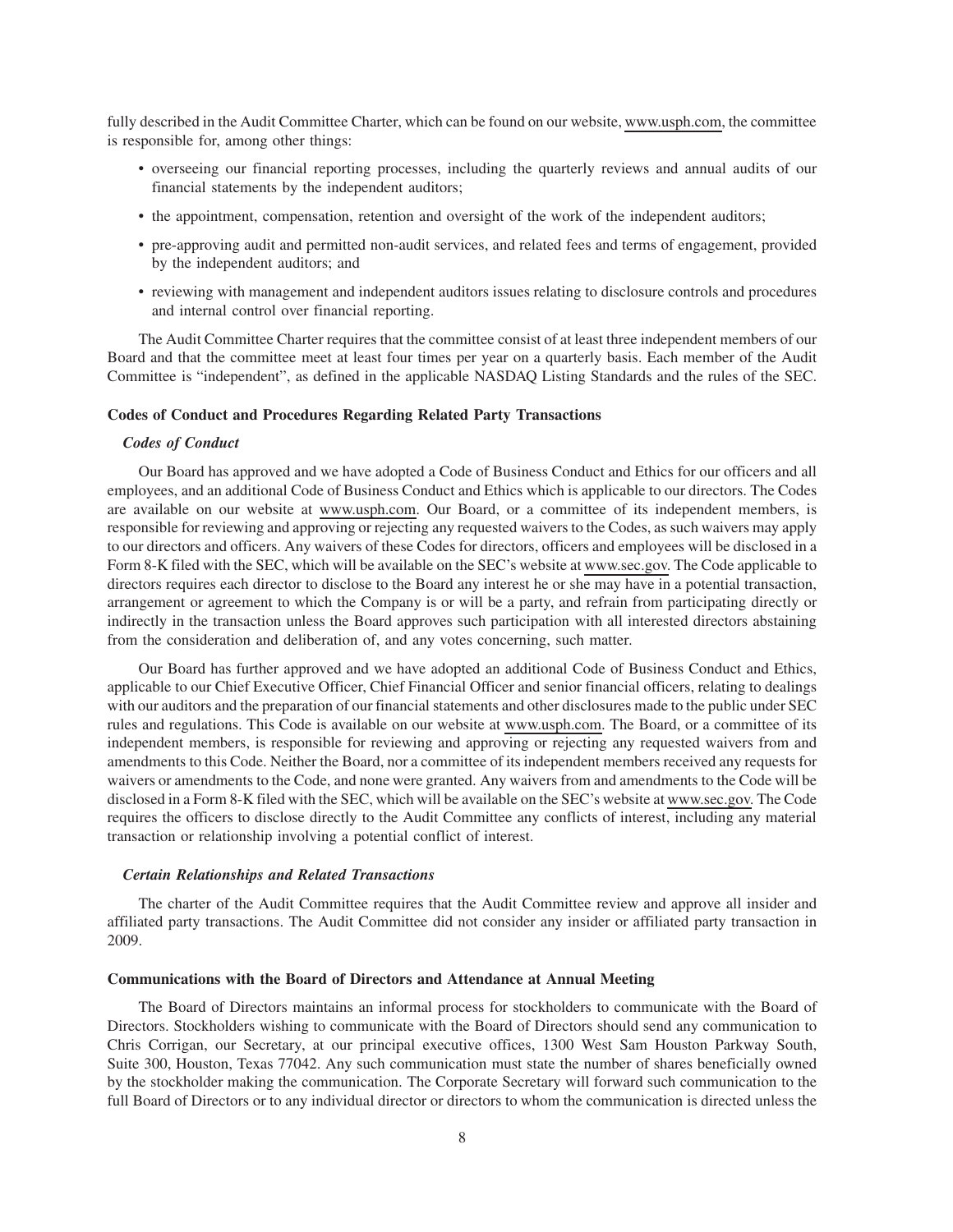communication is unduly hostile, threatening, illegal or similarly inappropriate, in which case the Corporate Secretary has the authority to discard the communication or take appropriate legal action regarding the communication.

Although the Company does not have a formal policy requiring them to do so, all of the members of our Board of Directors are encouraged to attend our annual meeting of stockholders. At the 2009 annual meeting, all directors were in attendance.

#### **Compensation of Directors**

For 2009, each of our non-employee directors received \$7,500 per quarter ("Retainer Fee") for serving as a member of our Board of Directors and, beginning in February 2010, are paid \$1,000 for each Audit and Compensation Committee meeting and \$500 for each Governance & Nominating and Compliance Committee meeting attended in person or telephonically (hereinafter referred to as ''Meeting Fees"). Each of the Chairman of the Audit Committee and Compliance Committee is paid a \$5,000 annual fee and the Chairman of the Board is paid a \$20,000 annual chairman fee (hereinafter all referred to as ''Chairman Fees"). Directors are also reimbursed for their out-of-pocket travel and related expenses incurred in attending Board and committee meetings. Directors who are also our employees are not compensated separately for serving on our Board. In addition, in May 2009, each of the nonemployee directors received a grant of 3,000 shares of restricted stock vesting quarterly through March 2010.

#### **Director Compensation Table**

The following table discloses the cash, equity awards and other compensation earned, paid or awarded, as the case may be, to each of the Company's directors who are not Named Executive Officers during the fiscal year ended December 31, 2009.

| Name                             | <b>Fees</b><br><b>Earned</b><br>or Paid<br>in $Cash(1)$ | <b>Stock</b><br>Awards(2) | Option<br>Awards | <b>Non-Equity</b><br><b>Incentive Plan</b><br>Compensation | Change in<br><b>Pension</b><br>Value and<br><b>Nonqualified</b><br><b>Deferred</b><br>Compensation<br><b>Earnings</b> | <b>All Other</b><br>Compensation | Total     |
|----------------------------------|---------------------------------------------------------|---------------------------|------------------|------------------------------------------------------------|-----------------------------------------------------------------------------------------------------------------------|----------------------------------|-----------|
| Daniel C. Arnold $\ldots$        | \$52,000                                                | \$39,150                  | $\mathcal{S}$ —  | $s =$                                                      | $\mathbf{s}$ —                                                                                                        | \$                               | \$91,150  |
| Mark J. Brookner                 | \$31,500                                                | \$39,150                  | $\mathcal{S}$ —  | $s-$                                                       | $s-$                                                                                                                  | \$                               | \$70,650  |
| Bruce D. Broussard $\ldots$      | \$32,000                                                | \$39,150                  | $\mathcal{S}$ —  | $s-$                                                       | $s =$                                                                                                                 | \$                               | \$71,150  |
| Dr. Bernard A. Harris, Jr        | \$35,000                                                | \$39,150                  | $\mathbf{s}$ —   | $\mathbf{s}$ —                                             | $s =$                                                                                                                 | \$                               | \$74,150  |
| Marlin W. Johnston               | \$40,000                                                | \$39,150                  | $\mathcal{S}$ —  | $s-$                                                       | $s-$                                                                                                                  | \$                               | \$79,150  |
| J. Livingston Kosberg            | \$30,000                                                | \$39,150                  | $\mathbf{s}$ —   | $s-$                                                       | $s =$                                                                                                                 | \$                               | \$69,150  |
| Jerald L. Pullins                | \$34,500                                                | \$39,150                  | $\mathbf{s}$ —   |                                                            | $s =$                                                                                                                 | \$                               | \$73,650  |
| Reginald E. Swanson(3). $\ldots$ | -S                                                      |                           | S.               |                                                            | $s =$                                                                                                                 | \$169,231                        | \$169,231 |
| Clayton K. Trier                 | \$35,500                                                | \$39,150                  |                  |                                                            |                                                                                                                       |                                  | \$74,650  |

(1) Includes Retainer Fees, Chairman Fees and Meeting Fees.

(2) Stock awards were granted as restricted stock under the terms of the Amended and Restated 1999 Stock Option Plan. For each individual, restrictions lapsed as to 750 shares on June 30, 2009, 750 shares on September 30, 2009, 750 shares on December 31, 2009 and 750 shares on March 31, 2010. Amounts shown are the grant date fair value of the awards computed in accordance with FASB ASC Topic 718 which amounted to \$13.05 per share. See our Annual Report on Form 10-K for the year ended December 31, 2009 for a discussion of restricted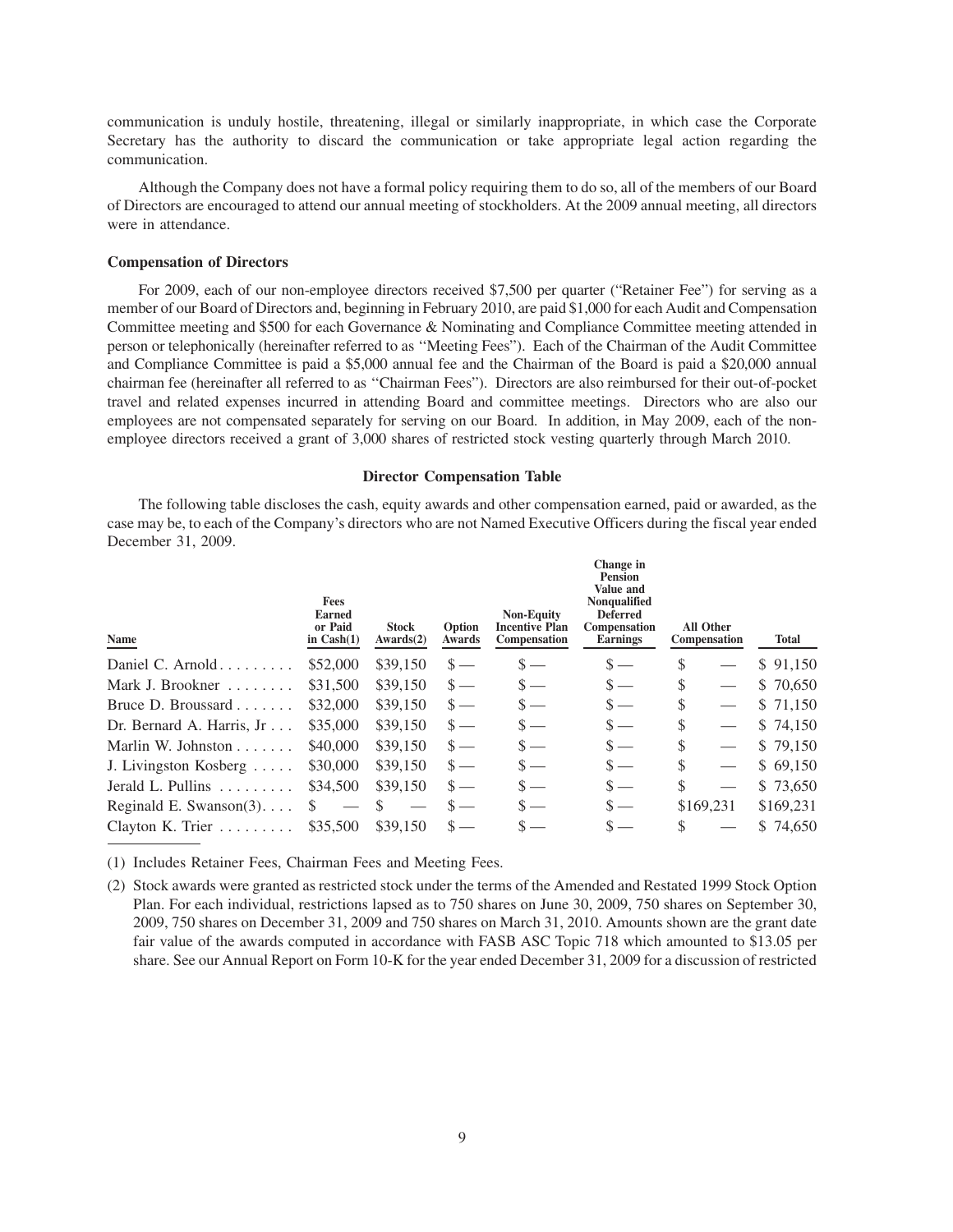stock grants — Footnote 9 — Equity Based Plans. The non-employee directors have the following outstanding stock options as December 31, 2009. All stock options are fully vested and exercisable.

# **Name**

(3) Other compensation represents salary received by Mr. Swanson in his role as Managing Director of STAR Physical Therapy, LP, a subsidiary of the Company. During 2009, Mr. Swanson did not receive any additional compensation for being a director.

# **STOCK OWNERSHIP**

## **Stock Owned by Directors, Nominees and Executive Officers**

The following table shows the number and percentage of shares of our common stock beneficially owned by our directors, executive officers named in the Summary Compensation Table and all directors and executive officers as a group as of March 31, 2010. Each person has sole voting and investment power for the shares shown below unless otherwise indicated.

| <b>Name of Beneficial Owner</b>                                                          | Number of<br><b>Shares</b><br>Owned(1) | <b>Right</b> to<br>Acquire(2) | Percent of<br><b>Common</b><br><b>Stock</b> |
|------------------------------------------------------------------------------------------|----------------------------------------|-------------------------------|---------------------------------------------|
| Directors:                                                                               |                                        |                               |                                             |
| Chairman of the Board                                                                    | 133,002                                | 40,000                        | $1.1\%$                                     |
| President, Chief Executive Officer and Director                                          | 285,000(3) 250,000                     |                               | 2.4%                                        |
| Lawrance W. McAfee<br>Executive Vice President, Chief Financial Officer and<br>Director  | 260,000(4) 225,000                     |                               | 2.2%                                        |
| Vice Chairman of the Board                                                               | 71,000                                 | 57,500                        | *                                           |
|                                                                                          | 101,500(5)                             | 25,000                        | *                                           |
|                                                                                          | 56,002                                 | 40.002                        | *                                           |
| Dr. Bernard A. Harris, Jr. $\dots \dots \dots \dots \dots \dots \dots \dots \dots \dots$ | 31,800                                 | 30,000                        | *                                           |
|                                                                                          | 61,000                                 | 37,500                        | *                                           |
|                                                                                          | 225,210(6)                             | 30,000                        | $1.9\%$                                     |
|                                                                                          | 144,442(7)                             |                               | $1.2\%$                                     |
|                                                                                          | 42,500                                 | 32,500                        | *                                           |
| Non-Director Executive Officers:                                                         |                                        |                               |                                             |
| Chief Operating Officer                                                                  | 74,000(4)                              | 49,000                        | *                                           |
| All directors and executive officers as a group $(12 \text{ persons}) \dots 1,485,456$   |                                        | 816,502                       | 12.2%                                       |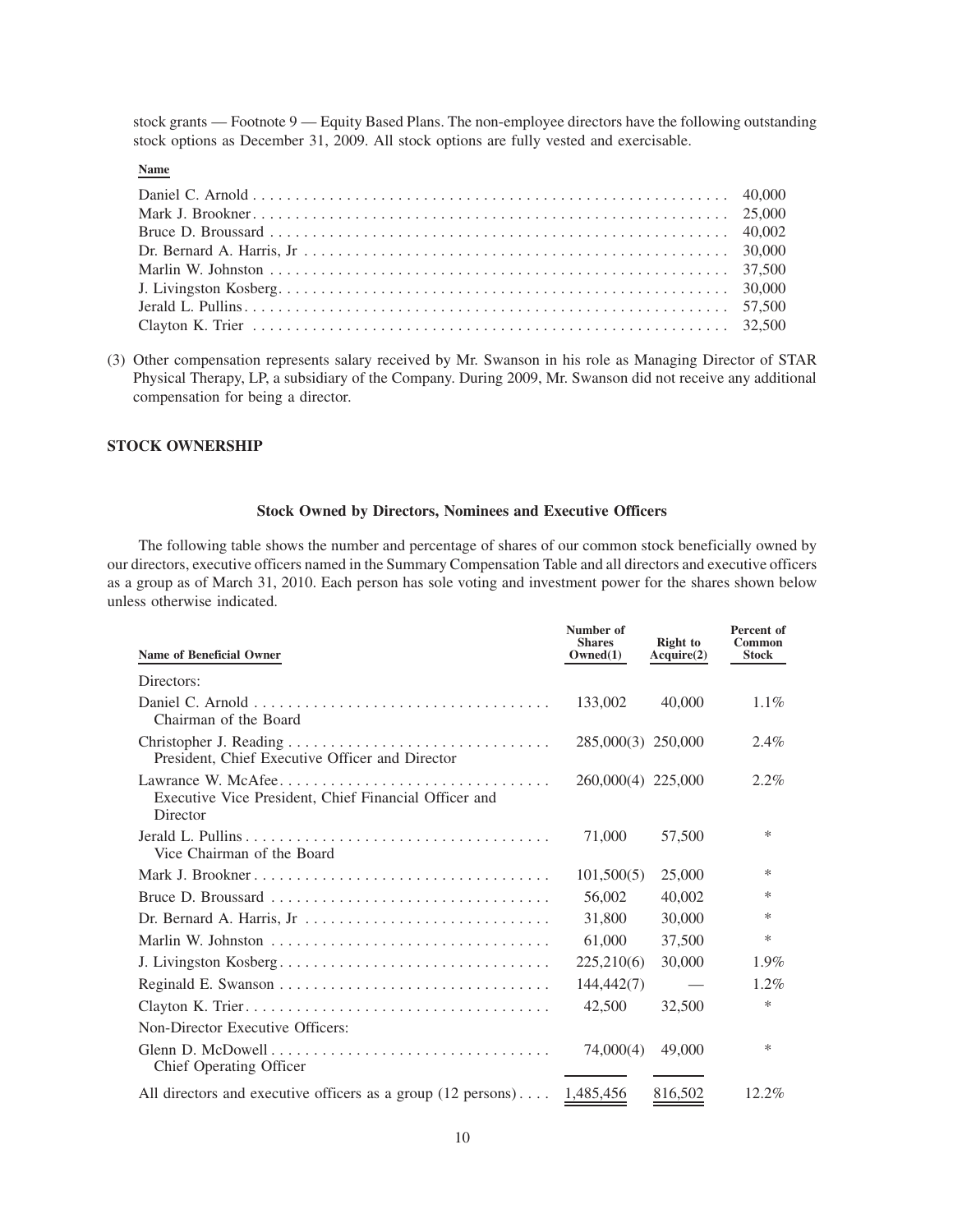- (1) Includes shares of our common stock subject to outstanding options that are currently exercisable or exercisable through May 30, 2010. None of the shares are pledged.
- (2) Number of shares of our common stock (of the total beneficially owned) that can be acquired through stock options exercisable through May 30, 2010.
- (3) Includes 17,500 restricted shares with a quarterly vesting schedule as to the lapse of restrictions thereof with 2,500 shares vesting quarterly with the next vesting date of June 30, 2010 and continuing through December 31, 2011.
- (4) Includes 14,585 restricted shares with a quarterly vesting schedule as to the lapse of restrictions thereof with 2,083 shares vesting quarterly with the next vesting date of June 30, 2010 and continuing through September 30, 2011 with the final 2,087 shares vesting on December 31, 2011.
- (5) Includes 33,500 shares of our common stock owned directly by Mr. Brookner and 43,000 shares of common stock held in various trusts of which Mr. Brookner is the trustee.
- (6) Includes 174,000 shares of our common stock held by the Livingston Kosberg Trust of which Mr. Kosberg is the trustee and income beneficiary. Also includes 21,700 shares of our common stock held directly by Mr. Kosberg, 15,000 shares of our common stock held in a trust of which Mr. Kosberg is the trustee and 3,510 shares of our common stock held by Mr. Kosberg's spouse for which Mr. Kosberg disclaims beneficial ownership.
- (7) Includes 141,442 shares of our common stock held by the Regg E. Swanson Revocable Trust of which Mr. Swanson is the trustee and beneficiary. Also includes 3,000 shares of our common stock held directly by Mr. Swanson.

## **Stock Owned by Certain Beneficial Holders**

The table below shows the ownership of our shares of common stock by persons known to us to beneficially own more than 5% of our common stock. The information is based on the most recent statements filed with the SEC on Schedule 13G, submitted to us by those persons.

| Name and Address of Beneficial Owner                                                                                          | Amount and<br>Nature of<br><b>Beneficial Ownership</b> | Percent of<br><b>Common Stock</b><br>Outstanding |
|-------------------------------------------------------------------------------------------------------------------------------|--------------------------------------------------------|--------------------------------------------------|
| Royce & Associates, LLC $\dots \dots \dots \dots \dots \dots \dots \dots \dots$<br>745 Fifth Avenue<br>New York, NY 10151     | 1,564,475(1)                                           | $13.5\%$                                         |
| 100 North Tryon Street, Floor 25<br>Charlotte, NC 28255                                                                       | 810,358(2)                                             | $7.0\%$                                          |
| $BlackRock, Inc. \ldots \ldots \ldots \ldots \ldots \ldots \ldots \ldots \ldots$<br>40 East 52nd Street<br>New York, NY 10022 | 707,637(3)                                             | 6.1%                                             |
| 600 University Street, Suite 2500<br>Seattle, WA 98101                                                                        | 648,674(4)                                             | 5.6%                                             |

<sup>(1)</sup> Royce & Associates, LLC has sole voting and dispositive power over all of the shares as disclosed in a Schedule 13G filed on January 26, 2010. Various accounts managed by Royce & Associates, LLC have the right to receive or the power to direct the receipt of dividends from, or the proceeds from the sale of shares of the issuer. The interest of one account, Royce Pennsylvania Mutual Fund, an investment company registered under the Investment Company Act of 1940 and managed by Royce & Associates, LLC, amounted to 905,675 shares or 7.8% of the total shares outstanding.

(2) Based on a Schedule 13G/A filed on February 3, 2010 by Bank of America Corporation, Bank of America, NA, Columbia Management Advisors, LLC, Banc of America Investment Advisors, Inc. and IQ Investment

<sup>\*</sup> Less than 1%.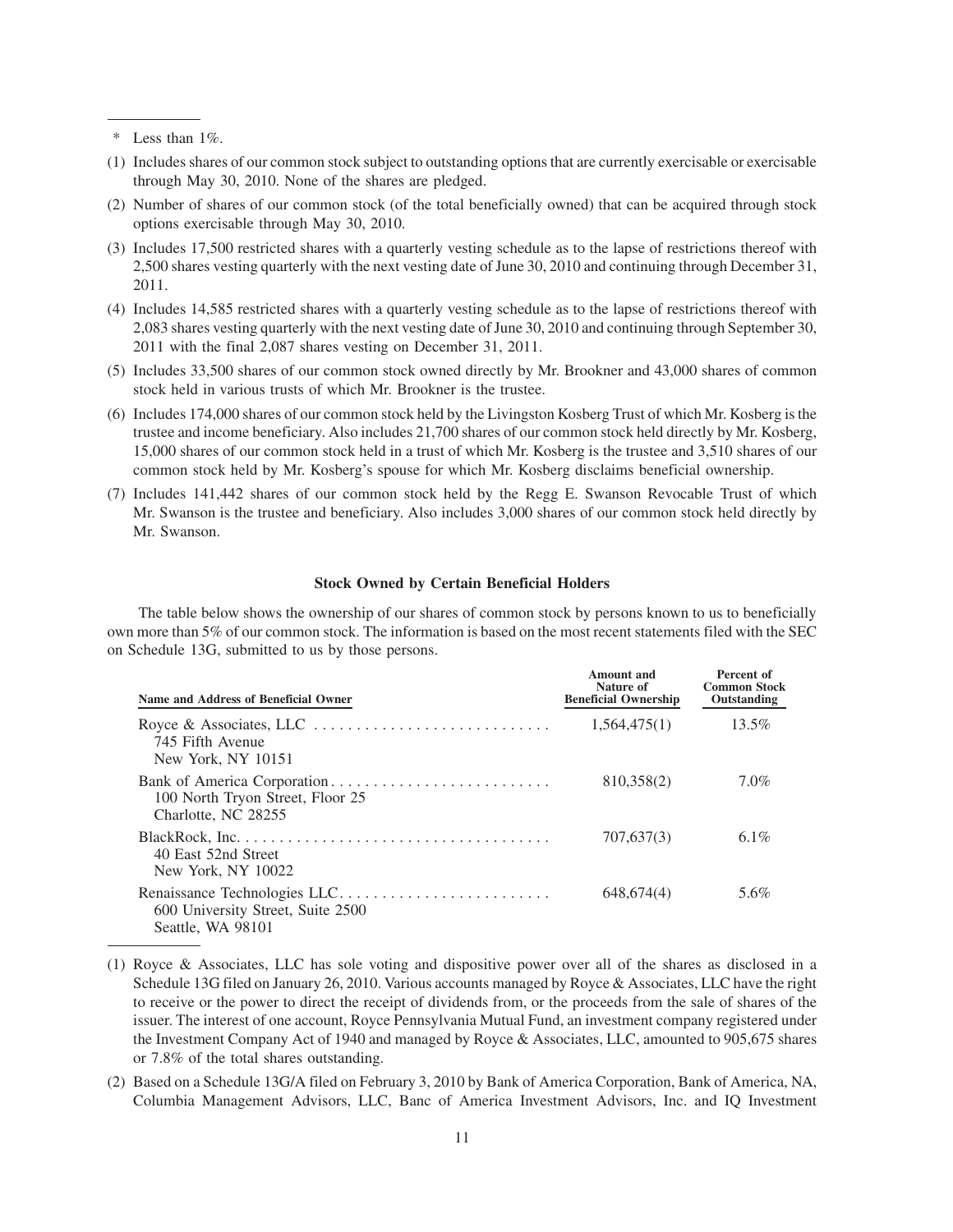Advisors LLC, Bank of America Corporation has shared power to vote or direct the vote of 631,581 shares and shared power to dispose or direct the disposition of 810,358 shares. Bank of America, NA has shared power to vote or direct the vote of 629,881 shares and shared power to dispose or to direct the disposition of 808,658 shares. Columbia Management Advisors, LLC has sole power to vote or direct the vote of 616,873 shares, sole power to dispose or to direct the disposition of 804,370 shares and shared power to dispose or to direct the disposition of 4,288 shares. Banc of America Investment Advisors, Inc. has shared power to vote or direct the vote of 13,008 shares. IQ Investment Advisors LLC has shared power to vote or direct the vote of 1,700 shares and shared power to dispose or to direct the disposition of 1,700 shares.

- (3) BlackRock, Inc. has sole voting and dispositive power over all of the shares as disclosed in a Schedule 13G filed on January 29, 2010. Various persons have the right to receive or the power to direct the receipt of dividends from, or the proceeds from the sale of the issuer. No one person's interest in the common stock of the issuer is more than five percent of the total outstanding common shares.
- (4) Pursant to a Schedule 13G filed on February 12, 2010, Renaissance Technologies LLC and James H. Simons has sole voting power over 640,900 of the shares, sole dispositive power over 645,990 of the shares and shares dispositive power over 2,684 of the shares. The Schedule 13G was filed by Renaissance Technologies LLC and James H. Simons because of Mr. Simons' position as a control person of Renaissance Technologies LLC.

# **EXECUTIVE OFFICERS**

The current executive officers of the Company are as follows ("Named Executives"):

| <b>Name</b>                                                  | <b>Position</b>                                                         |
|--------------------------------------------------------------|-------------------------------------------------------------------------|
| Christopher J. Reading President and Chief Executive Officer |                                                                         |
|                                                              | Lawrance W. McAfee Executive Vice President and Chief Financial Officer |
| Glenn D. McDowell  Chief Operating Officer                   |                                                                         |

For information concerning Messrs. Reading and McAfee see "Election of Directors" above.

*Glenn D. McDowell,* 53, was promoted to Chief Operating Officer effective January 24, 2005. Mr. McDowell served as our Vice President of Operations overseeing the west region since joining us in October 2003 until January 2005. From 1996 to 2003, Mr. McDowell was employed by HealthSouth Corporation, a provider of outpatient surgery, diagnostic imaging and rehabilitative healthcare services. His most recent position with HealthSouth Corporation was Vice President of Operations — West Ambulatory Division where he oversaw the operations of more than 165 outpatient rehabilitation and other facilities.

#### **COMPENSATION DISCUSSION AND ANALYSIS**

The Compensation Committee, composed entirely of independent directors, administers the Company's executive compensation program. The role of the committee includes establishing and overseeing compensation and benefit programs for our executive officers including the Chief Executive Officer ("CEO") and the other Named Executives. The committee also evaluates the performance of the CEO and reviews the performance of our other executive officers every year. Based upon these performance evaluations, the committee establishes compensation for the CEO and other executive officers, and executive management consults with the committee with respect to compensation levels and plans for key employees. Elements of our executive compensation program include: base salary; annual cash incentive compensation; long-term equity incentive awards; post-employment benefits; and benefits and perquisites.

In establishing and overseeing the program, the committee's goal is to ensure that we can attract and retain superior management talent critical to our long-term success. To ensure that executive compensation is aligned with the performance of the Company and the interests of its stockholders, a significant portion of compensation available to executives is linked directly with financial results and other factors that influence stockholder value.

#### **Compensation Support**

Our management, our Human Resources department and our outside consultants, from time to time, support the committee in discharging its duties. In performing duties relating to the development and administration of our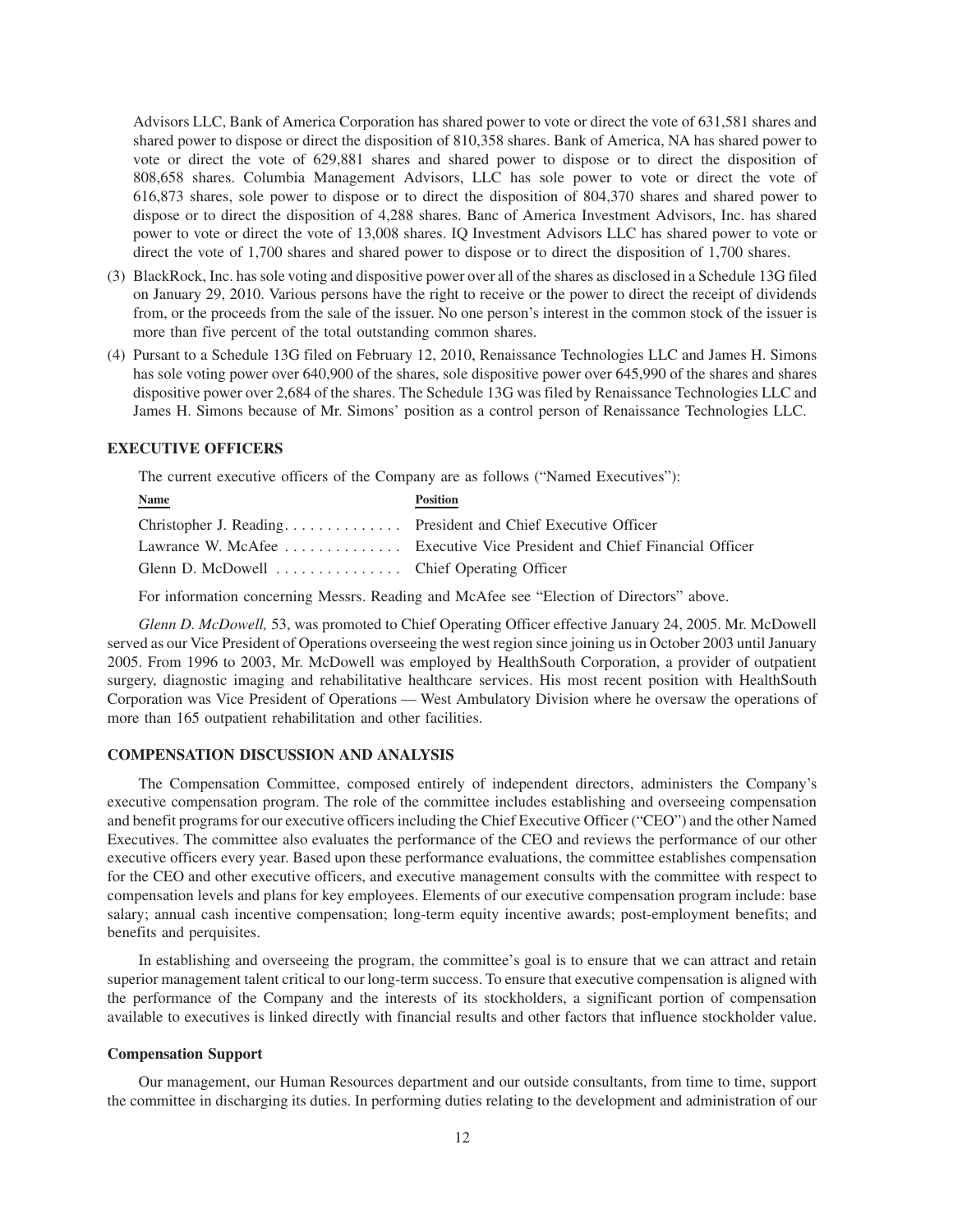executive compensation program, our Human Resources department and the committee periodically review matters that relate to the competitive position, value and design of our short-term and long-term incentive compensation plans, performance goals and rewards available at various levels of performance.

Under its charter, the committee also may retain, at the Company's expense, compensation consultants to provide independent advice and counsel directly to the committee. In 2009, the Compensation Committee did not use any compensation consulting services.

#### **Peer Group and Compensation Targets**

During 2006, with the assistance of an external consulting firm, the committee selected a compensation peer group consisting of a number of publicly traded companies (the "Peer Group"). The committee reviewed the Peer Group compensation data to ensure competitiveness of the executive compensation program.

#### **Compensation Philosophy and Objectives**

Our compensation policies are designed to enable us to attract, motivate and retain experienced and qualified executives. We seek to provide competitive compensation. Historically, our policy has been to provide a significant component of an executive officer's compensation through the grant of stock options or restricted shares that vest over a number of years. We believe that grants of equity-based incentives to executives and key employees help to align the interests of these persons with the interests of our stockholders.

The committee's policy is to compensate and reward executive officers and other key employees based on the combination of some or all of the following factors, depending on the person's responsibilities: corporate performance, business unit performance and individual performance. The committee evaluates corporate performance and business unit performance by reviewing the extent to which the Company has accomplished strategic business objectives, such as improved profitability, cash flow and management of working capital. The committee evaluates individual performance by comparing actual accomplishments to the objectives established for the individual under the Company's management development program. The committee determines increases in base salary and annual cash incentive awards based on actual accomplishments during the performance period and determines long-term incentive awards based on LTIP (as defined below) criteria.

The committee believes that compensation to executive officers should be aligned closely with the Company's performance on both a short-term and long-term basis. As a result, a significant portion of compensation to each executive officer is "at risk" and tied directly to the attainment of financial performance goals. The executive compensation program is also designed to incentivize continuous improvements in financial performance by providing enhanced compensation as results improve. While a significant portion of compensation to the Company's executive officers is performance-based, the committee also believes it prudent to provide competitive base salaries and benefits in order to attract and retain the management talent necessary to achieve our long-term strategic objectives. The committee also takes into account the compensation practices of comparable companies to ensure that the Company is able to attract, retain and reward executive officers whose contributions are critical to our long-term success.

## *Base Salaries*

Other than the base salary of our Chief Executive Officer, Chief Financial Officer and Chief Operating Officer which were initially set by an employment agreement (see "Employment and Consulting Agreements" below), base salaries of executives are initially determined by evaluating the responsibilities of the position, the experience and knowledge of the individual and the competitive marketplace for executive talent. Base salaries for executive officers are reviewed annually by the committee based on, among other things, individual performance and responsibilities, inflation and competitive market conditions.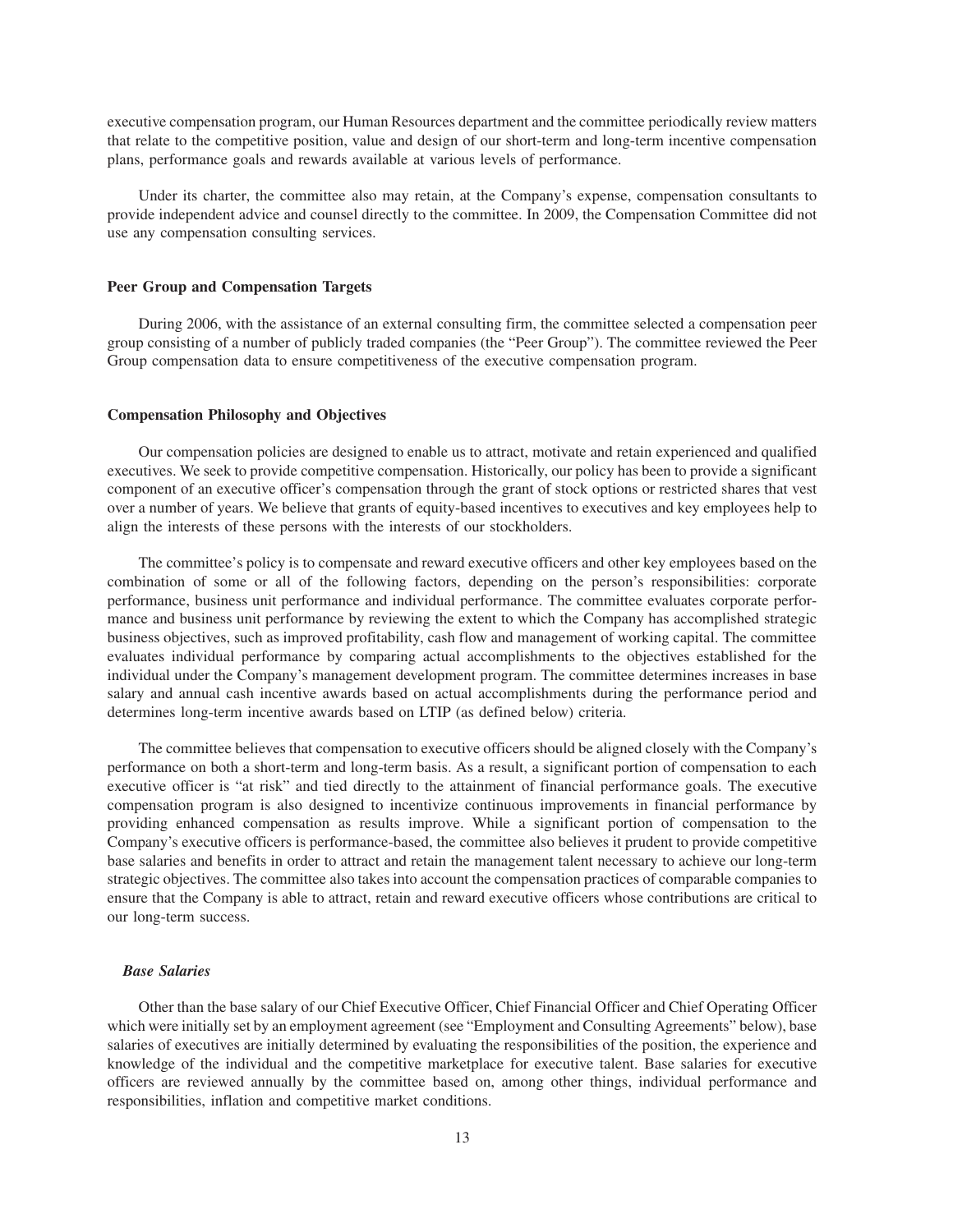#### *Annual Cash Incentive Compensation*

Based on individual and Company performance, incentive compensation opportunities are available to a wide range of our employees. We believe that incentive compensation is effective in reinforcing both the overall values of our Company and our specific operating goals.

Incentive compensation programs are designed to focus employees' attention on our key performance goals, to identify the expected levels of performance and to reward individuals who meet or exceed our expectations. The aggregate amounts available for incentive awards are determined by our overall financial performance. The actual awards paid to individual recipients, other than to executive officers, are formulated by management, generally payable on an annual basis and reviewed by the committee prior to payment. The committee formulates and determines incentive awards for Named Executives. See Summary Compensation Table below.

For the 2009 fiscal year, the Company's Chief Executive Officer, Chief Financial Officer and Chief Operating Officer (the "Participants") were eligible to earn up to 50% of their respective base salaries dependent upon the Company achieving diluted earnings per share in the range of \$0.83 to \$0.96. Based on actual reported diluted earnings per share of \$1.00 for 2009, which represented an improvement over 2008 of 20.5%, the Participants were entitled to 100% of the 50% tied to the objective criteria. The remaining portion of the Participants' cash bonus award was based upon a subjective determination of the committee. The committee utilizes certain performance criteria as listed above but generally does not consider it practicable to, nor does it generally attempt to, quantify, rank or otherwise assign relative weights to the specific performance criteria it considers in reaching its decision. In considering these performance criteria, the individual members of the committee may have given different weights to different performance criteria. The performance criteria are not intended to be rigid or formulaic but rather serve as a framework under which the committee reviews the total compensation and performance of the Participants to determine what incentive amount is appropriate for any specific year. For 2009, Messrs. Reading, McAfee and McDowell received \$191,250, \$183,600 and \$115,000, respectively, for their subjective portion.

#### *Long-term Equity Incentive Awards*

Our Amended and Restated 2003 Stock Incentive Plan and Amended and Restated 1999 Employee Stock Option Plan ("1999 Plan") are intended to align employee and outside director interests with stockholders' interests, to provide incentives to our key employees by encouraging their ownership of our common stock and to aid us in attracting and retaining key employees, upon whose efforts our success and future growth depends.

Equity grants are made at the discretion of the committee, which administers the Company's equity compensation plans. Previously, the committee made such grants in the form of stock options, but has favored using restricted stock grants over the past three years, which is a growing trend among publicly-traded companies in the United States. The objective of such long-term equity-based awards, which generally vest over three to five years, is primarily to incentivize management and key employees for future performance rather than to reward specific past performance. Individual grant sizes, which tend to be less for restricted shares than would otherwise be granted for stock options are primarily determined based on the employee's duties and level of responsibility and his or her ability to exert significant influence and make meaningful contributions to the overall future success of the Company and, to a lesser degree, organizational and individual performance. At the discretion of the committee, and based on the recommendation of management, equity grants may also be used as an incentive for candidates recruited to fill key positions and for existing employees who receive significant promotions with increased responsibilities.

During 2009, the committee granted a total of 73,000 restricted shares of common stock to 23 employees. In May 2009, 24,000 restricted shares of common stock were granted to eight non-employee directors. During 2009, there were no grants of equity-based awards to Named Executives. There were no stock options granted in 2009.

#### *Post-Employment Benefits*

We have entered into employment and termination agreements with our Named Executives which provide for the payment of severance and other post-termination benefits depending on the nature of the termination, including, severance payments in the event of a termination following a "change in control." The committee believes that the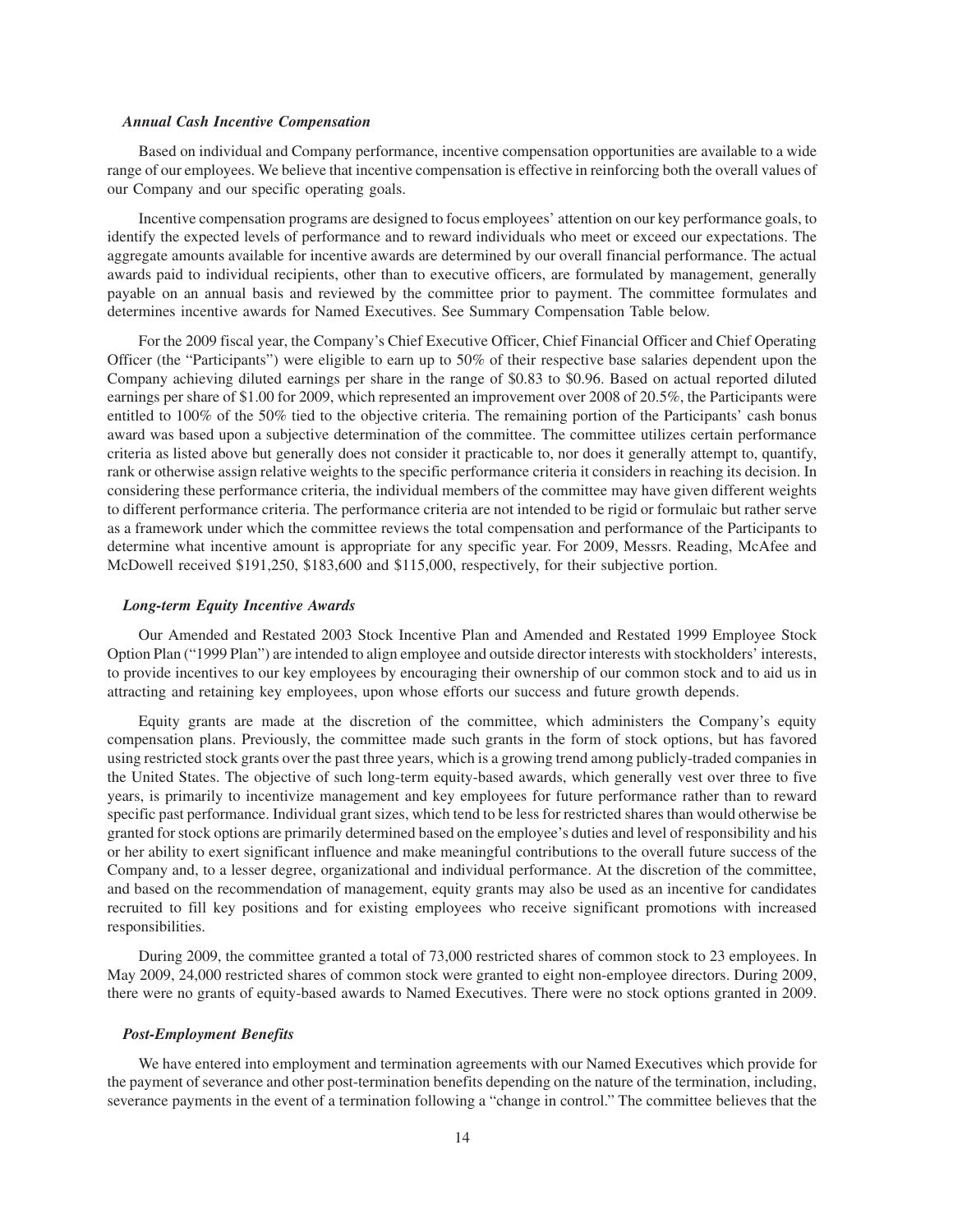terms and conditions of these agreements are reasonable and assist us in retaining the executive talent needed to achieve our objectives. In particular, the termination agreements, in the event of a "change in control," help executives focus their attention on the performance of their duties in the best interests of the stockholders without being concerned about the consequences to them of a change in control and help promote continuity of senior management. Information regarding the specific payments that are applicable to each termination event, as well as the effect on unvested equity awards, is provided under the heading "Executive Compensation — Post Termination/ Change-in-Control Benefits" below.

#### *Benefits and Perquisites*

*Defined Contribution Plan.* The Company maintains a qualified retirement plan pursuant to Internal Revenue Code Section 401(k) (the "401(k) Plan") covering substantially all employees subject to certain minimum service requirements. The 401(k) Plan allows employees to make voluntary contributions and provides for discretionary matching contributions by the Company. The assets of the 401(k) Plan are held in trust for grantees and are distributed upon the retirement, disability, death or other termination of employment of the grantee. The Board, in its discretion, determines the amount of any Company contributions. We did not make any contributions to the 401(k) Plan during 2009.

*Life Insurance.* The Company maintains, at its expense, for the benefit of each of its full-time employees, life insurance policies in the amount of one times the employee's annual salary, up to \$200,000.

*Health and Welfare Benefits.* All executive officers, including the Named Executives, are eligible for welfare benefits from the Company including: medical, dental, vision, life insurance, short-term disability and long-term disability. Named Executives participate in these plans on the same basis and subject to the same costs, terms and conditions as other salaried employees at their assigned work location.

#### **Employment and Consulting Agreements**

In October 2004, each of Messrs. Reading and McAfee entered into new employment agreements effective as of November 1, 2004 that superseded their employment agreements that were effective in September 2003. These employment agreements had three-year terms with automatic one-year renewals if not terminated on at least 12 months notice. Both Messrs. Reading and McAfee are entitled to a special benefit payment equal to \$500,000 (payable in equal amounts over the remaining term of the agreement) as defined by their respective employment agreements in the event of a change in control and Mr. Reading does not continue as the President and Chief Executive Officer of the Company after the change in control, or Mr. McAfee does not continue as the Executive Vice President and Chief Financial Officer of the Company after the change in control. In addition, if either executive is terminated without cause or resigns for good reason (as defined under their respective agreement), he is entitled to his base salary through the remaining term of the contract, an amount equal to his last year's bonus or the average over the last three years, whichever is greater, and accrued but unpaid vacation. The employment agreements also provide for certain non-competition and non-solicitation covenants that extend up to two years after termination of employment. These agreements were amended and restated in May 2007 and December 2008 to change the expiration dates to December 31, 2009 and December 31, 2011, respectively. In February 2010, these agreements were further amended to provide for automatic one-year renewals if not terminated on at least 12 months notice. No other material changes were made to the agreements. Effective January 4, 2010, the annual base salaries under the agreements were increased to \$393,000 for Mr. Reading and \$370,000 for Mr. McAfee.

On May 24, 2007, Glenn D. McDowell entered into a new employment agreement (the "McDowell Employment Agreement") which was subsequently amended on December 2, 2008, to change the expiration date from December 31, 2009 to December 31, 2011. In February 2010, the agreement was further amended to provide for automatic one-year renewals if not terminated on at least 12 months notice. Effective January 4, 2010, Mr. McDowell's annual base salary was increased to \$255,000 per year. If a "change in control" (as defined in the McDowell Employment Agreement) occurs and Mr. McDowell does not continue as our Chief Operating Officer after the change of control, Mr. McDowell will be entitled to a change of control benefit payment of \$283,333 (payable in equal amounts over the remaining term of the agreement). If the employment of Mr. McDowell is terminated by the Company without "cause" or by Mr. McDowell for "good reason," he would be entitled to receive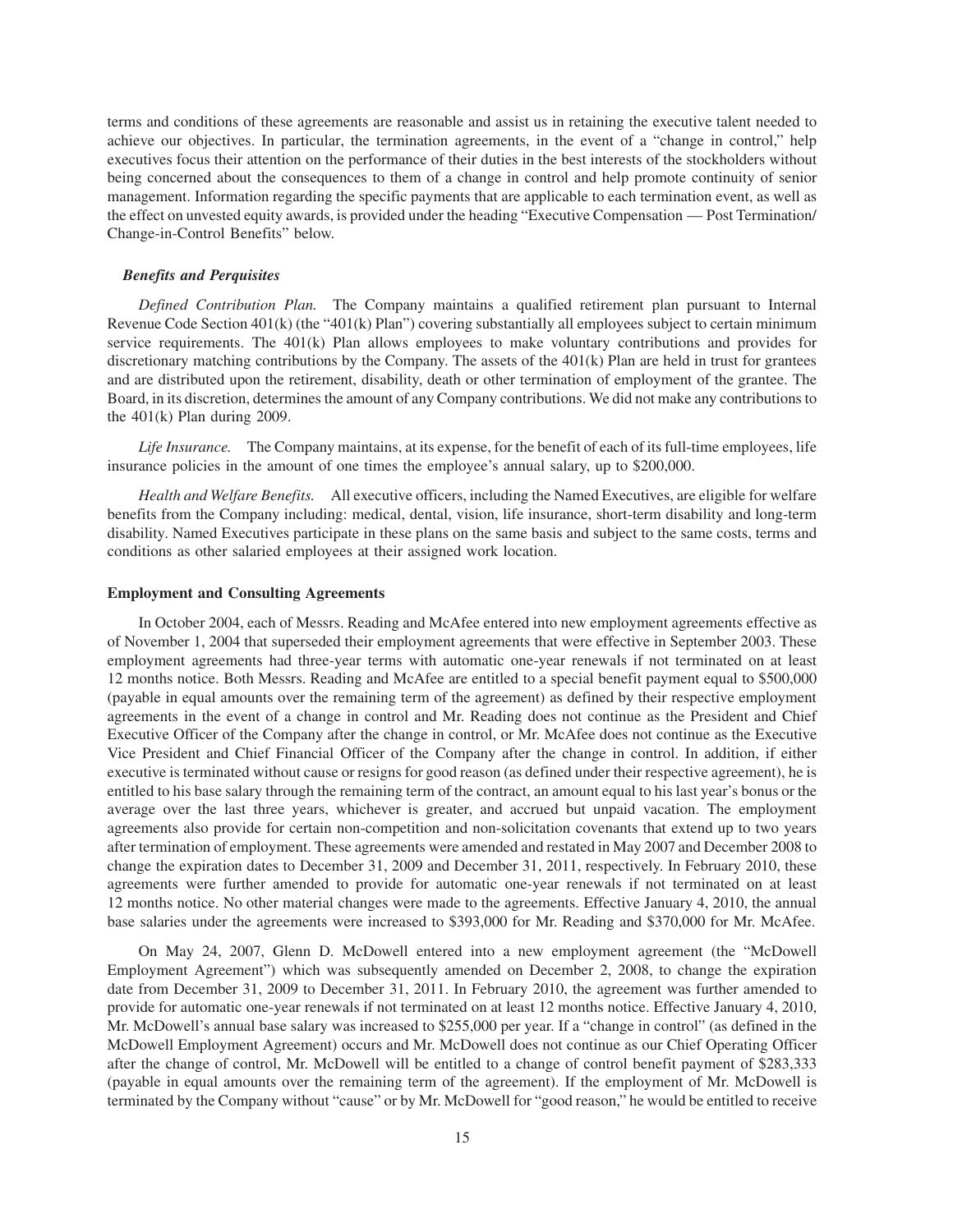the compensation then in effect for the remainder of the term of the agreement and the greater of: (i) the bonus paid or payable to Mr. McDowell with respect to the last fiscal year completed prior to the termination, or (ii) the average of the bonuses paid to Mr. McDowell over the last three fiscal years of employment ending with the last fiscal year prior to termination.

Messrs. Reading, McAfee and McDowell are eligible to receive annual cash bonuses and are entitled to participate in any employee benefit plans adopted by us.

Messrs. Reading, McAfee and McDowell's employment agreements may each be terminated by the Company prior to the expiration of their term in the event their respective employment is terminated for "cause" (as defined in each such agreement). See discussion below entitled "Post Termination/Change-in-Control Benefits" regarding Change in Control provisions.

We do not have any executive retention and severance arrangements or change in control agreements with our Named Executives other than those described above.

#### **Long-Term Incentive Plan 2007 -09**

On June 20, 2007, the Compensation Committee approved and adopted the USPH Executive Long-Term Incentive Plan 2007-09 ("LTIP") under which cash-based awards could be earned by the Company's executive management including the Chief Executive Officer, Chief Financial Officer and Chief Operating Officer, upon satisfaction of certain performance criteria established by the Compensation Committee. The LTIP is included as Exhibit 10.1 to the Company's current report on Form 8-K filed with the SEC on June 20, 2007. The discussions set forth below are qualified in their entirety by reference to such Exhibit 10.1.

*Incentive and Reward for Stockholder Return Based upon Stock Price Appreciation —* No cash award was accrued or paid to the Company's executive management related to this portion during 2007, 2008 and 2009.

*Incentive and Reward for Growth in Diluted Earnings per Share —* No amounts were accrued or paid under the LTIP relating to the years ended 2007 and 2008. For 2009, Messrs. Reading, McAfee and McDowell earned \$737,000, \$708,000 and \$375,000, respectively and such amounts were accrued as a charge against the 2009 earnings and were paid in cash in March 2010. For 2009, the diluted earnings per share of the Company from continuing operations was \$1.00 which was 42.8% higher than the 2006 baseline of \$0.70. Pursuant to the LTIP, if the growth in diluted earnings per share of the Company during the 3-year period of the LTIP is 42% or greater, all the Performance Awards and Deferred Performance Awards available during such 3-year period shall be considered to have been earned.

### **Incentive Plans**

On February 25, 2010, the Compensation Committee approved and adopted, subject to legal and tax review, the following incentive plans for the Company's executive management — Mr. Reading, Chief Executive Officer ("CEO"), Mr. McAfee, Chief Financial Officer ("CFO"), and Mr. McDowell, Chief Operating Officer ("COO") (hereinafter as a group referred to as "Executives"). The following plans are effective March 30, 2010 ("Effective Date").

- Objective Long-Term Incentive Plan
- Discretionary Long-Term Incentive Plan
- Objective Cash Bonus Plan
- Discretionary Cash Bonus Plan

The above plans are included as Exhibits 99.1, 99.2, 99.3 and 99.4 to the Company's current report on Form 8-K filed with the SEC on March 29, 2010. The discussions set forth below are qualified in their entirety by reference to such exhibits.

*Objective Long-Term Incentive Plan* ("Objective LTIP"). Under the Objective LTIP, Executives have an opportunity to receive restricted stock awards ("RSA"s) under the 1999 Plan, to be granted by the Compensation Committee in the first quarter of 2011 if the performance goals set forth below are achieved in 2010. The following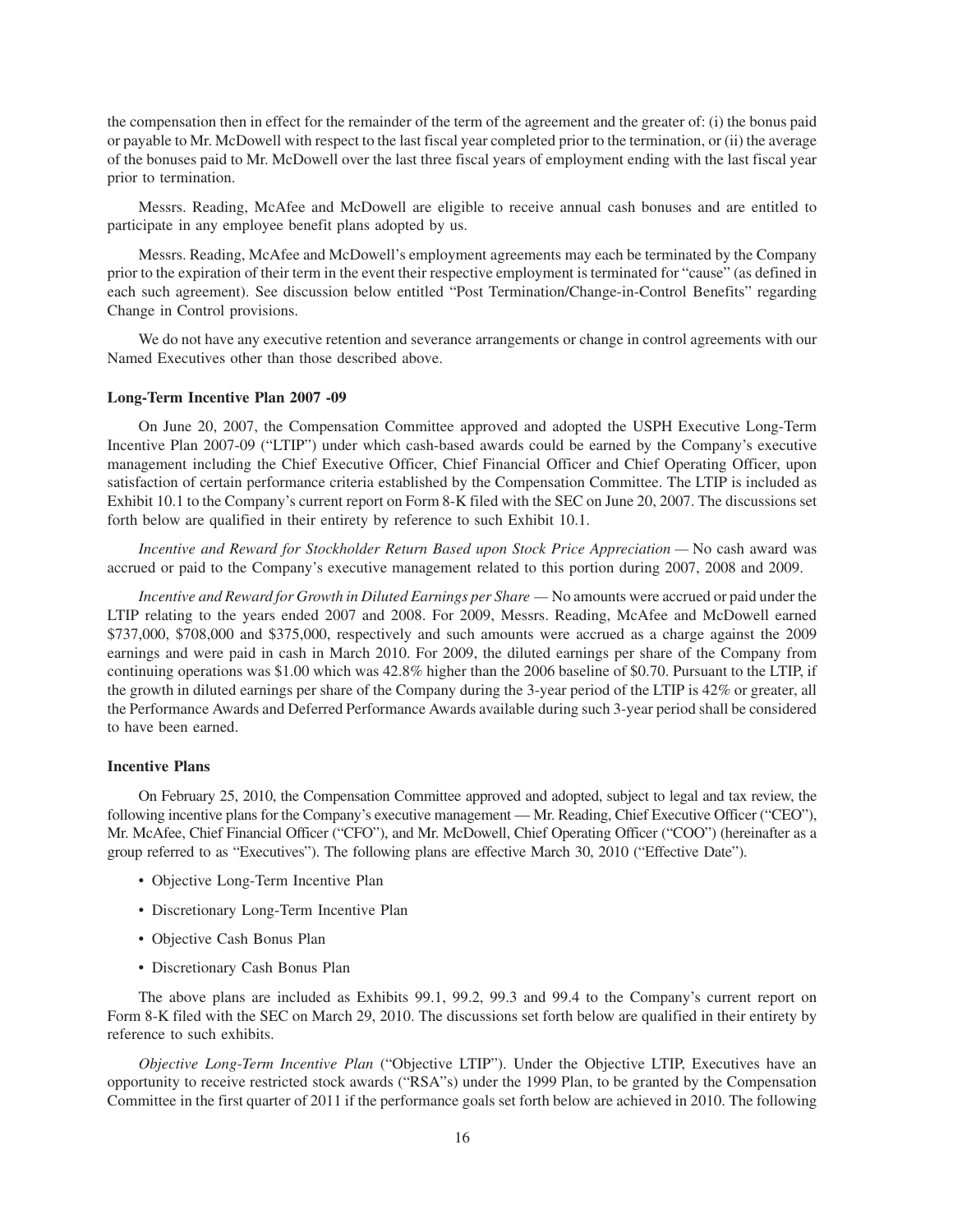number of RSAs may be granted under this Objective LTIP based upon the achievement of the performance goals relating to diluted earnings per share as follows: CEO = up to 15,000 shares; CFO = up to 10,000 shares; and COO = up to 10,000 shares.

The performance goals relating to earnings per share are detailed below:

| <b>Performance Goals 2010 EPS</b> | <b>Objective</b><br><b>Amount</b> of<br><b>Maximum Shares</b><br><b>That May</b><br><b>Be Awarded</b> |
|-----------------------------------|-------------------------------------------------------------------------------------------------------|
|                                   | 40%                                                                                                   |
|                                   | 46%                                                                                                   |
|                                   | 52%                                                                                                   |
|                                   | 58%                                                                                                   |
|                                   | 64%                                                                                                   |
|                                   | 70%                                                                                                   |
|                                   | 76%                                                                                                   |
|                                   | 82%                                                                                                   |
|                                   | 88%                                                                                                   |
|                                   | 94%                                                                                                   |
|                                   | $100\%$                                                                                               |
|                                   |                                                                                                       |

Any RSAs earned under the Objective LTIP will be granted no later than March 15, 2011. The Executive must be employed by the Company or its affiliates from the Effective Date through the actual date of the grant of RSAs to receive a RSA. The Compensation Committee shall certify in writing that the performance goals have been obtained in accordance with Section 162(m) of the Internal Revenue Code (the "Code"), and any RSAs to be granted hereunder shall be made no later than March 15, 2011. All RSAs shall be granted in writing and subject to the terms of the 1999 Plan and the terms and conditions (including without limitation, restrictions in transfer and substantial risk of forfeiture) as determined by the Compensation Committee in its sole discretion. RSAs that are granted under this Objective LTIP will vest evenly over 16 quarters, beginning March 31, 2011 and ending December 31, 2014. To vest, the Executive must be a full-time employee/officer of the Company at the vesting date. In the event of a Change in Control (as defined in Executive's employment agreements) occurring after the actual grant date while the Executive is a full-time employee/officer of the Company, any unvested RSAs will be fully vested at or contemporaneous and in conjunction with such Change in Control.

The Compensation Committee has established this Objective LTIP under the 1999 Plan, and the RSAs, if any, granted hereunder are intended to meet the performance-based exception under Section 162(m) of the Code. The Compensation Committee has authority to administer the Objective LTIP, grant awards and decide all questions of interpretation; provided, however, that the Compensation Committee shall have no discretion to increase the maximum award amounts that are payable as provided in the Objective LTIP and/or otherwise increase or modify an award which would disqualify the award for the performance-based exception under Section 162(m) of the Code. There will be no acceleration of the grant of an award due to the Executive's termination for cause or without good reason or Executive's voluntary retirement that would violate Section 162(m) of the Code as provided under Revenue Ruling 2008-13. The Compensation Committee's determinations and interpretations under the Objective LTIP shall be final and binding on all persons.

*Discretionary Long-Term Incentive Plan* ("Discretionary LTIP"). The Committee may, in its judgment and at its sole discretion, award RSAs under the 1999 Plan, based on its evaluation of an Executive's performance and the collective corporate performance for 2010. Factors to be considered may include, but shall not be limited to (i) general operational management relative to the external environment, (ii) accretive acquisitions, share repurchases, etc. ("effective deployment of capital"), (iii) management development, (iv) same store growth, (v) initiatives to enhance/ improve the overall quality of patient care, (vi) clinic productivity improvements, (vii) clinic development, including number and quality of new partners, (viii) sales and marketing, (ix) regulatory compliance, (x) maintaining adequate internal controls, (xi) investor relations, (xii) cash flow, including management of accounts receivables and (xiii) stock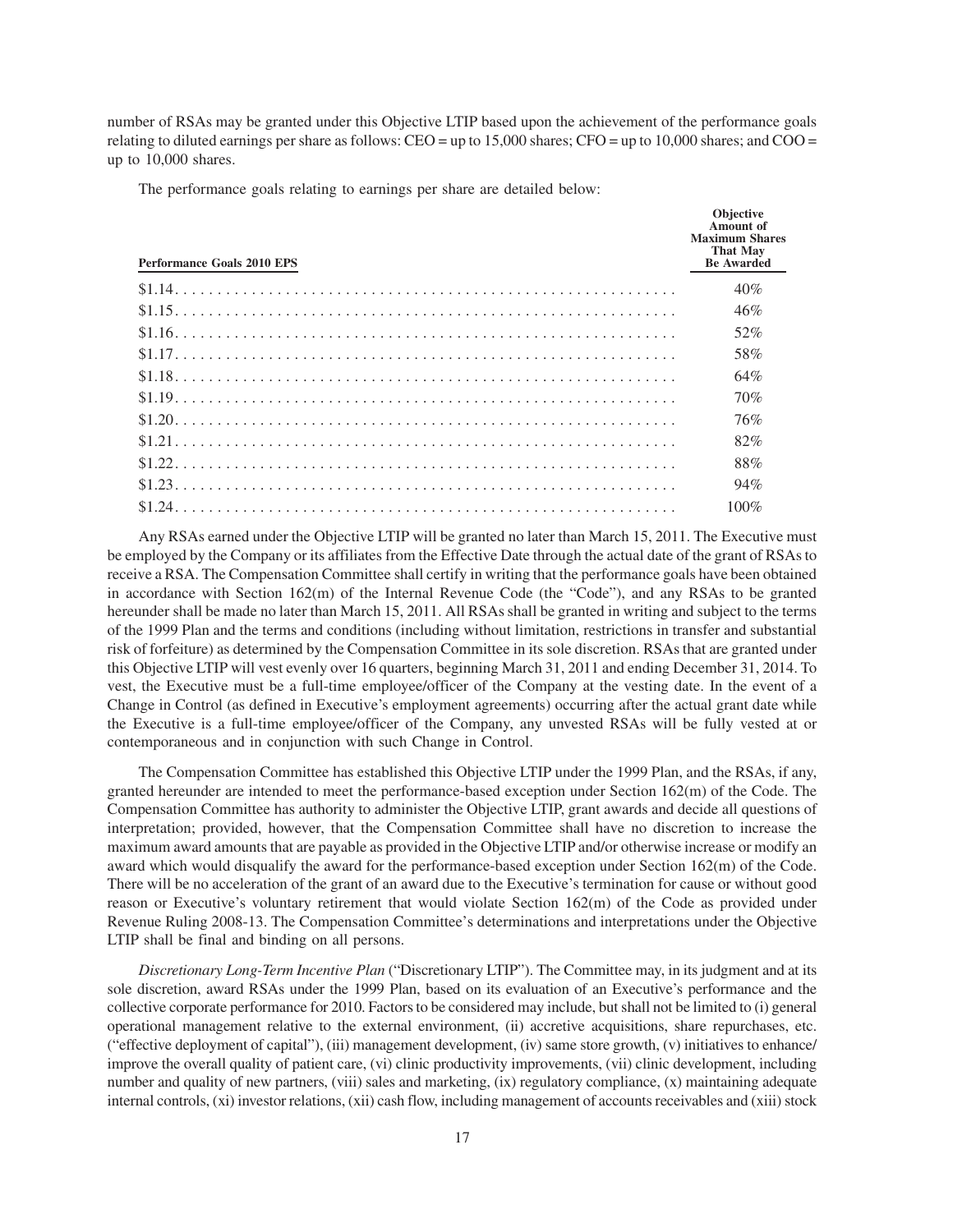price performance. More weight may be given to strategies implemented and management decisions made during 2010 that enhance (or are likely to enhance) the long-term value of the Company. The following shall be the maximum amount of shares that may be awarded under the Discretionary LTIP to each specified participant: CEO = up to 15,000 shares; CFO = up to 10,000 shares; and COO = up to 10,000 shares.

The Discretionary LTIP is administered by the Compensation Committee. The Compensation Committee has the exclusive authority to interpret and construe the terms of the Discretionary LTIP and make all determinations under the plan, and its decisions shall be final and binding in all persons.

Any RSAs granted under this Discretionary LTIP shall be granted under the 1999 Plan in the first quarter of 2011 after the Compensation Committee determines the amount of the RSAs, if any, to be awarded to each participant, but in all events on or before March 15, 2011. In addition, RSAs shall be granted only if the participant remains employed by the Company (or its affiliates) continuously from March 30, 2010 through the actual date of the grant of the RSA. All RSAs shall be granted in writing and subject to the terms of the 1999 Plan and the terms and conditions (including without limitation, restrictions in transfer and substantial risk of forfeiture) as determined by the Compensation Committee in its sole discretion. RSAs that are granted under this Plan will vest evenly over 16 quarters, beginning March 31, 2011 and ending December 31, 2014. To vest, the Executive must be a full-time employee/officer of the Company at the vesting date. In the event of a Change in Control (as defined in Executive's employment agreements) occurring after the actual grant date while the Executive is a full-time employee/officer of the Company, any unvested RSAs will be fully vested at or contemporaneous and in conjunction with such Change in Control.

The Compensation Committee in its discretion has determined that this program is not intended to meet the performance based exemption under Section 162(m) of the Code. Any awards actually granted under this program shall be subject to Section 83(b) of the Code.

*Objective Cash Bonus Plan.* Under the Objective Cash Bonus Plan, Executives have an opportunity to receive a cash bonus of up to 50% of the Executive's annual base salary for 2010 ("Base") based on 2010 earnings per share growth as detailed below.

| <b>Base EPS</b> | <b>2010 EPS</b> | % Change | Bonus % |
|-----------------|-----------------|----------|---------|
| \$1.10          | \$1.10          | $0.00\%$ | $0\%$   |
|                 | \$1.11          | 0.91%    | $0\%$   |
|                 | \$1.12          | 1.82%    | $0\%$   |
|                 | \$1.13          | 2.70%    | $0\%$   |
|                 | \$1.14          | 3.60%    | 40%     |
|                 | \$1.15          | 4.50%    | 46%     |
|                 | \$1.16          | 5.40%    | 52%     |
|                 | \$1.17          | 6.40%    | 58%     |
|                 | \$1.18          | 7.30%    | 64%     |
|                 | \$1.19          | 8.20%    | 70%     |
|                 | \$1.20          | 9.10%    | 76%     |
|                 | \$1.21          | 10.00%   | 82%     |
|                 | \$1.22          | 10.90%   | 88%     |
|                 | \$1.23          | 11.80%   | 94%     |
|                 | \$1.24          | 12.70%   | 100%    |

Any bonuses earned under the Objective Cash Bonus Plan will be awarded by the Compensation Committee in the first quarter of 2011 and will be paid no later than March 15, 2011. Before any cash bonus is paid, the Committee shall certify in writing that the performance goals have been obtained in accordance with Section 162(m) of the Code. The Executive must be continuously employed by the Company or its affiliates through December 31, 2010 to receive the cash bonus.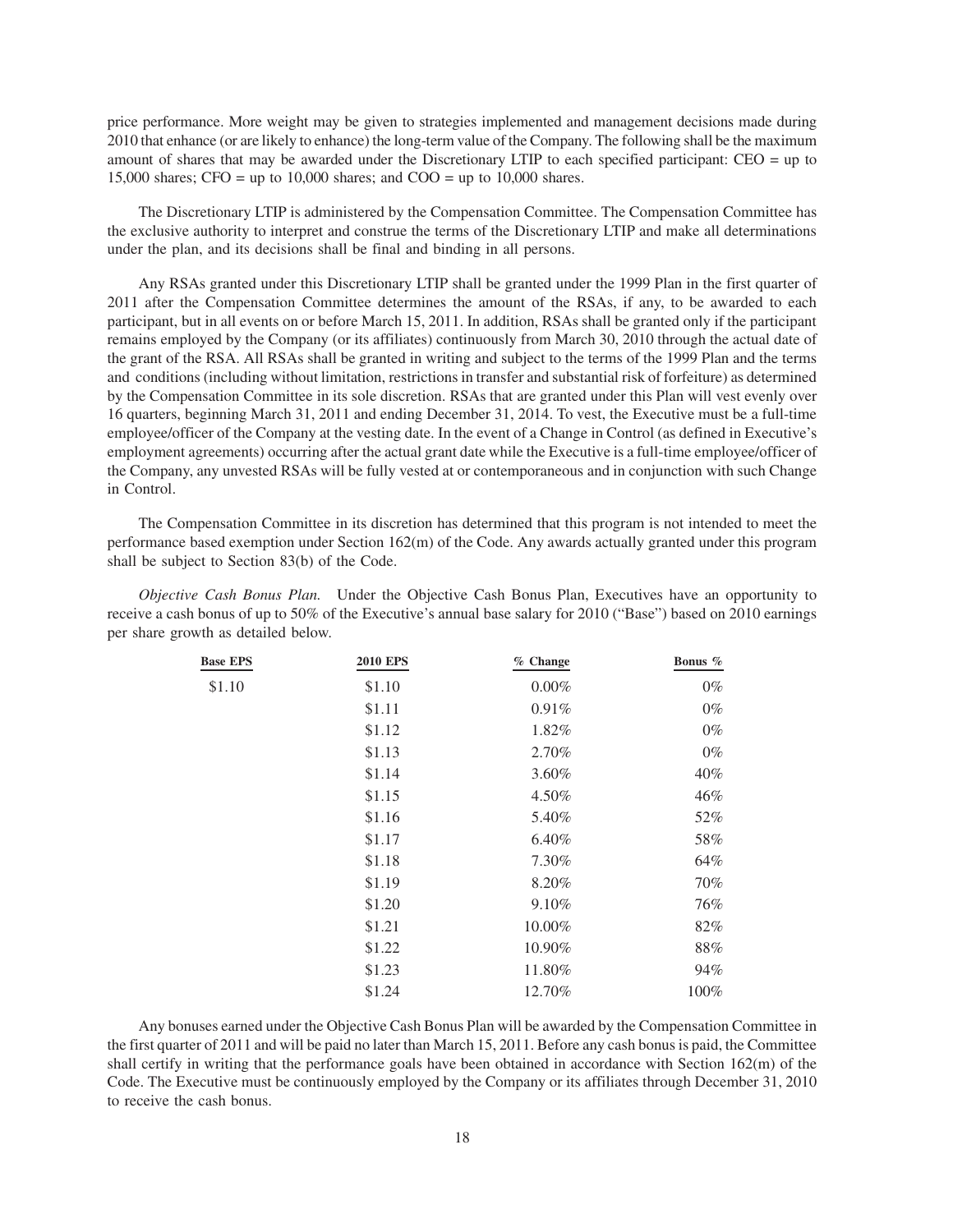Awards, if any, granted under the Objective Cash Bonus Plan are intended to meet the performance-based exception under Section 162(m) of the Code. The Compensation Committee has authority to administer the Objective Cash Bonus Plan, grant awards and decide all questions of interpretation; provided, however, that the Compensation Committee shall have no discretion to increase the maximum award amounts that are payable as provided below and/or otherwise increase or modify an award which would disqualify the award for the performance-based exception under Section 162(m) of the Code. The Compensation Committee's determinations and interpretations under the Objective Cash Bonus Plan shall be final and binding on all persons.

*Discretionary Cash Bonus Plan.* Each Executive has the potential to be awarded a cash bonus of up to 50% of his Base. This Discretionary Cash Bonus Plan shall be administered by the Compensation Committee and the committee shall have the sole authority to grant awards and establish the amounts payable under the plan, make all determinations and interpret and construe all of the terms of the plan. The amount, if any, of the Discretionary Cash Bonus payable under the plan shall be determined by the Compensation Committee in its sole discretion based upon the following subjective criteria: (i) general operational management relative to the external environment, (ii) accretive acquisitions, share repurchases, etc. ("effective deployment of capital"), (iii) management development, (iv) same store growth, (v) initiatives to enhance/improve the overall quality of patient care, (vi) clinic productivity improvements, (vii) clinic development, including number and quality of new partners, (viii) sales and marketing, (ix) regulatory compliance, (x) maintaining adequate internal controls, (xi) investor relations, (xii) cash flow, including management of accounts receivables and (xiii) stock price performance. All decisions of the Compensation Committee shall be final and binding on all persons.

Any cash bonuses awarded by the Compensation Committee under this Discretionary Cash Bonus Plan shall be paid no later than March 15, 2011 in a lump sum amount. Any bonus earned shall be payable only if the Executive remains continuously employed through the date of the determination of the amount payable in the first quarter of 2011 by the Compensation Committee.

The Compensation Committee in its discretion has determined that this program is not intended to meet the performance based exemption under Section 162(m) of the Code. Any awards actually granted under this program shall be subject to Section 83(b) of the Code.

### **Compensation of Named Executive Officers**

Mr. Reading joined our Company in November 2003 as Chief Operating Officer and, effective November 1, 2004, was promoted to President and Chief Executive Officer. Under his employment agreement with us (see "Employment and Consulting Agreements" above), Mr. Reading's annual base salary was increased by the Compensation Committee to \$341,250 effective February 27, 2006, to \$355,000 effective January 7, 2007, to \$375,000 effective January 7, 2008, to \$382,500 effective January 4, 2009 and to \$393,000 effective January 4, 2010. Mr. Reading received a bonus of \$75,000 for 2006, which was paid in March 2007, a bonus of \$177,500 for 2007 which was paid in March 2008 and a bonus of 279,750 for 2008 which was paid in March 2009. For 2009, Mr. Reading received a bonus of \$382,500 of which half was paid in December 2009 and the remaining half in March 2010. Effective beginning in 2007, Mr. Reading participated in the LTIP under which he was eligible for cash awards based on Company performance during 2007 through 2009, as previously described. During 2009, Mr. Reading earned \$737,000 in accordance with the LTIP which was paid in March 2010. In addition to cash compensation, under our 2003 Stock Incentive Plan, during 2008, Mr. Reading was granted 30,000 shares of restricted stock which restrictions lapse in equal quarterly installments of 2,500 shares which began on March 31, 2009 and continuing through December 31, 2011. Although Mr. Reading participated in our 401(k) Plan in 2009, we did not make any matching contributions to the plan during the year. No stock options were granted to Mr. Reading in 2009, 2008 and 2007. For 2009, approximately \$500,000 of Mr. Reading's total compensation was not tax deductible by the Company based on Section 162 (m) of the Code.

Mr. McAfee joined our Company in September 2003 as Chief Financial Officer and, effective November 1, 2004, was promoted to Executive Vice President. Under his employment agreement with us (see "Employment and Consulting Agreements" above), Mr. McAfee's annual base salary was increased by the Compensation Committee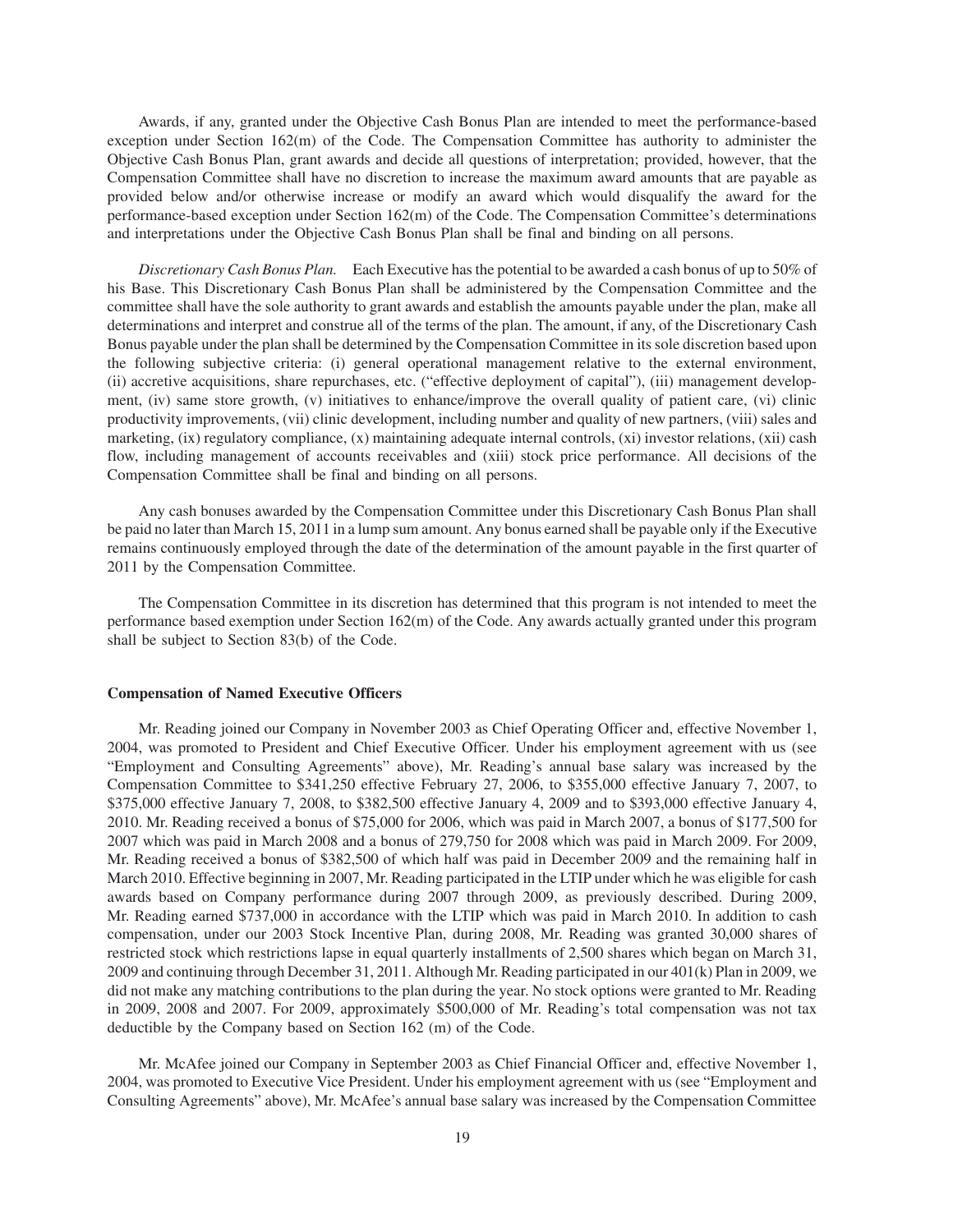to \$341,250 effective February 27, 2006, to \$345,000 effective January 7, 2007, to \$360,000 effective January 7, 2008, to \$367,200 effective January 4, 2009 and to \$370,000 effective January 4, 2010. Mr. McAfee received a bonus of \$75,000 for 2006, which was paid in March 2007, a bonus of \$172,500 for 2007 which was paid in March 2008 and a bonus of \$268,560 for 2008 which was paid in March 2009. For 2009, Mr. McAfee received a bonus of \$367,200 of which half was paid in December 2009 and the remaining half in March 2010. Effective beginning in 2007, Mr. McAfee participated in the LTIP under which he was eligible for cash awards based on Company performance through 2009, as previously described. During 2009, Mr. McAfee earned \$708,000 in accordance with the LTIP which was paid in March 2010. In addition to cash compensation, under our 2003 Stock Incentive Plan, during 2008, Mr. McAfee was granted 25,000 shares of restricted stock which restrictions lapse in equal quarterly installments of 2,083 shares which began on March 31, 2009 and continuing through December 31, 2011 in which the restrictions on the remaining 2,087 shares will lapse. Although Mr. McAfee participated in our 401(k) Plan in 2009, we did not make any matching contributions to the plan during the year. No stock options were granted to Mr. McAfee in 2009, 2008 and 2007.

Mr. McDowell joined our Company in October 2003 as Vice President of Operations overseeing the west region and, effective January 24, 2005, was promoted to Chief Operating Officer. Under his employment agreement, entered into on May 24, 2007 with an annual base salary of \$195,000 (see "Employment and Consulting Agreements" above), Mr. McDowell's annual base salary was increased by the Compensation Committee to \$215,000 effective January 7, 2008, to \$230,000 effective January 4, 2009 and to \$255,000 effective January 4, 2010. Mr. McDowell received a bonus of \$35,000 for 2006, which was paid in March 2007, a bonus of \$100,000 for 2007 which was paid in March 2008 and a bonus of \$160,390 for 2008 which was paid in March 2009. For 2009, Mr. McDowell received a bonus of \$230,000 of which half was paid in December 2009 and the remaining half in March 2010. Effective beginning in 2007, Mr. McDowell participated in the LTIP under which he was eligible for cash awards based on Company performance through 2009, as previously described. During 2009, Mr. McDowell earned \$375,000 in accordance with the LTIP which was paid in March 2010. In addition to cash compensation, under our 2003 Stock Incentive Plan, during 2008, Mr. McDowell was granted 25,000 shares of restricted stock which restrictions lapse in equal quarterly installments of 2,083 shares which began on March 31, 2009 and continuing through December 31, 2011 in which the restrictions on the remaining 2,087 shares will lapse. Although Mr. McDowell participated in our 401(k) Plan in 2009, we did not make any matching contributions to the plan during the year. No stock options were granted to Mr. McDowell in 2009, 2008 and 2007.

During 2007 and 2008, Messrs. Reading, McAfee and McDowell received no compensation under the LTIP.

In determining the appropriate compensation for Messrs. Reading, McAfee and McDowell, the Compensation Committee evaluates our overall corporate performance under their leadership, as well as each individual contribution to key strategic, financial and development objectives. The committee utilizes a combination of quantitative measures and qualitative factors in reviewing the performance and compensation. In 2006, the committee used the services of a third party consulting firm to review the compensation packages of the Named Executives and to compare their present level of compensation to comparably-sized publicly traded companies and to other comparably-sized healthcare companies.

#### **Compensation Deductibility Policy**

Under Section 162(m) of the Code and applicable Treasury regulations, no deduction is allowed for annual compensation in excess of \$1 million paid by a publicly traded corporation to its chief executive officer and the four other most highly compensated officers. Under those provisions, however, there is no limitation on the deductibility of "qualified performance-based compensation."

In general, our policy is to maximize the extent of tax deductibility of executive compensation under the provisions of Section 162(m) so long as doing so is compatible with the most appropriate methods and approaches for the design and delivery of compensation to our executive officers.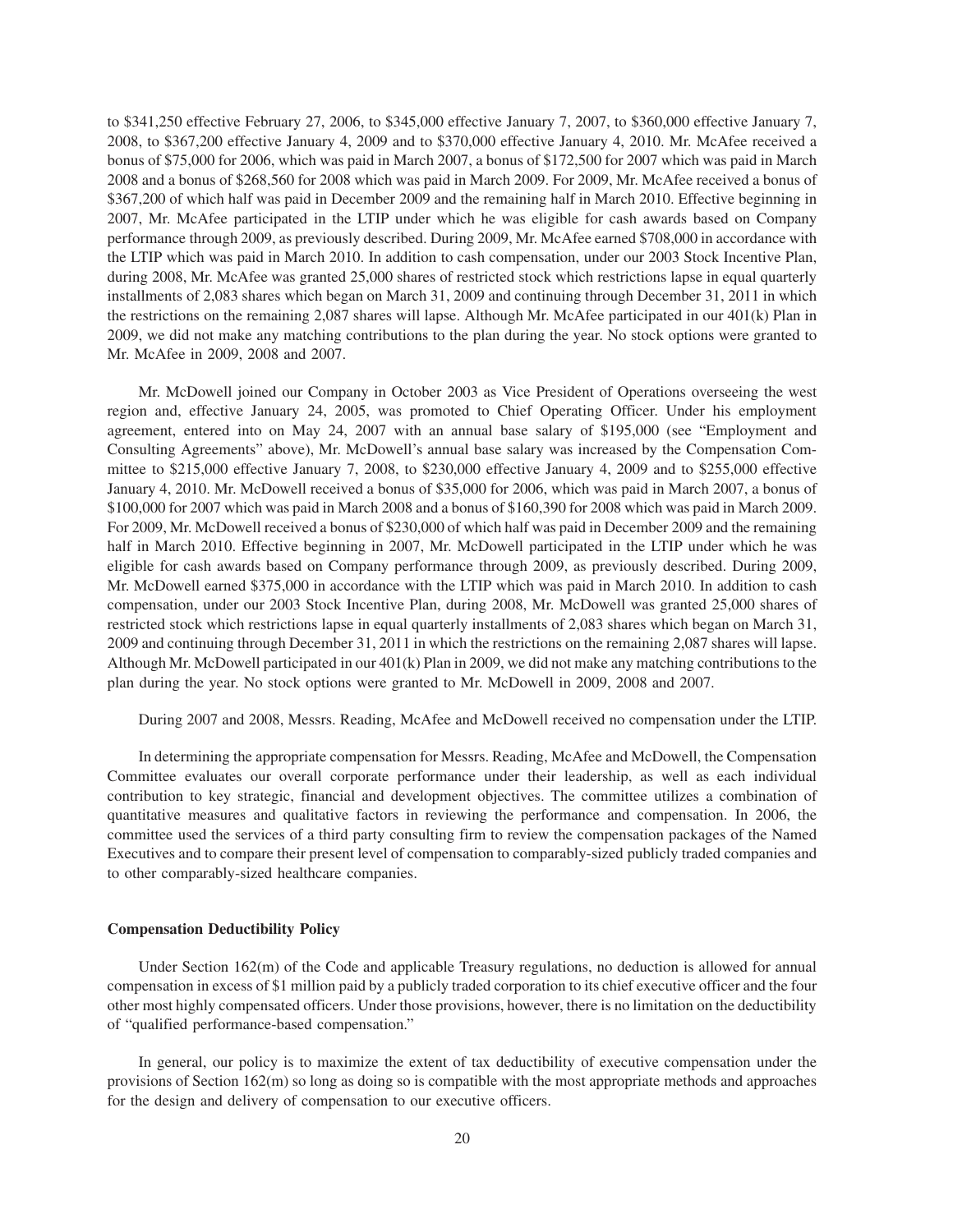## **Executive Compensation**

### **Summary Compensation**

The following table sets forth the compensation paid or accrued for services rendered in all capacities on behalf of our Company during 2009, 2008 and 2007 to Messrs. Reading, McAfee and McDowell ("Named Executives").

| <b>Summary Compensation Table</b>                           |      |                                            |                          |                                            |                                             |                                                                                                                |                                                                                                                                      |                                                            |                 |
|-------------------------------------------------------------|------|--------------------------------------------|--------------------------|--------------------------------------------|---------------------------------------------|----------------------------------------------------------------------------------------------------------------|--------------------------------------------------------------------------------------------------------------------------------------|------------------------------------------------------------|-----------------|
| For the Fiscal Years Ended December 31, 2009, 2008 and 2007 |      |                                            |                          |                                            |                                             |                                                                                                                |                                                                                                                                      |                                                            |                 |
| <b>Name and Principal Position</b>                          | Year | <b>Salary</b><br>$\left( \text{\$}\right)$ | $(\$)$                   | <b>Stock</b><br>$\left( \mathbb{S}\right)$ | <b>Option</b><br>$\left( \mathbb{S}\right)$ | <b>Non-Equity</b><br>Incentive<br>Plan<br>Bonus Awards(1) Awards Compensation(2)<br>$\left( \mathbb{S}\right)$ | Change in<br><b>Pension</b><br>Value and<br>Non-<br><b>Oualified</b><br><b>Deferred</b><br>Compensation<br><b>Earnings</b><br>$(\$)$ | All Other<br>Compensation(3)<br>$\left( \mathbb{S}\right)$ | Total<br>$(\$)$ |
| Christopher J. Reading $\ldots$ .                           |      | 2009 382,212                               |                          |                                            |                                             | 1,119,500                                                                                                      |                                                                                                                                      | 810                                                        | 1,502,522       |
| Chief Executive Officer                                     |      | 2008 374,231                               | $\overline{\phantom{m}}$ | 327,300                                    |                                             | 279,750                                                                                                        |                                                                                                                                      | 810                                                        | 982,091         |
|                                                             |      | 2007 354,471                               |                          |                                            |                                             | 177,500                                                                                                        |                                                                                                                                      | 540                                                        | 532,511         |
| Lawrance W. McAfee                                          |      | 2009 366,923                               |                          |                                            |                                             | 1,075,200                                                                                                      |                                                                                                                                      | 1,242                                                      | 1,443,365       |
| Chief Financial Officer                                     |      | 2008 359,423                               |                          | 272,750                                    | $\overline{\phantom{0}}$                    | 268,560                                                                                                        |                                                                                                                                      | 1,242                                                      | 901,975         |
|                                                             |      | 2007 344,856                               | $\hspace{0.05cm}$        |                                            |                                             | 172,500                                                                                                        |                                                                                                                                      | 1,242                                                      | 518,598         |
| Glenn D. McDowell. $\ldots$ .                               |      | 2009 229,423                               |                          |                                            |                                             | 605,000                                                                                                        |                                                                                                                                      | 1,116                                                      | 835,539         |
| Chief Operating Officer                                     |      | 2008 214,249                               |                          | 272,750                                    |                                             | 160,390                                                                                                        |                                                                                                                                      | 1.028                                                      | 648,417         |
|                                                             |      | 2007 195,310                               |                          |                                            |                                             | 100,000                                                                                                        |                                                                                                                                      | 938                                                        | 296,248         |

1. Stock awards were granted as restricted stock under the terms of the Amended and Restated 1999 Stock Option Plan as follows: Mr. Reading, 30,000 shares and Messrs. McAfee and Mr. McDowell, 25,000 shares each. Amounts shown are the grant date fair value of the awards computed in accordance with FASB ASC Topic 718 which amounted to \$10.91 per share. See the Company's Annual Report on Form 10-K for the year ended December 31, 2009 for a description of the valuations and a description of the equity plans — Footnote 9 — Equity Based Plans.

- 2. For 2009, the amounts represent the annual incentive bonuses earned by Messrs. Reading, McAfee and McDowell in the amounts of \$382,500, 367,200 and 230,000, respectively. Half of the annual incentive bonuses was paid in December 2009 and the remaining half in March 2010. For 2009, the amount also represent the portion payable under the LTIP for Messrs. Reading, McAfee and McDowell in the amounts of \$737,000, \$708,000 and \$375,000, respectively. The amounts related to the LTIP were paid in March 2010. For fiscal years 2008 and 2007, the amounts shown represent annual incentive bonuses earned by the Named Executives which were paid in March 2009 and March 2008, respectively. See "Compensation Discussion and Analysis — Annual Cash Incentive Compensation" for further details.
- 3. Represents the value of life insurance premiums for life insurance coverage provided to the Named Executives.

#### **Grants of Plan-Based Awards**

The following table sets forth the grants of plan-based awards during 2009 to the Named Executives:

|             |               | <b>Estimated Possible Payouts</b><br><b>Under Non-Equity</b><br>Incentive Plan Awards(1): |                             |                                 |  |  |  |
|-------------|---------------|-------------------------------------------------------------------------------------------|-----------------------------|---------------------------------|--|--|--|
| <b>Name</b> | Grant<br>Date | <b>Threshold</b><br>(S)                                                                   | <b>Target</b><br><b>(S)</b> | <b>Maximum</b><br>$\frac{1}{2}$ |  |  |  |
|             |               | $S-$                                                                                      | \$382,500                   | \$382,500                       |  |  |  |
|             |               | $S-$                                                                                      | \$367,200                   | \$367,200                       |  |  |  |
|             |               |                                                                                           | \$230,000                   | \$230,000                       |  |  |  |

1. Possible payments under the Executive Officer Incentive Plan for 2009. See Summary Compensation Table for actual amounts earned for 2009 of which half were paid in December 2009 and half in March 2010.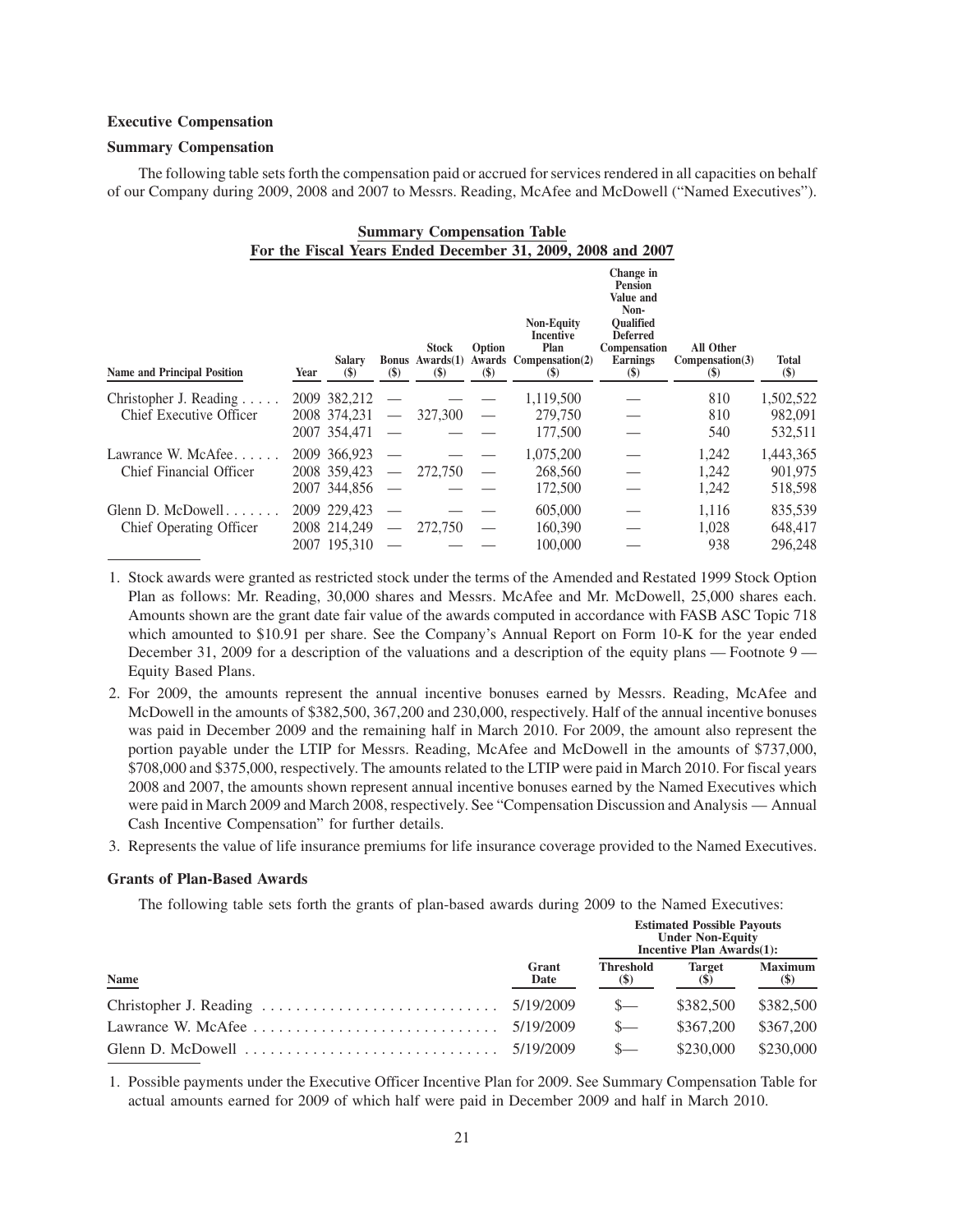There were no grants of equity based grants during 2009 to the Named Executives.

#### **Narrative Disclosure to Summary Compensation Table and Grants of Plan-Based Awards Table**

See "— Employment and Consulting Agreements" above and "Post-Termination/Change-in-Control Benefits" below for the material terms of our employment agreement with our Named Executives. See ''— Compensation Discussion and Analysis" above for an explanation of the amount of salary and bonus in proportion to total compensation. See the footnotes to the Summary Compensation Table and Grants of Plan-Based Awards Table for narrative disclosure with respect to those tables.

### **Outstanding Equity Awards at Fiscal Year-End**

The following table shows outstanding stock option awards classified as exercisable and unexercisable and stock awards that have not vested as of December 31, 2009 for each Named Executive.

## **Outstanding Equity Awards at Fiscal Year-End December 31, 2009**

|                              | <b>Option Awards</b>                                                                             |                                                                                                       |                                                                                                                                                              |                                           |                                     | <b>Stock Awards</b>                                                                                           |                                                                                                                |                                                                                                                                                                     |                                                                                                                                                                                             |  |
|------------------------------|--------------------------------------------------------------------------------------------------|-------------------------------------------------------------------------------------------------------|--------------------------------------------------------------------------------------------------------------------------------------------------------------|-------------------------------------------|-------------------------------------|---------------------------------------------------------------------------------------------------------------|----------------------------------------------------------------------------------------------------------------|---------------------------------------------------------------------------------------------------------------------------------------------------------------------|---------------------------------------------------------------------------------------------------------------------------------------------------------------------------------------------|--|
| Name                         | Number of<br><b>Securities</b><br>Underlying<br><b>Unexercised</b><br>Options (#)<br>Exercisable | Number of<br><b>Securities</b><br>Underlying<br><b>Unexercised</b><br>Options $(\#)$<br>Unexercisable | Equity<br><b>Incentive</b><br><b>Plan Awards:</b><br><b>Number</b><br>of Securities<br>Underlying<br><b>Unexercised</b><br><b>Unearned</b><br>Options $(\#)$ | Option<br><b>Exercise</b><br>Price $(\$)$ | Option<br><b>Expiration</b><br>Date | <b>Number</b><br>of Shares<br>or Units<br>of Stock<br><b>That Have</b><br><b>Not</b><br><b>Vested</b><br>(# ) | Market<br>Value of<br>Shares or<br>Units of<br>Stock<br><b>That Have</b><br><b>Not Vested</b><br>$($ \$ $)(1)$ | Equity<br><b>Incentive</b><br>Plan Awards:<br>Number of<br><b>Unearned Shares,</b><br><b>Units or Other</b><br><b>Rights That</b><br><b>Have Not Vested</b><br>(# ) | <b>Equity Incentive</b><br><b>Plan Awards</b><br>Market or<br>Payout Value of<br><b>Unearned Shares.</b><br><b>Units or Other</b><br><b>Rights That Have</b><br><b>Not Vested</b><br>$(\$)$ |  |
| Christopher J. Reading       | 50,000                                                                                           |                                                                                                       |                                                                                                                                                              | \$14.32                                   | 11/18/2013                          | 20,000(2)                                                                                                     | \$338,600                                                                                                      |                                                                                                                                                                     | \$—                                                                                                                                                                                         |  |
|                              | 50,000                                                                                           |                                                                                                       |                                                                                                                                                              | \$12.51                                   | 6/2/2014                            |                                                                                                               |                                                                                                                |                                                                                                                                                                     |                                                                                                                                                                                             |  |
|                              | 150,000                                                                                          |                                                                                                       | $\qquad \qquad$                                                                                                                                              | \$13.54                                   | 10/5/2014                           |                                                                                                               |                                                                                                                |                                                                                                                                                                     |                                                                                                                                                                                             |  |
| Lawrance W. McAfee           | 40,000                                                                                           |                                                                                                       | $\overbrace{\phantom{12333}}$                                                                                                                                | \$14.32                                   | 11/18/2013                          | 16,668(3)                                                                                                     | \$282,189                                                                                                      |                                                                                                                                                                     |                                                                                                                                                                                             |  |
|                              | 35,000                                                                                           |                                                                                                       | $\overbrace{\phantom{12333}}$                                                                                                                                | \$12.51                                   | 6/2/2014                            |                                                                                                               |                                                                                                                |                                                                                                                                                                     |                                                                                                                                                                                             |  |
|                              | 150,000                                                                                          |                                                                                                       | $\overbrace{\phantom{12333}}$                                                                                                                                | \$13.54                                   | 10/5/2014                           |                                                                                                               |                                                                                                                |                                                                                                                                                                     |                                                                                                                                                                                             |  |
| Glenn D. McDowell<br>1.1.1.1 | 4,000                                                                                            |                                                                                                       |                                                                                                                                                              | \$14.32                                   | 11/18/2013                          | 16,668(3) \$282,189                                                                                           |                                                                                                                |                                                                                                                                                                     |                                                                                                                                                                                             |  |
|                              | 36,000                                                                                           | 9,000(4)                                                                                              |                                                                                                                                                              | \$13.97                                   | 2/23/2015                           |                                                                                                               |                                                                                                                |                                                                                                                                                                     |                                                                                                                                                                                             |  |

1. Calculated based on the closing market price of our common stock on December 31, 2009 of \$16.93 per share.

- 2. The transfer restriction on these shares of restricted stock will lapse as follows: 2,500 shares on March 31, June 30, September 30 and December 31 of each year until December 31, 2011.
- 3. The transfer restriction on these shares of restricted stock will lapse as follows: 2,083 shares March 31, June 30, September 30 and December 31 of each year with the final portion of 2,087 vesting on December 31, 2011.

4. These options vested on February 23, 2010.

#### **Option Exercises and Stock Vested Table**

The following table shows stock awards vested during the year ended December 31, 2009 for each Named Executive.

|             | <b>Stock Awards</b>                                      |                                                      |
|-------------|----------------------------------------------------------|------------------------------------------------------|
| <b>Name</b> | Number of<br><b>Shares</b><br>Acquired<br>on Vesting (#) | <b>Value</b><br><b>Realized on</b><br><b>Vesting</b> |
|             | 10,000                                                   | \$141,075                                            |
|             | 8.332                                                    | \$117.544                                            |
|             | 8.332                                                    | \$117.544                                            |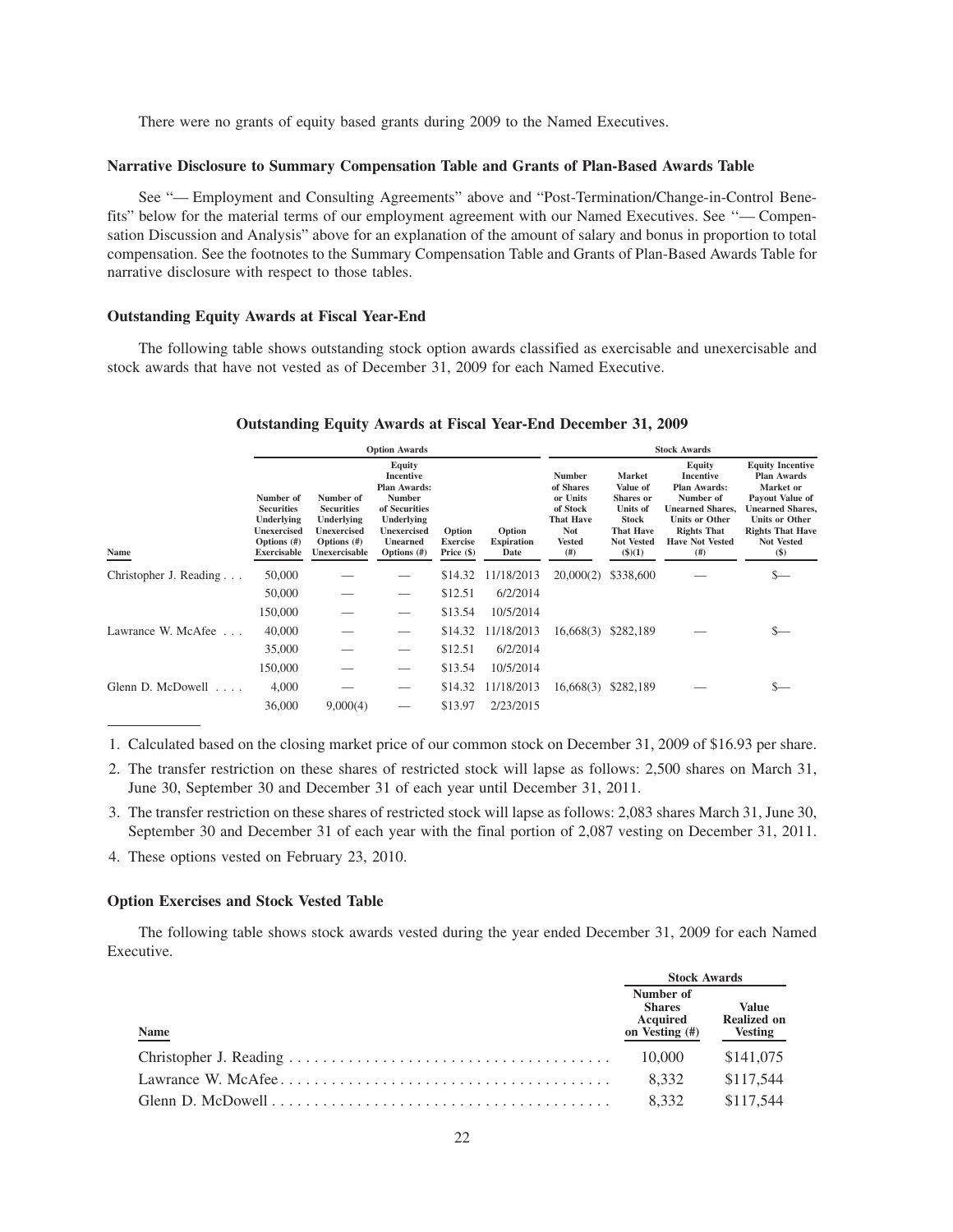The value realized on vesting is computed by multiplying the number of shares of stock by the market value of the underlying shares on the vesting date. The closing price of the stock is used as the market value. No stock options were exercised by the Named Executives during the year ended December 31, 2009.

#### **Post Termination/Change-in-Control Benefits**

Messrs. Reading, McAfee and McDowell's employment agreements may be terminated by us prior to the expiration of its term in the event their respective employment is terminated for "cause" (as defined in each agreement). If a "change in control" (as defined in each agreement) occurs and Mr. Reading does not continue as the President and Chief Executive Officer of the Company after the change of control, or Mr. McAfee does not continue as Executive Vice President and Chief Financial Officer of the Company after the change of control, each of Messrs. Reading and McAfee, as applicable, will be entitled to a change of control benefit of \$500,000 (payable in equal amounts over the remaining term of the agreement). If the employment of Mr. Reading or Mr. McAfee is terminated by us without "cause" or by the executive for "good reason," he would be entitled to receive the compensation then in effect for the remainder of the term of the agreement and the greater of: (i) the bonus paid or payable to Mr. Reading or Mr. McAfee, as applicable, with respect to the last fiscal year completed prior to the termination, or (ii) the average of the bonuses paid to Mr. Reading or Mr. McAfee, as applicable, over the last three fiscal years of employment ending with the last fiscal year prior to termination. If a "change in control" (as defined in the McDowell Employment Agreement) occurs and Mr. McDowell does not continue as our Chief Operating Officer after the change of control, Mr. McDowell will be entitled to a change of control benefit of \$283,333 (payable in equal amounts over the remaining term of the agreement). If the employment of Mr. McDowell is terminated by the Company without "cause" or by Mr. McDowell for "good reason," he would be entitled to receive the compensation then in effect for the remainder of the term of the McDowell Employment Agreement and the greater of: (i) the bonus paid or payable to Mr. McDowell with respect to the last fiscal year completed prior to the termination, or (ii) the average of the bonuses paid to Mr. McDowell over the last three fiscal years of employment ending with the last fiscal year prior to termination.

The amount of compensation payable to each Named Executive under the agreements is detailed in the tables below:

| <b>Executive Benefits and Payments</b><br>Upon Termination $(1)$          | <b>Voluntary</b><br><b>Termination</b><br>or For<br>Cause | Without<br>Cause | <b>Executive</b><br><b>Resigns</b><br>For Good<br><b>Reason</b> | <b>Change In</b><br>Control |
|---------------------------------------------------------------------------|-----------------------------------------------------------|------------------|-----------------------------------------------------------------|-----------------------------|
| Compensation                                                              |                                                           |                  |                                                                 |                             |
| $Severance(2) \ldots \ldots \ldots \ldots \ldots \ldots \ldots \ldots$    |                                                           | 786,000<br>\$.   | 786,000<br>S.                                                   | 393,000<br>S                |
| Annual Cash Incentive $(3)$                                               |                                                           | 382,500          | 382,500                                                         | 382,500                     |
| Change of Control Benefit $(4)$                                           |                                                           |                  |                                                                 | 500,000                     |
| Restricted Stock (Unvested and                                            |                                                           |                  |                                                                 | 338,600                     |
| <b>Benefits and Perquisities</b>                                          |                                                           |                  |                                                                 |                             |
| Health and Dental Coverage $(6)$                                          |                                                           | 18,720           | 18,720                                                          | 9,360                       |
| $Total \dots \dots \dots \dots \dots \dots \dots \dots \dots \dots \dots$ |                                                           | \$1,187,220      | \$1,187,220                                                     | \$1,623,460                 |

## **Christopher Reading Chief Executive Officer**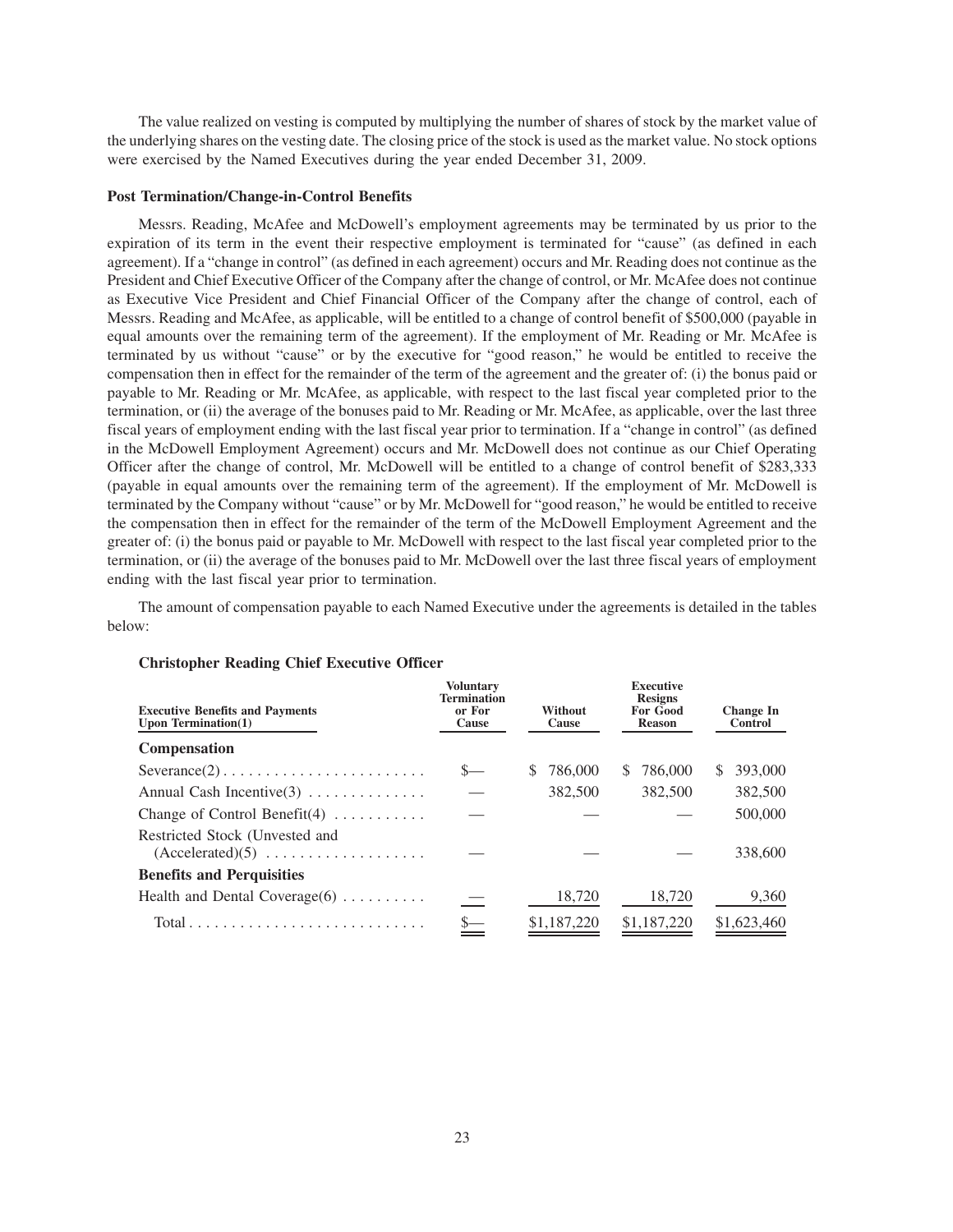# **Lawrance McAfee Chief Financial Officer**

| <b>Executive Benefits and Payments</b><br>Upon Termination $(1)$                        | <b>Voluntary</b><br><b>Termination</b><br>or For<br>Cause | Without<br>Cause | <b>Executive</b><br><b>Resigns</b><br><b>For Good</b><br><b>Reason</b> | <b>Change In</b><br>Control |
|-----------------------------------------------------------------------------------------|-----------------------------------------------------------|------------------|------------------------------------------------------------------------|-----------------------------|
| <b>Compensation</b>                                                                     |                                                           |                  |                                                                        |                             |
| $Severance(2) \ldots \ldots \ldots \ldots \ldots \ldots \ldots$                         |                                                           | 740.000<br>S     | 740,000<br>S.                                                          | 370,000<br><sup>\$</sup>    |
| Annual Cash Incentive $(3)$                                                             |                                                           | 367,200          | 367,200                                                                | 367,200                     |
| Change of Control Benefit(4) $\dots \dots$                                              |                                                           |                  |                                                                        | 500,000                     |
| Restricted Stock (Unvested and<br>$(Accelerated)(5) \ldots \ldots \ldots \ldots \ldots$ |                                                           |                  |                                                                        | 282,189                     |
| <b>Benefits and Perquisities</b>                                                        |                                                           |                  |                                                                        |                             |
| Health and Dental Coverage $(6)$                                                        |                                                           | 18,720           | 18.720                                                                 | 9,360                       |
|                                                                                         |                                                           | \$1,125,920      | \$1,125,920                                                            | \$1,528,749                 |

## **Glenn McDowell Chief Operating Officer**

| <b>Executive Benefits and Payments</b><br>Upon Termination $(1)$                               | <b>Voluntary</b><br><b>Termination</b><br>or For<br>Cause | Without<br>Cause | <b>Executive</b><br><b>Resigns</b><br><b>For Good</b><br><b>Reason</b> | <b>Change In</b><br>Control |
|------------------------------------------------------------------------------------------------|-----------------------------------------------------------|------------------|------------------------------------------------------------------------|-----------------------------|
| Compensation                                                                                   |                                                           |                  |                                                                        |                             |
| $Severance(2) \ldots \ldots \ldots \ldots \ldots \ldots \ldots \ldots$                         |                                                           | \$510,000        | \$510,000                                                              | 255,000<br>S.               |
|                                                                                                |                                                           | 230,000          | 230,000                                                                | 230,000                     |
| Change of Control Benefit $(4)$                                                                |                                                           |                  |                                                                        | 283,333                     |
| Restricted Stock (Unvested and<br>$(Accelerated)(5) \ldots \ldots \ldots \ldots \ldots \ldots$ |                                                           |                  |                                                                        | 282,189                     |
| <b>Benefits and Perquisities</b>                                                               |                                                           |                  |                                                                        |                             |
| Health and Dental Coverage $(6)$                                                               |                                                           | 18,720           | 18,720                                                                 | 9,360                       |
| Total                                                                                          |                                                           | \$758,720        | \$758,720                                                              | \$1,059,882                 |

1. For purposes of this analysis, we assumed the effective date of termination is December 31, 2009, the price per share of our common stock on the date of termination is \$16.93 and that the executive's base salary is as follows: Mr. Reading — \$393,000; Mr. McAfee — \$370,000; and Mr. McDowell — \$255,000.

2. Under "Without Cause" and "Executive Resigns for Good Reason", severance is calculated as base salary over the remaining term of the employment agreement which expires December 31, 2011.

- 3. Annual cash incentive is based on the greater of (i) the bonus paid or payable to the executive with respect to last fiscal year of the Company completed prior to termination or (ii) the average of the bonuses paid to the executive over the three fiscal years of the Company ending with the last fiscal year completed prior to the termination.
- 4. Based on amounts stipulated in the respective employment agreements.
- 5. Pursuant to the Restricted Stock Agreement for each executive, all restrictions and conditions on shares of restricted stock will be deemed satisfied and shares will be fully vested upon a "Change in Control".
- 6. Calculated for the remaining term of the agreement which expires on December 31, 2011. In the event of a "Change in Control", the remaining term of the agreements is one year from such event.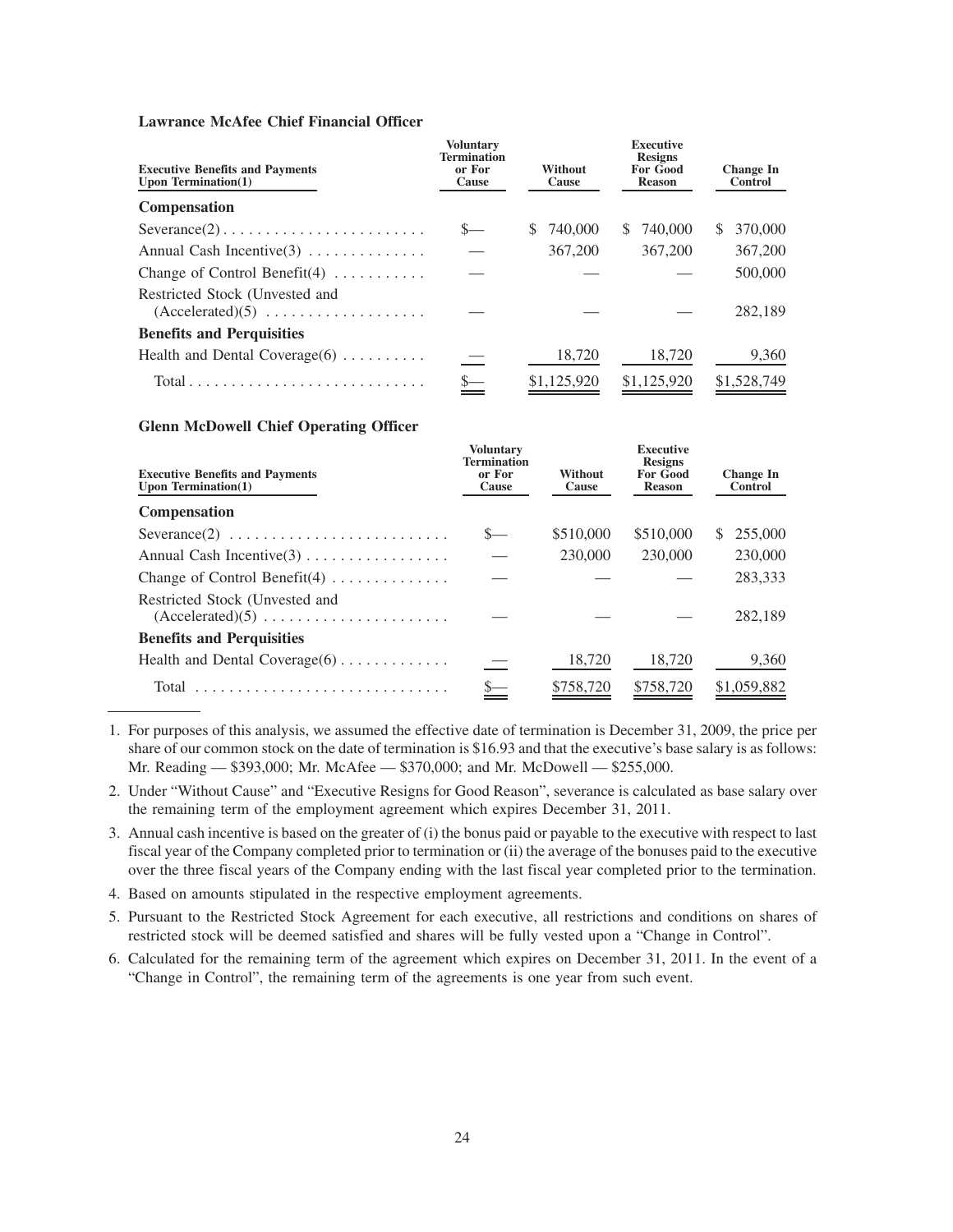## **COMPENSATION COMMITTEE REPORT**

The Compensation Committee was composed of three independent directors during 2009. It acts under a written charter adopted by the Board. The primary function of the Compensation Committee is to recommend to the Board the compensation to be paid to our directors, determine the compensation for our executive officers and administer incentive stock plans. The committee has reviewed and discussed with management the Compensation Discussion and Analysis set forth herein. Based on its review, the related discussions and such other matters deemed relevant and appropriate by the committee, the committee has recommended to the Board that the Compensation Discussion and Analysis be included in the Company's Proxy Statement relating to the 2010 Annual Meeting of Stockholders.

Respectfully submitted,

*The Compensation Committee* Daniel C. Arnold, Chairman Bruce D. Broussard Clayton K. Trier

#### **Consideration of Risk**

Our Management's approach to compensation practices and policies applicable to employees throughout our Company is consistent with that followed for Named Executives and, accordingly, we believe the practices and policies are not reasonably likely to have a material adverse effect on our Company.

# **Compensation Committee Interlocks and Insider Participation**

The current members of the Compensation Committee are Messrs. Arnold (Chairman), Broussard and Trier. None of the members of the Compensation Committee is or has been an officer or employee of the Company or any of its subsidiaries and none of our executive officers has served on the board of directors or compensation committee of any other entity that has or has had an executive officer who served as a member of our Board of Directors or Compensation Committee during 2009.

# **Securities Authorized for Issuance Under Equity Compensation Plans**

The following table provides information about our common stock that may be issued upon the exercise of options and rights under all of our existing equity compensation plans as of December 31, 2009:

| <b>Plan Category</b>                                                                          | <b>Number of Securities</b><br>to be Issued Upon<br><b>Exercise of</b><br><b>Outstanding Options</b><br>and Rights | <b>Weighted Average</b><br><b>Exercise Price of</b><br>Outstanding<br><b>Options and Rights</b> | <b>Number of Securities</b><br><b>Remaining Available for</b><br><b>Future Issuance Under Equity</b><br><b>Compensation Plans</b><br><b>Excluding Securities</b><br>Reflected in 1st Column |
|-----------------------------------------------------------------------------------------------|--------------------------------------------------------------------------------------------------------------------|-------------------------------------------------------------------------------------------------|---------------------------------------------------------------------------------------------------------------------------------------------------------------------------------------------|
| <b>Equity Compensation Plans</b><br>Approved by<br>$Stockholders(1) \ldots \ldots \ldots$     | 750,192                                                                                                            | \$14.29                                                                                         | 264.589                                                                                                                                                                                     |
| <b>Equity Compensation Plans</b><br>Not Approved by<br>$Stockholders(2) \ldots \ldots \ldots$ | 124,000                                                                                                            | \$13.94                                                                                         |                                                                                                                                                                                             |
| $Total \dots \dots \dots \dots \dots \dots \dots$                                             | 874,192                                                                                                            | \$14.24                                                                                         | 264,589                                                                                                                                                                                     |

1. The 1992 Stock Option Plan, as amended (the "1992 Plan"), expired in 2002, and no new option grants can be awarded subsequent to this date. The Amended and Restated 2003 Stock Incentive Plan (the "2003 Plan") permits us to grant stock-based compensation to employees, consultants and outside directors of the Company. The Amended and Restated 1999 Employee Stock Option Plan (the "Amended 1999 Plan") permits us to grant stock-based compensation to employees and non-employee directors.

2. Inducement options were granted to certain individuals in connection with their offers of employment or initial affiliation with us. Each inducement option was made pursuant to an option grant agreement.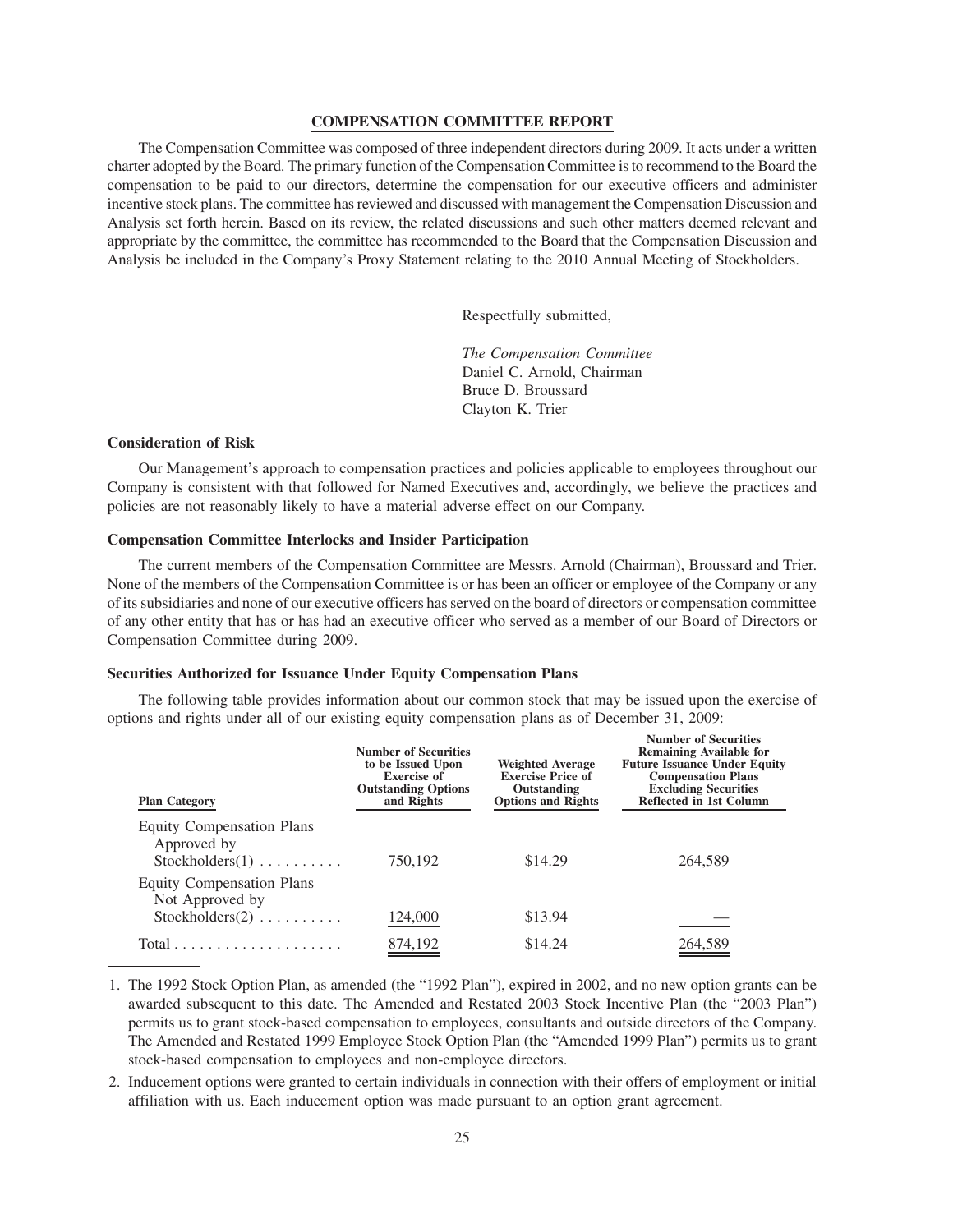For further descriptions of the 1992 Plan, Amended 1999 Plan and the inducement options, see "Equity Based Plans" in Note 9 of the Notes to the Consolidated Financial Statements in Item 8 of our Annual Report on Form 10-K for the year ended December 31, 2009. See description of the Amended and Restated 2003 Stock Incentive Plan below.

#### **Certain Relationships and Related Transactions**

The charter of the Audit Committee requires that the Audit Committee review and approve all insider and affiliated party transactions. The Audit Committee did not consider any insider or affiliated party transaction in 2009.

#### **Section 16(a) Beneficial Ownership Reporting Compliance**

Section 16(a) of the Securities Exchange Act of 1934 requires our directors and executive officers, and persons who own more than 10% of our equity securities to file with the SEC initial reports of ownership and reports of changes in ownership of our common stock. Officers, directors and greater than 10% stockholders are required by SEC regulation to furnish us with copies of all Section 16(a) reports they file.

To our knowledge, based solely on a review of the copies of those forms furnished to the Company and written representations from the executive officers and directors, we believe that during 2009 all other Section 16(a) filing requirements applicable to our directors and officers were complied with on a timely basis, except that Dr. Harris was late in filing a Form 4 disclosing one transaction.

# **ITEM 2.** *APPROVAL OF THE AMENDED 2003 PLAN*

### **Description of Equity Based Plans**

The Company has the following equity based plans:

The 1992 Stock Option Plan, as amended (the "1992 Plan"), permitted the Company to grant to key employees and outside directors of the Company incentive and nonstatutory options to purchase up to 3,495,000 shares of our common stock (subject to proportionate adjustments in the event of stock dividends, splits, and similar corporate transactions). The 1992 Plan expired in 2002 and no new option grants can be awarded subsequent to this date under the 1992 Plan. There are presently options to purchase 15,002 shares of the Company's common stock outstanding under the 1992 Plan.

The Amended and Restated 1999 Employee Stock Option Plan (the "Amended 1999 Plan") permits the Company to grant to non-employee directors and employees of the Company up to 600,000 non-qualified options to purchase shares of common stock and restricted stock (subject to proportionate adjustments in the event of stock dividends, splits, and similar corporate transactions). The exercise prices of options granted under the Amended 1999 Plan are determined by the Compensation Committee. The period within which each option will be exercisable is determined by the Compensation Committee. The Amended 1999 Plan was approved by the stockholders of the Company at the 2008 Stockholders Meeting on May 20, 2008.

During 2003, the Board of Directors granted inducement options covering 145,000 options to five individuals in connection with their offers of employment. As of December 31, 2009, 124,000 of the 145,000 options are outstanding. Inducement options may be exercised for a 10 year term from the date of the grant.

In addition to the above incentive stock plans, the Company has the 2003 Plan, which as amended and restated is described below.

The purposes of our incentive stock plans are to provide an incentive for eligible individuals to remain in the employ or service of the Company or its affiliates, to extend to them the opportunity to acquire a proprietary interest in the Company so that they will apply their best efforts for the benefit of the Company and to aid the Company in attracting able persons to serve the Company and its affiliates.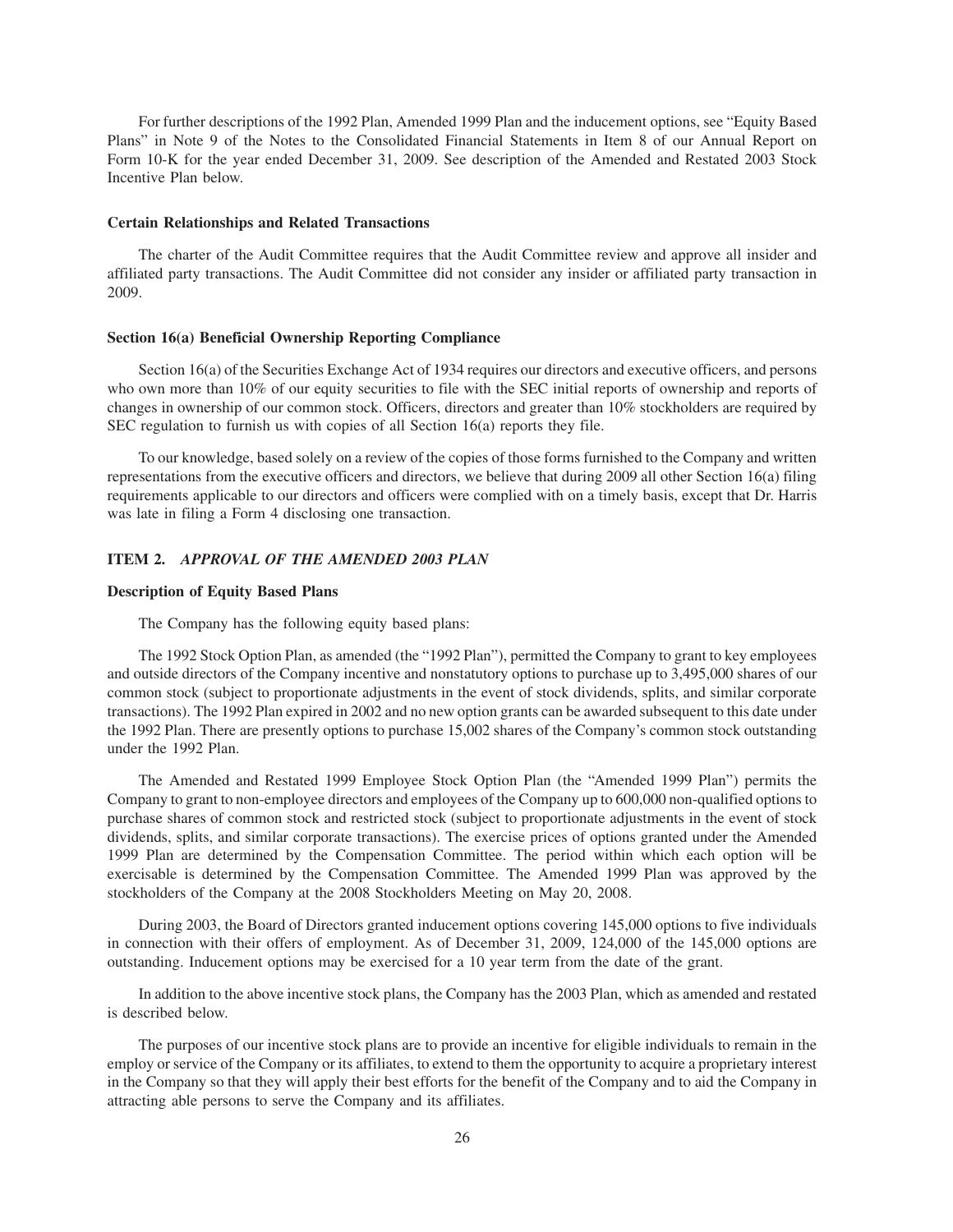The following table includes a cumulative summary of restricted stock issued and stock options outstanding, exercised, and exercisable as of December 31, 2009 (the 350,000 additional shares under the Amended 2003 Plan are included in this table):

**Shares**

| <b>Equity Plans</b> | <b>Authorized</b> | <b>Restricted</b><br><b>Stock Issued</b> | Outstanding<br><b>Stock Options</b> | <b>Stock Options</b><br><b>Exercised</b> | <b>Stock Options</b><br><b>Exercisable</b> | энаг сэ<br><b>Available</b><br>for Grant |
|---------------------|-------------------|------------------------------------------|-------------------------------------|------------------------------------------|--------------------------------------------|------------------------------------------|
| 1992 Plan $\dots$   | 3,495,000         |                                          | 15,002                              | 2,781,010                                | 15,002                                     |                                          |
| 1999 Plan           | 600,000           | 287,800                                  | 57,690                              | 85.621                                   | 50,440                                     | 168,889                                  |
| $2003$ Plan         | 1.250.000         | 21,000                                   | 677,500                             | 105,800                                  | 668,500                                    | 445,700                                  |
| Inducements         | 164,000           |                                          | 124,000                             | 40,000                                   | 124,000                                    |                                          |
|                     | 5,509,000         | 308,800                                  | 874,192                             | 3,012,431                                | 857,942                                    | 614,589                                  |

#### **Proposed Amendments to the 2003 Plan (Amended 2003 Plan)**

The Company's 2003 Stock Incentive Plan provides for awards of stock options and restricted stock and was approved by stockholders on May 25, 2004. The Amended 2003 Plan will amend and restate the 2003 Plan, if approved, to:

- increase the number of shares authorized for issuance from 900,000 to 1,250,000;
- extend the effective date of the 2003 Plan until March 26, 2020;
- increase the maximum amount of a cash payout granted in a calendar year to any individual or employee to \$1,000,000;
- provide the business criteria for performance based compensation under Section 162 (m) of the Internal Revenue Code;
- revise the definition of change of control to mean, among other things, a person acquiring 50% or more of the voting stock outstanding;
- provide for adjustment to shares and awards on reorganization, recapitalization or change of control, and
- provide for such other changes required or desirable by recent changes under applicable law and tax and accounting rules.

The proposed share increase and other changes will ensure that a sufficient reserve of common stock is available under the plan to be able to attract, retain and motivate the best available talent essential to our long term growth and success.

The plan is a new plan for purposes of the Internal Revenue Code governing incentive stock options. The plan is being submitted for your approval to enable us to grant incentive stock options under the plan and in order to ensure options or other incentive awards as determined by the Committee granted under the plan qualify for exemption from the limitation on deductibility of compensation under Section 162 (m) of the Code.

The grant of incentive awards under the Amended 2003 Plan to employees, including the Named Executives, consultants and non-employee directors is subject to the discretion of the Committee. As of the date of this Proxy Statement, there has been no determination by the Committee with respect to future awards under the Amended 2003 Plan. Accordingly, future awards to employees, including the Named Executives, consultants and nonemployee directors are not determinable.

#### **Description of the 2003 Stock Incentive Plan**

The principal provisions of the 2003 Plan, as amended and restated ("Amended 2003 Plan") are summarized below. Such summary does not, however, purport to be complete and is qualified in its entirety by the terms of the Amended 2003 Plan. A copy of the 2003 Incentive Plan is included as Appendix A to this proxy statement.

*Eligibility and Types of Awards.* The Amended 2003 Plan provides for the grant of options that are intended to qualify as Non-qualified Options as well as "incentive stock options" ("Incentive Options") under Section 422 of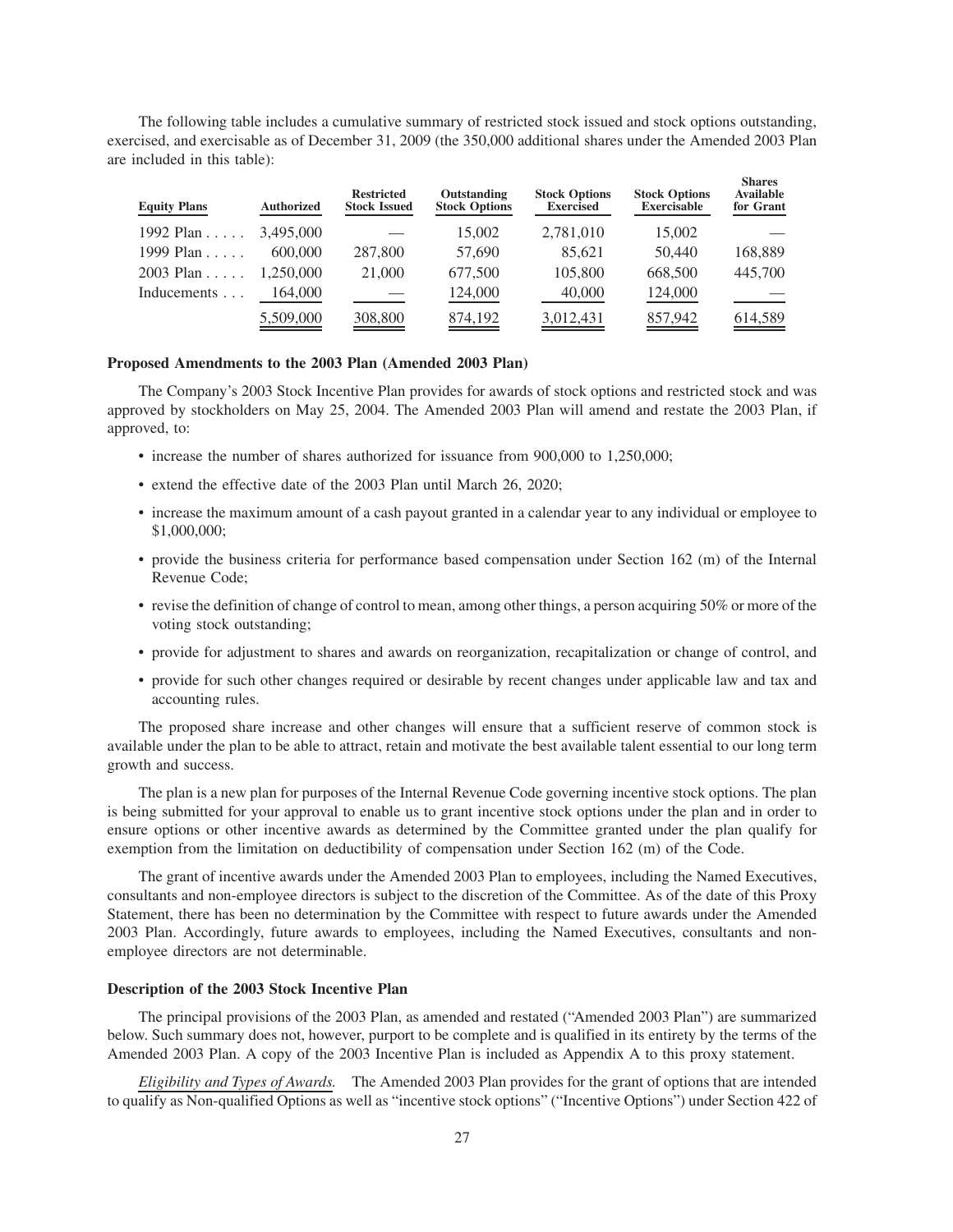the Internal Revenue Code of 1986, as amended (the "Code") (collectively "Options"), Purchased Stock, Bonus Stock, Stock Appreciation Rights, Phantom Shares, Restricted Stock, Other Stock-Based Awards and Other Performance-Based Awards (payable in stock or cash). The 2003 Incentive Plan is administered by the compensation committee, which is appointed by the Board of Directors. The compensation committee, with input from executive management, selects the employees, consultants and non-employee directors ("Participants") of the Company and its affiliates to whom options are granted. The current members of the compensation committee are Messrs. Arnold (Chairman), Mr. Broussard and Mr. Trier.

*Amendment and Termination.* The Board may amend, suspend or terminate the Amended 2003 Plan at any time; provided, however, any amendment of the Amended 2003 Plan which (a) except as provided in Section 1.2 or 12.10 of the Amended 2003 Plan, increases the maximum number of shares of stock which may be issued under the Amended 2003 Plan, (b) materially modifies the requirements as to eligibility for participation in the Amended 2003 Plan, or (c) materially increases benefits under the Amended 2003 Plan, shall be subject to Company stockholder approval. In addition, except as otherwise provided in the plan, no such amendment will be made without the consent of the holder of an Award to terminate such Award or adversely affect such person's rights with respect to such Award.

*Shares Subject to the Amended 2003 Plan.* The aggregate number of shares of Common Stock, \$.01 par value per share, of the Company that may be issued under the Amended 2003 Plan for Awards that are granted wholly or partially or by reference to Common Stock (including Options and Incentive Options that may be exercised for or settled in Common Stock) shall not exceed 1,250,000; of this amount 1,250,000 shares of Common Stock reserved under this Amended 2003 Plan shall be available for any one of the types of Awards available under the Amended 2003 Plan including Non-Qualified Options, Incentive Options, Purchased Stock, Bonus Stock, Stock Appreciation Rights, Phantom Stock or Other Stock or Performance-Based Awards. Notwithstanding the above, however, in the event that at any time after the Effective Date the outstanding shares of Common Stock are changed into or exchanged for a different number or kind of shares or other securities of the Company by reason of a merger, consolidation, recapitalization, reclassification, stock split, stock dividend, combination of shares or the like, the aggregate number and class of securities available under the Amended 2003 Plan shall be ratably adjusted by the compensation committee, whose determination shall be final and binding upon the Company and all other interested persons. In the event the number of shares to be delivered upon the exercise or payment of any Award granted under the Amended 2003 Plan is reduced or not issued for any reason whatsoever or in the event any Award granted under the Amended 2003 Plan can no longer under any circumstances be exercised or paid, including but not limited to, Awards that are terminated, forfeited, expired, settled in cash or withheld for taxes or withheld for the purchase price, the number of shares no longer subject to such Award shall thereupon be released from such Award and shall thereafter be available under the Amended 2003 Plan for the grant of additional Awards.

The maximum aggregate number of shares of Common Stock (including, but not limited to, Non-Qualified Options, Incentive Options, Restricted Stock, or Other Stock-Based Awards paid out in shares of Common Stock) that may be granted in any calendar year pursuant to any award held by any individual or employee is 100,000 shares. The maximum aggregate cash payout (including Other Stock-Based Awards paid out in cash) with respect to Awards granted in any calendar year which may be made to any individual or employee is One Million Dollars (\$1,000,000). The term or Restricted Period of each Award that is an Option, Stock Appreciation Right, Phantom Stock or Restricted Stock shall be for such period as may be determined by the compensation committee; provided that in no event shall the term of any such Award exceed a period of ten years (or such shorter terms as may be required in respect of an Stock Incentive Option under Section 422 of the Code). Any issuance of Company stock pursuant to the exercise of an Option or payment of any other Award under the Amended 2003 Plan shall not be made until appropriate arrangements satisfactory to the Company have been made for the payment of the purchase price, (if applicable) or of any tax amounts (federal, state, local or other) that may be required to be withheld or paid by the Company.

*Term of the Amended 2003 Plan*. The Amended 2003 Plan as amended and restated herein shall be effective as of March 26, 2010 ("Effective Date") subject to subsequent approval by stockholders of the Company on or before the 18th day of May, 2010 at the Company's 2010 annual stockholders meeting and if the stockholders of the Company do not approve the Amended 2003 Plan as amended and restated, any Awards granted after the Effective Date shall be null and void and the Amended 2003 Plan as in effect prior to the Effective Date shall continue in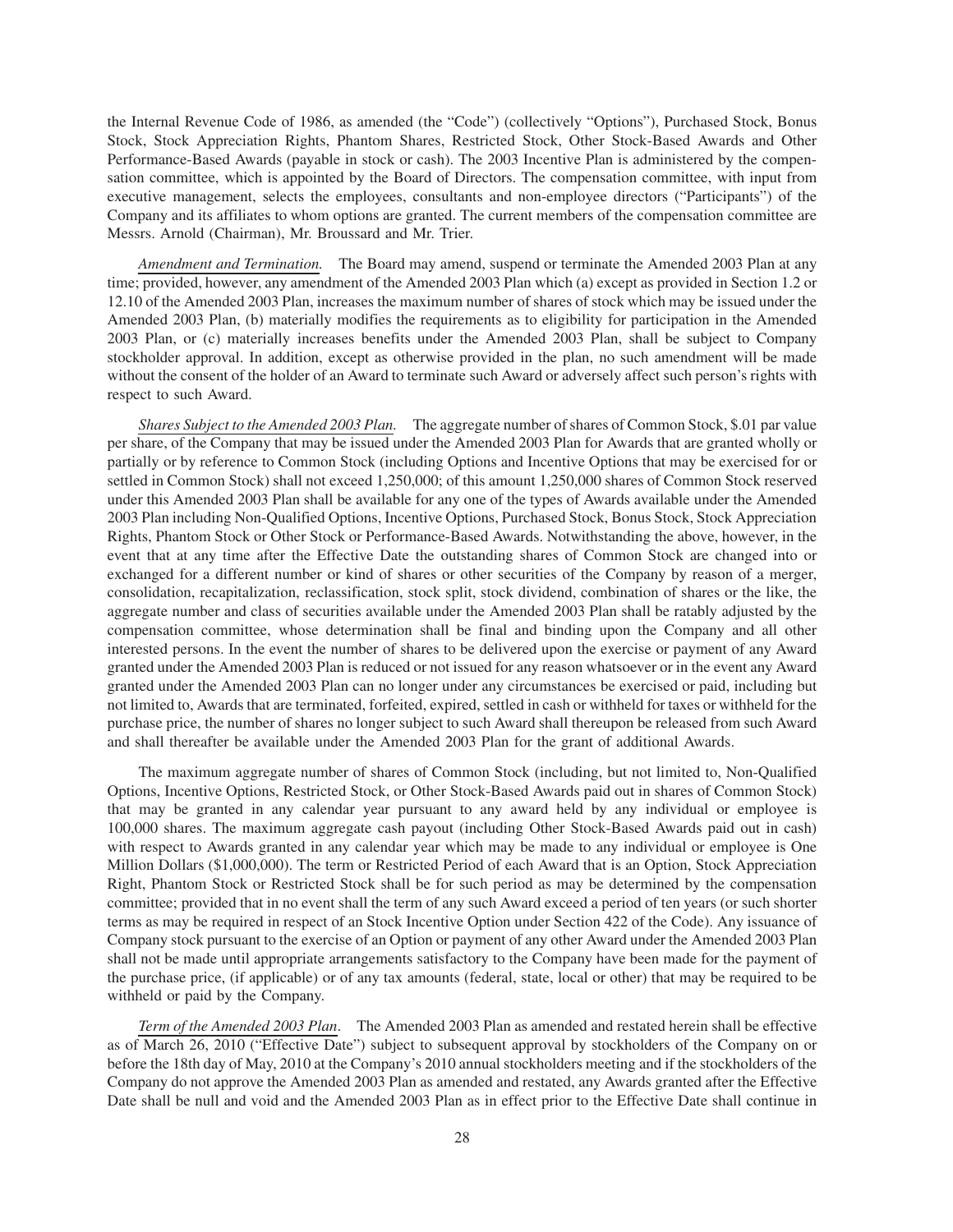accordance with its terms. The provisions of the Amended 2003 Plan are applicable to all Awards granted on or after the Effective Date. If not sooner terminated by the Board, the Amended 2003 Plan shall terminate upon, and no further Awards shall be made, after the 10th anniversary of the Effective Date.

#### **Description of Awards.**

*Non-qualified Options.* Non-qualified stock options granted under the Amended 2003 Plan may be granted to employees, consultants or non-employee directors of the Company or a corporate subsidiary and at a per share exercise price of not less than the fair market value (also referred to as "FMV") of a share of Company common stock on the date of grant. The compensation committee determines which eligible individuals receive options and how many are issued. No non-qualified option may be granted more than 10 years after the effective date of the Amended 2003 Plan. Payment for shares purchased under the Amended 2003 Plan may be made either in cash or cash equivalents or by tendering to the Company shares of common stock owned by the person for more than six months having an aggregate fair market value equal to or less than the total option price plus cash for any difference, as determined in the discretion of the compensation committee. The compensation committee may, in its sole discretion, also permit payment of a purchase price or withholding of taxes by the withholding of shares of Common Stock to be purchased. Unless otherwise provided in the Award agreement, non-qualified option grants shall not be exercisable more than six months after the optionee ceases employment for any reason other than death or Disability, or more than one year after the optionee ceases employment due to death or disability.

*Incentive Options.* Incentive Options are subject to the terms above under the caption "Non-qualified Options." Additionally, Incentive Options (those intended to qualify for special tax treatment under the Code) granted under the Amended 2003 Plan may be granted only to employees of the Company or a company parent or subsidiary and at a per share exercise price of not less than 100% of the fair market value per share of Company's common stock on the date of grant. Notwithstanding any contrary provision in the Amended 2003 Plan, to the extent that the aggregate FMV (determined as of the time the Incentive Option is granted) of the shares of Common Stock with respect to which Incentive Options are exercisable for the first time by any optionee during any single calendar year (under the Amended 2003 Plan and any other stock option plans of the Company and its Subsidiaries or Parent) exceeds the sum of \$100,000, such Incentive Option shall be treated as a Non-Qualified Stock Option to the extent in excess of the \$100,000 limit, and not an Incentive Option, but all other terms and provisions of such Option shall remain unchanged. No person may be granted an Incentive Option if, at the time of the grant, such person owns, directly or indirectly, more than 10% of the total combined voting power of the Company or of any affiliate unless the option price is at least 110% of the fair market value of the common stock on the date of grant of the option and the exercise period of such incentive option is by its terms limited to five years from the option grant date. No Incentive Option shall be exercisable more than ninety days months after the optionee ceases to be an Employee for any reason other than death or disability, or more than one year after the optionee ceases to be an Employee due to death or disability.

*Purchased Stock.* The compensation committee shall have the authority to sell shares of Common Stock to such Employees, Consultants and Non-Employee Directors of the Company or its parent or subsidiaries as may be selected by it, on such terms and conditions as it may establish. Each issuance of Common Stock under the Amended 2003 Plan shall be evidenced by an agreement. The price per share of common stock to be purchased by a participant shall not be less than the FMV Per Share at the time of purchase. Payment of the purchase price of Purchased Stock under the Amended 2003 Plan shall be made in full in cash.

*Bonus Stock.* The compensation committee may grant shares of Bonus Stock to Employees, Consultants or Non-Employee Directors. Bonus Stock shall be shares of Common Stock that are not subject to a restricted period.

*Stock Appreciation Rights.* The compensation committee is authorized to grant Stock Appreciation Rights to Employees, Consultants or Non-Employee Directors. A Stock Appreciation Right shall confer on the Participant to whom it is granted a right to receive, upon exercise, the excess of the FMV per share on the date of exercise over the grant price of the Stock Appreciation Right as determined by the compensation committee. The Stock Appreciation Right shall be granted with an exercise price equal to FMV per share on the date of grant. A Stock Appreciation Right granted in connection with an option shall entitle a participant, upon exercise, to surrender that option or any portion thereof, to the extent unexercised, and to receive payment of an amount computed pursuant to the preceding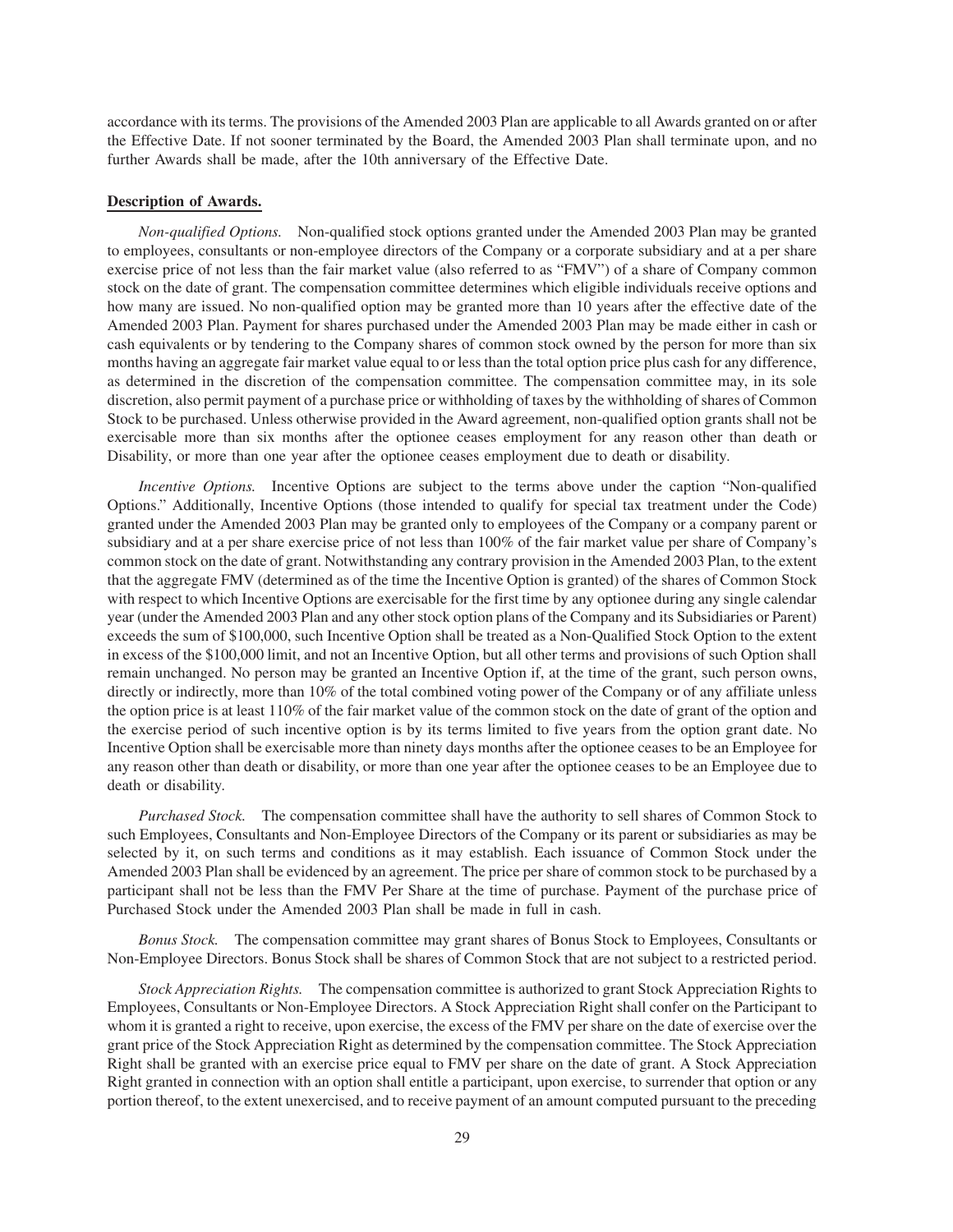sentence. That option shall then cease to be exercisable to the extent surrendered. A Stock Appreciation Right granted in connection with an option shall be exercisable only at such time or times and only to the extent that the related option is exercisable and shall not be transferable (other than by will or the laws of descent and distribution) except to the extent that the related option is transferable. A Stock Appreciation Right granted independent of an option shall be exercisable as determined by the compensation committee and set forth in the Award Agreement governing the Stock Appreciation Right. The compensation committee shall determine at the date of grant the time or times at which and the circumstances under which a Stock Appreciation Right may be exercised in whole or in part (including based on achievement of performance goals and/or future service requirements), the method of exercise, whether or not a Stock Appreciation Right shall be in tandem or in combination with any other Award, and any other terms and conditions of any Stock Appreciation Right as provided in the Award Agreement.

*Phantom Stock.* The compensation committee is authorized to grant Phantom Stock Awards to Participants, which are rights to receive cash equal to the Fair Market Value of a specified number of shares of Common Stock at the end of a specified deferral period. Satisfaction of a Phantom Stock Award occurs upon expiration of the deferral period specified for such Phantom Stock Award Agreement by the compensation committee or, if permitted by the compensation committee, as elected by the Participant. In addition, Phantom Stock Awards are subject to such restrictions as the compensation committee may impose. These restrictions may lapse at the expiration of the deferral period or at earlier specified times (including based on achievement of performance goals and/or future service requirements), separately or in combination, installments or otherwise, as the compensation committee determines in the award Agreement. Except as otherwise determined by the compensation committee or as set forth in any Award, employment or other agreement pertaining to a Phantom Stock Award, upon termination of employment or services during the applicable deferral period or portion thereof to which forfeiture conditions apply, all Phantom Stock Awards that are at that time subject to deferral (other than a deferral at the election of the Participant) shall be forfeited; provided that the compensation committee may provide, by rule or regulation or in any Award agreement, or may determine in any individual case, that restrictions or forfeiture conditions relating to Phantom Stock Awards shall be waived in whole or in part in the event of terminations resulting from specified causes, and the compensation committee may in other cases waive in whole or in part the forfeiture of Phantom Stock Awards. To the extent the Committee determines that any award granted shall constitute Performance-Based Compensation for purposes of Section 162(m) of the Code, the grant or settlement of the award shall, in the compensation committee's discretion, be subject to the achievement of performance goals. Also, these Awards may be subject to Code Section 409A as described below.

*Restricted Stock.* Participants are eligible for grants of Restricted Stock. Restricted Stock is subject to such restrictions on transfer by the Participant and repurchase by the Company as the compensation committee, in its sole discretion, shall determine. Prior to the lapse of such restrictions the Participant shall not be permitted to transfer such shares. The Company shall have the right to repurchase or recover such shares for the amount of cash paid, if any, if the Participant shall terminate employment from or services to the Company prior to the lapse of such restrictions or the Restricted Stock is forfeited by the Participant pursuant to the terms of the Award. Unless the Award specifically provides otherwise, all Restricted Stock not otherwise vested shall vest upon termination of an Employee or Consultant or removal of a Non-Employee Director without Cause; termination, resignation or removal of an Employee, Consultant or Non-Employee Director for any reason within one year from the effective date of a Change of Control; or death or Disability of the Participant. Each certificate representing Restricted Stock awarded under the Amended 2003 Plan shall be registered in the name of the Participant and, during the Restricted Period, shall be left in deposit with the Company and a stock power endorsed in blank. The grantee of Restricted Stock shall have all the rights of a stockholder with respect to such shares including the right to vote and the right to receive dividends or other distributions paid or made with respect to such shares.

*Performance Awards.* The compensation committee may grant Performance Awards based on performance criteria measured over a period of not less than one year and not more than five years as determined by the compensation committee in its sole discretion. Each grant of a Performance Award shall be evidenced by an Agreement in such amount and terms as determined by the compensation committee. The compensation committee may use such business criteria and other measures of performance as it may deem appropriate in establishing any performance conditions, and may exercise its discretion to increase the amounts payable under any Award subject to performance conditions except as limited by the Amended 2003 Plan in the case of a Performance Award granted to an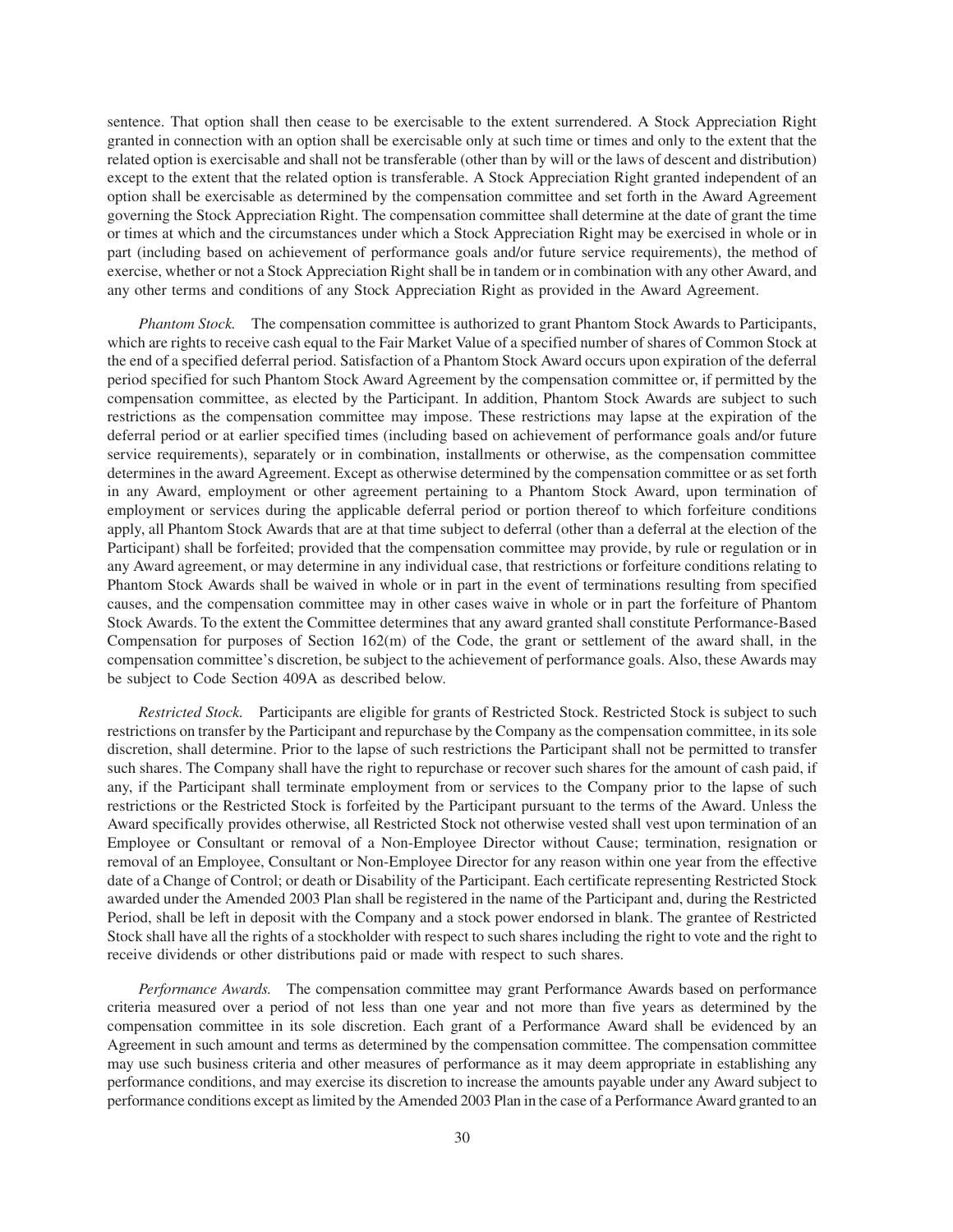executive officer. The compensation committee shall designate whether a Performance Award is intended to be performance-based compensation under Code Section 162(m). The business criteria that may be used for Performance Awards that are designated by the compensation committee to be performance-based compensation under Code Section 162(m) are: (i) earnings per share; (ii) increase in revenues; (iii) increase in cash flow; (iv) increase in cash flow return; (v) return on net assets; (vi) return on assets; (vii) return on investment; (viii) return on equity; (ix) economic value added; (x) gross margin; (xi) net income; (xii) pretax earnings; (xiii) pretax earnings before interest, depreciation and amortization; (xiv) pretax operating earnings after interest expense and before incentives, service fees, and extraordinary or special items; (xv) operating income; (xvi) total stockholder return; (xvii) debt reduction; (xviii) the price of a Share of Common Stock; and (xix) any of the above goals determined on the absolute or relative basis or as compared to the performance of a published or special index deemed applicable by the Committee including, but not limited to, the Standard & Poor's 500 Stock Index or a group of comparable companies.

*Other Stock-Based Awards and Other Performance-Based Awards.* The compensation committee is authorized to grant Other Stock-Based Awards or Other Performance-Based Awards. An Other Stock-Based Award shall consist of a right which is not an award described above and is denominated or payable in, valued in whole or in part by reference to, or otherwise based on or related to, shares of Common Stock (including, without limitation, securities convertible into shares of Common Stock) and may be paid in Common Stock or cash. Other Performance-Based Awards may be paid in Common Stock or Cash. The compensation committee shall determine the terms and conditions of any such Other Stock-Based or Performance-Based Awards and to the extent such awards are performance-based compensation under Code Section 162(m) or otherwise performance-based.

#### **Federal Income Tax Implications of the Amended 2003 Plan**

The following is a brief description of the federal income tax consequences generally arising with respect to awards under the Amended 2003 Plan.

The grant of an Option will create no tax consequences for the participant or the Company. A participant will not recognize taxable income upon exercising an Incentive Option (except that the alternative minimum tax may apply). Upon exercising an option other than an Incentive Option, the participant must generally recognize ordinary income equal to the difference between the exercise price and fair market value of the freely transferable and nonforfeitable shares acquired on the date of exercise.

The Company generally will be entitled to a tax deduction equal to the amount recognized as ordinary income by the participant in connection with an Option. The Company generally is not entitled to a tax deduction relating to amounts that represent a capital gain to a participant. Accordingly, the Company will not be entitled to any tax deduction with respect to an Incentive Option if the participant holds the shares for the Incentive Option holding periods prior to disposition of the shares.

With respect to awards granted under the Amended 2003 Plan that result in the payment or issuance of cash or shares or other property that is either not restricted as to transferability or not subject to a substantial risk of forfeiture, the participant must generally recognize ordinary income equal to the cash or the fair market value of shares or other property received. Thus, deferral of the time of payment or issuance will generally result in the deferral of the time the participant will be liable for income taxes with respect to such payment or issuance. The Company generally will be entitled to a deduction in an amount equal to the ordinary income recognized by the participant.

With respect to awards involving the issuance of shares or other property that is restricted as to transferability and subject to a substantial risk of forfeiture, the participant must generally recognize ordinary income equal to the fair market value of the shares or other property received at the first time the shares or other property becomes transferable or is not subject to a substantial risk of forfeiture, whichever occurs earlier. A participant may elect to be taxed at the time of receipt of shares or other property rather than upon lapse of restrictions on transferability or substantial risk of forfeiture, but if the participant subsequently forfeits such shares or property, the participant would not be entitled to any tax deduction, including as a capital loss, for the value of the shares or property on which he previously paid tax. The participant must file such election with the Internal Revenue Service within 30 days of the receipt of the shares or other property. The Company generally will be entitled to a deduction in an amount equal to the ordinary income recognized by the participant.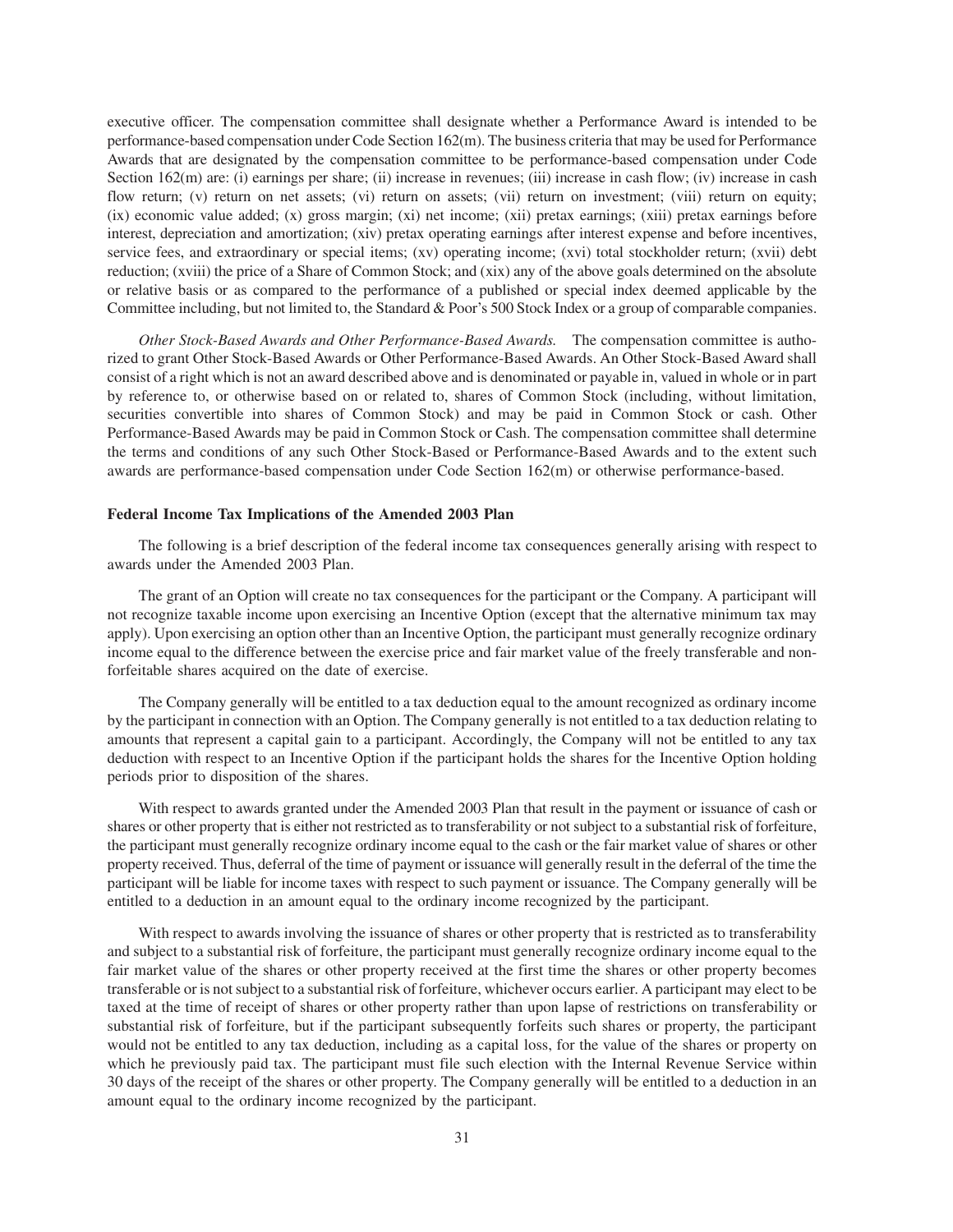Awards that are granted, accelerated or enhanced upon the occurrence of a change in control may give rise, in whole or in part, to excess parachute payments within the meaning of Code Section 280G and, to such extent, will be non-deductible by the Company and subject to a 20% excise tax by the participant.

Code Section 409A of the Code generally provides that any deferred compensation arrangement which does not meet specific requirements regarding: (i) timing of payouts, (ii) advance election of deferrals, and (iii) restrictions on acceleration of payouts results in immediate taxation of any amounts deferred to the extent not subject to a substantial risk of forfeiture. In addition, taxes on the amounts included in income are also subject to a 20% excise tax and interest. In general, to avoid a violation of Section 409A of the Code, amounts deferred may only be paid out on separation from service, disability, death, a specified time, a change in control (as defined by the Treasury Department) or an unforeseen emergency, Furthermore, the election to defer generally must be made in the calendar year prior to performance of services, and any provision for accelerated payout other than for reasons specified by the Treasury may cause the amounts deferred to be subject to early taxation and to the imposition of the excise tax. Section 409A of the Code is broadly applicable to any form of deferred compensation other than tax-qualified retirement plans and bona fide vacation, sick leave, compensatory time, disability pay or death benefits, and may be applicable to certain awards under the Amended 2003 Plan. The Treasury Department has provided final regulations under Section 409A of the Code. Awards, if any, under the Amended 2003 Plan that are subject to Section 409A of the Code that are intended to satisfy the requirements of Section 409A of the Code will be so specified in the Award agreement.

Under Section 162(m) of the Code, the Company is denied a deduction for annual compensation paid to "covered employees" in excess of one million dollars (\$1,000,000), unless such compensation qualified as performance-based compensation. Generally, taxable compensation earned by "covered employees" (as defined in Section 162(m) of the Code) for Options or certain other applicable awards is intended to constitute qualified performance-based compensation. However, the Committee may determine, within its sole discretion, to grant Awards to such covered employees that do not qualify as performance-based compensation.

**THE FOREGOING IS A SUMMARY OF THE UNITED STATES FEDERAL INCOME TAX CON-SEQUENCES THAT GENERALLY WILL ARISE UNDER THE CODE WITH RESPECT TO AWARDS GRANTED UNDER THE AMENDED 2003 PLAN AND DOES NOT PURPORT TO BE A COMPLETE STATEMENT OF ALL RELEVANT PROVISIONS OF THE CODE. MOREOVER, THIS SUMMARY IS BASED UPON CURRENT FEDERAL INCOME TAX LAWS UNDER THE CODE, WHICH ARE SUB-JECT TO CHANGE. THE TREATMENT OF FOREIGN, STATE, LOCAL OR ESTATE TAXES IS NOT ADDRESSED. THE TAX CONSEQUNCES OF THE AWARDS ARE COMPLEX AND DEPENDENT UPON EACH INDIVIDUAL'S PERSONAL TAX SITUATION. ALL GRANTEES ARE ADVISED TO CONSULT WITH HIS OR HER OWN TAX ADVISOR RESPECTING AWARDS.**

The Board of Directors believes the Amended 2003 Plan is necessary to promote the interest of the Company and its stockholders by encouraging grantees to acquire or increase their equity interest in the Company, thereby giving them an added incentive to work toward the continued growth and success of the Company. The Board of Directors also contemplates that through the Amended 2003 Plan, the Company will be better able to compete for the services of the individuals needed for the continued growth and success of the Company.

# **REQUIRED VOTE**

The approval by the affirmative vote of a majority of the shares present, in person or by proxy, and entitled to vote at the Annual Meeting is required to adopt the Amended 2003 Plan. As a result, abstentions will have the same effect as votes against this proposal. Because brokers do not have discretionary authority to vote on the adoption of our amendments to stock incentive plans, broker no votes will not affect the outcome of the vote on this proposal.

# **THE BOARD OF DIRECTORS RECOMMENDS THAT THE STOCKHOLDERS VOTE FOR THE APPROVAL OF THE AMENDED AND RESTATED 2003 STOCK INCENTIVE PLAN.**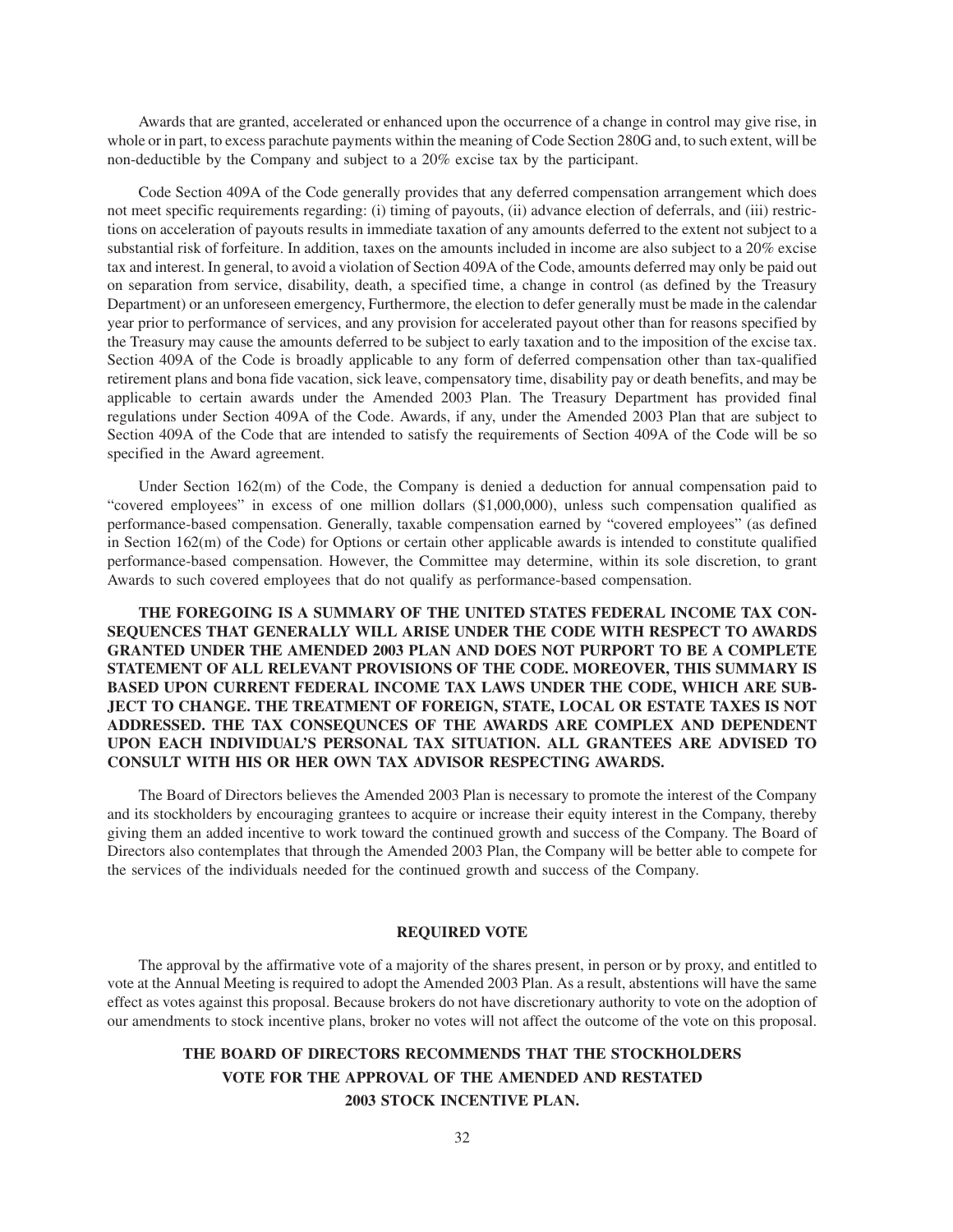# **ITEM 3 —** *RATIFICATION OF THE APPOINTMENT OF INDEPENDENT REGISTERED PUBLIC ACCOUNTING FIRM*

Our Audit Committee has appointed and recommends the ratification of the appointment of Grant Thornton LLP as our independent registered public accounting firm to conduct the audit of our financial statements for the year ending December 31, 2010 and to render other services as required and approved by the committee. Grant Thornton LLP has acted as our independent registered public accounting firm since August 27, 2004. Representatives of Grant Thornton LLP are expected to attend our Annual Meeting, are expected to be available to respond to questions by stockholders and will have an opportunity to make a statement if they desire to do so, although it is not expected that a statement will be made.

If the stockholders fail to ratify the appointment of Grant Thornton LLP, the Audit Committee will consider whether or not to retain that firm since shareholder ratification of the appointment is not required and the committee has the responsibility for appointment of our independent registered public accounting firm. Even if the stockholders ratify the appointment, the committee, in its discretion, may direct the appointment of a different independent firm at any time during the year if it determines that such a change would be in the best interests of the Company and our stockholders.

**Properly executed but unmarked proxies will be voted FOR approval of the ratification of the appointment of Grant Thornton LLP as our independent registered public accounting firm for the year ending December 31, 2010.** The Board of Directors believes that ratifying the appointment of Grant Thornton LLP is in the best interest of the Company. The approval of the ratification of Grant Thornton LLP will require the affirmative vote of holders of a majority of votes cast on this matter in person or by proxy. Accordingly, abstentions applicable to shares present at the meeting will not be included in the tabulation of votes cast on this matter.

# **THE BOARD OF DIRECTORS RECOMMENDS THAT THE STOCKHOLDERS VOTE FOR THE RATIFICATION OF THE APPOINTMENT OF GRANT THORNTON LLP AS OUR INDEPENDENT REGISTERED PUBLIC ACCOUNTING FIRM FOR THE YEAR ENDING DECEMBER 31, 2010**

# **INDEPENDENT PUBLIC ACCOUNTANTS**

Grant Thornton LLP has acted as our independent registered public accounting firm since August 27, 2004.

# **Audit and Non-Audit Fees**

The following table sets forth the fees billed for services performed by Grant Thornton LLP for fiscal years 2009 and 2008:

| 2009      | 2008      |
|-----------|-----------|
|           |           |
|           |           |
|           |           |
|           |           |
| \$460.435 | \$440,725 |

Audit fees include fees for professional services rendered in connection with the audit of our financial statements and internal controls over financial reporting for the fiscal year as well as reviews of our interim financial statements included in our quarterly reports on Form 10-Q.

The Audit Committee is authorized to delegate to one or more of its members the authority to pre-approve any defined audit and permitted non-audit services to be provided by the independent auditors, and related fees and other terms of engagement on these matters, provided that each pre-approval decision is presented to the full Audit Committee at its next scheduled meeting. In 2009 and 2008, 100% of the audit-related services were pre-approved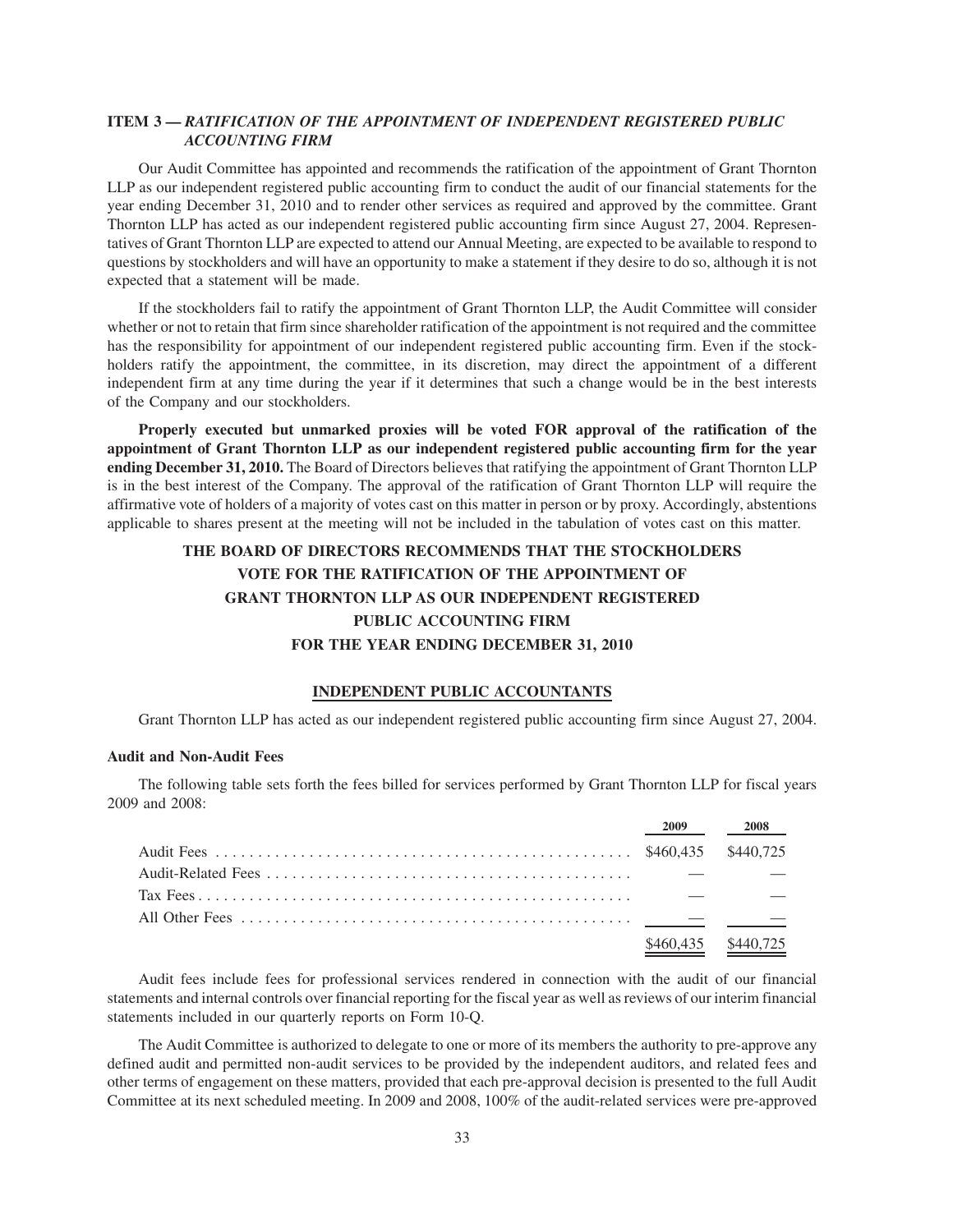under authority granted by the committee to its chairman pursuant to these pre-approval procedures. Grant Thornton LLP has not provided any tax or other non-audit services to the Company.

#### **Report of the Audit Committee**

The following Audit Committee Report is provided in accordance with the rules and regulations of the SEC. Pursuant to such rules and regulations, this report does not constitute "soliciting materials" and should not be deemed filed with or incorporated by reference into any other Company filings with the SEC under the Securities Act of 1933 or the Securities Exchange Act of 1934 or subject to the liabilities of Section 18 of the Exchange Act, except to the extent the Company specifically incorporates such information by reference.

The Board of Directors has appointed an Audit Committee consisting of Messrs. Johnston (Chairman), Brookner, Pullins and Trier, and Dr. Harris, all of whom are financially literate and independent (as that term is defined by applicable NASDAQ Listing Standards and SEC Rule 10A-3(b)). The Board of Directors has determined Messrs. Brookner, Pullins and Trier to be the "audit committee financial experts" under the rules of the SEC.

Under the Sarbanes-Oxley Act, the Audit Committee is directly responsible for the selection, appointment, retention, compensation and oversight of the Company's independent auditors, including the pre-approval of both audit and non-audit services (including fees and other terms), and the resolution of disagreements between management and the auditors regarding financial reporting, accounting, internal controls, auditing or other matters.

In carrying out its responsibilities, the committee: (i) makes such inquiries and reviews as are necessary to monitor the Company's financial reporting, its external audits and its processes for compliance with laws and regulations, (ii) monitors the adequacy and effectiveness of the accounting and financial controls of the Company and elicits recommendations for the improvement of internal control processes and systems, (iii) reviews the planning, scope and results of the annual audit of the Company's financial statements conducted by the Company's independent auditors, (iv) reviews the scope and approves in advance any other services to be provided by the Company's independent auditors, and (v) provides to the Board of Directors the results of its reviews and any recommendations derived therefrom, including such additional information and materials as it may deem necessary to make the Board aware of significant financial matters that may require Board attention.

The Audit Committee has a sub-committee which provides general oversight of our Company's compliance with legal and regulatory requirements regarding healthcare operations ("Compliance Committee"). The Compliance Committee also monitors the Company's telephone "hotline" by which it can directly receive, on an anonymous and confidential basis, complaints regarding any subject, including accounting, internal accounting controls, questionable accounting, auditing or other matters that the Company's employees, and non-employees, may have. Members of the Compliance Committee are Messrs. Johnston (Chairman), Brookner and Pullins, and Dr. Harris.

The Audit Committee is authorized to engage independent counsel and other advisors it determines necessary to carry out its duties. The committee did not deem it necessary to engage independent counsel for any matters during 2009.

Management has the primary responsibility for the financial statements and the reporting process, including the systems of internal controls, and for the preparation of financial statements in accordance with accounting principles generally accepted in the United States of America. The Company's independent auditors are responsible for auditing the financial statements and expressing an opinion on the conformity of those audited financials statements with accounting principles generally accepted in the United States of America. The Audit Committee monitors and reviews these processes, and reviews the Company's periodic reports and quarterly earning releases before they are filed with the SEC, but is not responsible for the preparation of the Company's financial statements and reports.

In fulfilling its oversight responsibilities, the Audit Committee reviewed and discussed the audited financial statements included in the Company's Annual Report on Form 10-K with management, including a discussion of the quality, not just the acceptability, of the accounting principles, the reasonableness of significant judgments, and the clarity of disclosures in the financial statements. The committee also met with the Company's Chief Executive Officer and Chief Financial Officer to discuss their review of the Company's disclosure controls and procedures and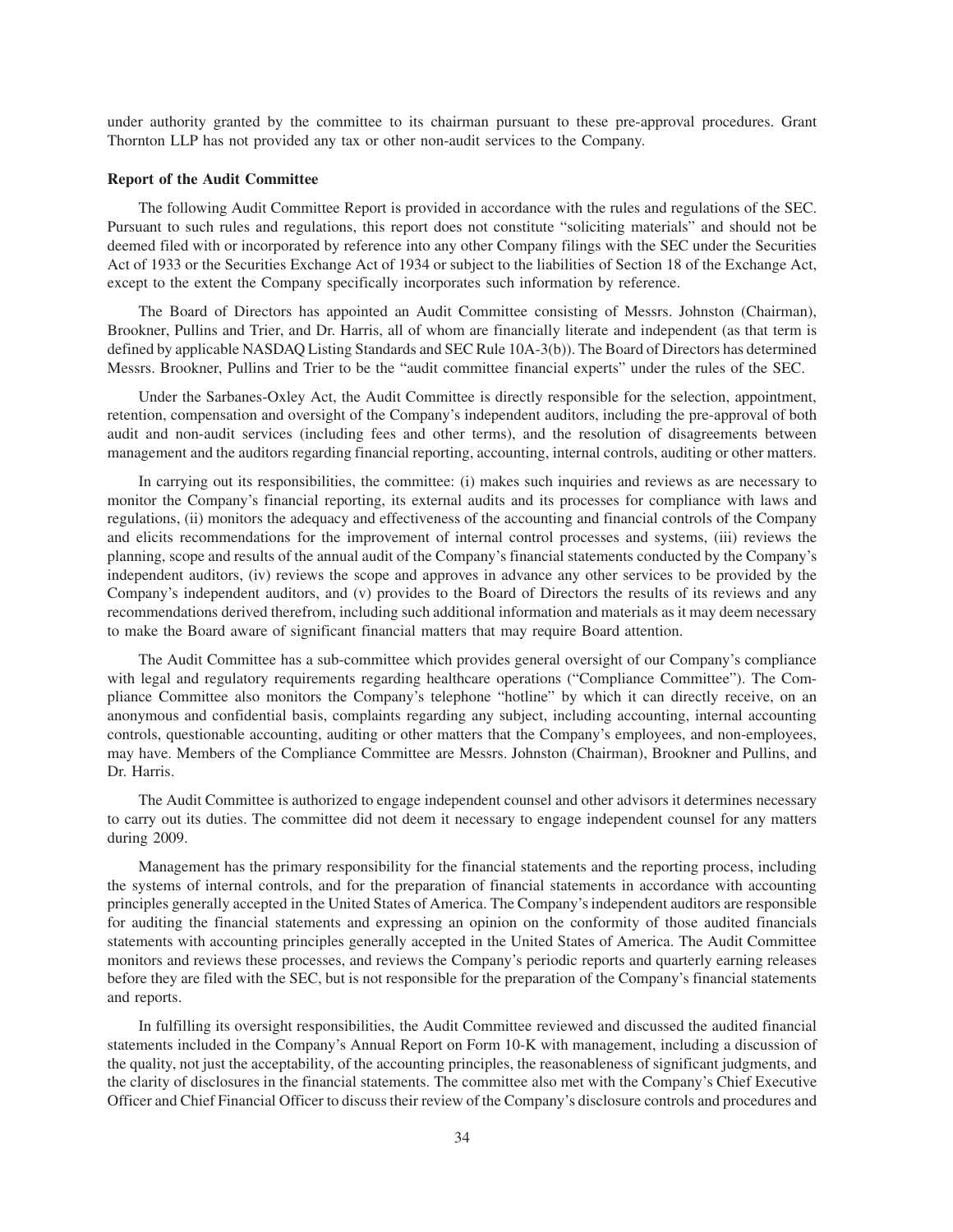internal control over financial reporting in connection with the filing of the Annual Report on Form 10-K and other periodic reports with the SEC. However, members of the committee are not employees of the Company and have relied, without independent verification, on management's representation that the financial statements have been prepared with integrity and objectivity and in conformity with accounting principles generally accepted in the United States of America and on the representations of the independent auditors included in their report on the Company's financial statements.

Prior to commencement of audit work, the committee reviewed and discussed with representatives of Grant Thornton LLP, the Company's independent auditors for fiscal 2009, the overall scope and plans for their audit of the Company's financial statements for fiscal 2009. The committee also reviewed and discussed with Grant Thornton LLP, who are responsible for expressing an opinion on the conformity of those audited financial statements with accounting principles generally accepted in the United States of America, their judgments as to the quality, not just the acceptability, of the Company's financial statements, any changes in accounting policies, sensitive accounting estimates, accounting principles and such other matters as are required to be discussed with the committee under auditing standards generally accepted in the United States of America, including the matters required to be discussed by the statement on Auditing Standards No. 61, as amended, (AICPA, Professional Standards, Vol. 1. AU Section 380) as adopted by the Public Company Accounting Oversight Board in Rule 3200T. The committee met with Grant Thornton LLP, with and without Company management present, to discuss whether any significant matters regarding internal controls over financial reporting had come to the auditors' attention during the conduct of the audit, and the overall quality of the Company's financial reporting.

The committee has received the written disclosures and the letter from Grant Thornton LLP required by applicable requirements of the Public Company Accounting Oversight Board regarding the independent auditors' communications with the committee concerning independence and the committee has discussed with Grant Thornton LLP their independence. The committee considered, among other things, whether the services Grant Thornton LLP provided to the Company were compatible with maintaining Grant Thornton LLP's independence. The committee also considered the amount of fees Grant Thornton LLP received for audit and non-audit services.

Based on the reviews and discussions referred to above, the committee recommended to the Board of Directors that the audited financial statements be included in the Annual Report on Form 10-K for the year ended December 31, 2009 for filing with the SEC.

The committee is governed by a written charter, adopted by the Board of Directors of the Company, which is included on our website at www.usph.com.

Respectfully submitted,

*The Audit Committee* Marlin W. Johnston, Chairman Mark J. Brookner Dr. Bernard A. Harris Jerald L. Pullins Clayton K. Trier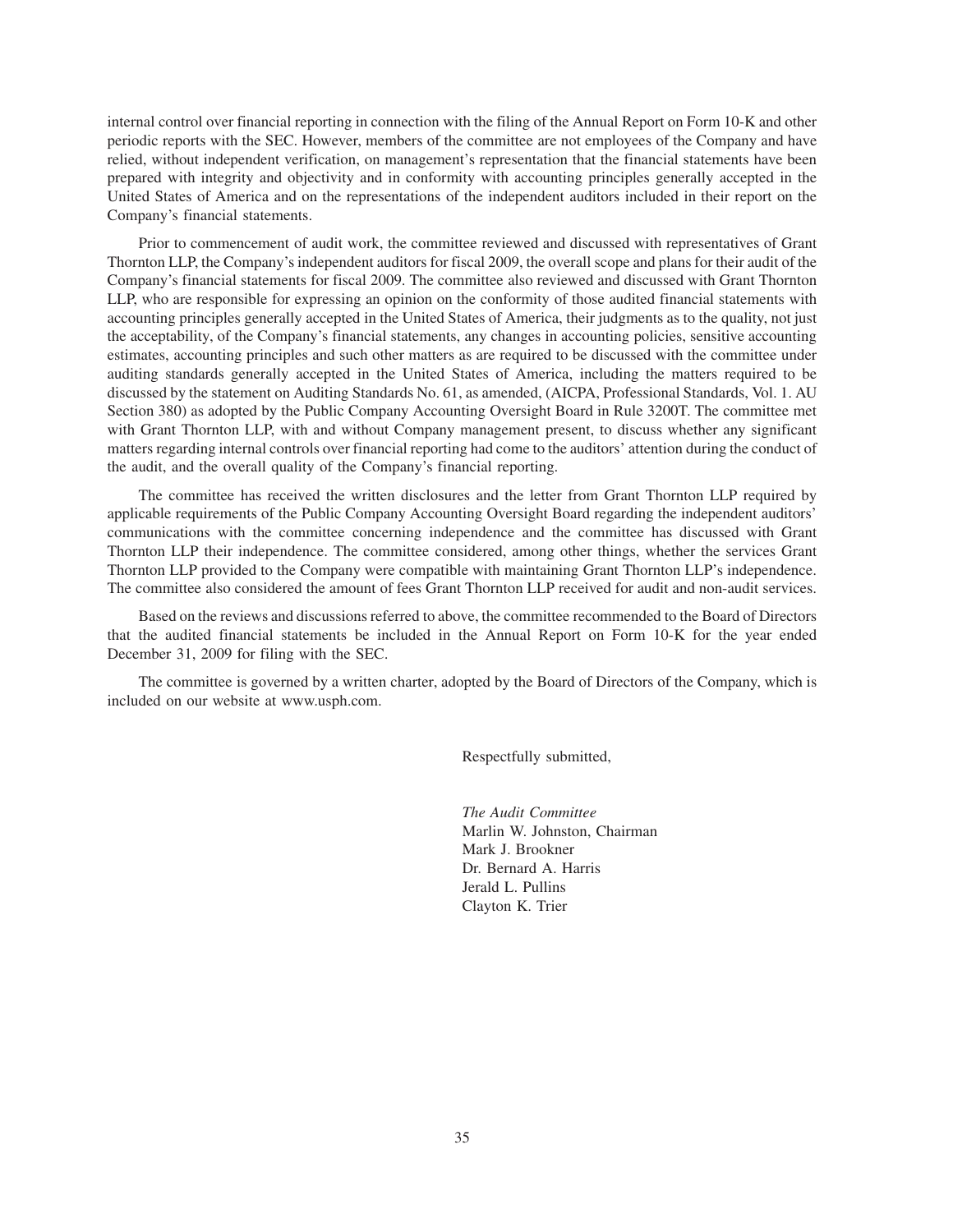# **DEADLINE FOR SUBMISSION OF STOCKHOLDER PROPOSALS TO BE PRESENTED AT THE 2011 ANNUAL MEETING OF STOCKHOLDERS**

Any proposal intended to be presented by any stockholder for action at the 2011 annual meeting of Stockholders ("2011 Annual Meeting") must be received by us on or before December 6, 2010 in order for the proposal to be considered for inclusion in the proxy statement and form of proxy relating to the 2011 Annual Meeting. If the date of next year's 2011 Annual Meeting is changed by more than 30 days from May 18, 2011, the deadline will be a reasonable time before we print and mail our proxy materials. However, we are not required to include in our proxy statement and form of proxy for the 2011 Annual Meeting any stockholder proposal that does not meet all of the requirements for inclusion established by the SEC in effect at the time the proposal is received. In order for any stockholder proposal that is not included in such proxy statement and form of proxy to be brought before the 2011 Annual Meeting, such proposal must be received by the Corporate Secretary of U.S. Physical Therapy, Inc. at its principal executive offices at 1300 West Sam Houston Parkway South, Suite 300, Houston, Texas 77042 by February 19, 2011. If a timely proposal is received, the Board may exercise any discretionary authority granted by the proxies to be solicited on behalf of the Board in connection with the 2011 Annual Meeting of stockholders.

## **OTHER MATTERS**

As of the date of this Proxy Statement, our Board of Directors does not know of any other matters to be presented for action by stockholders at the 2010 Annual Meeting. If, however, any other matters not now known are properly brought before the meeting, the persons named in the accompanying proxy will vote the proxy as directed by a majority of the Board of Directors.

By Order of the Board of Directors,

Thing May

Chris Corrigan Secretary

Houston, Texas April 9, 2010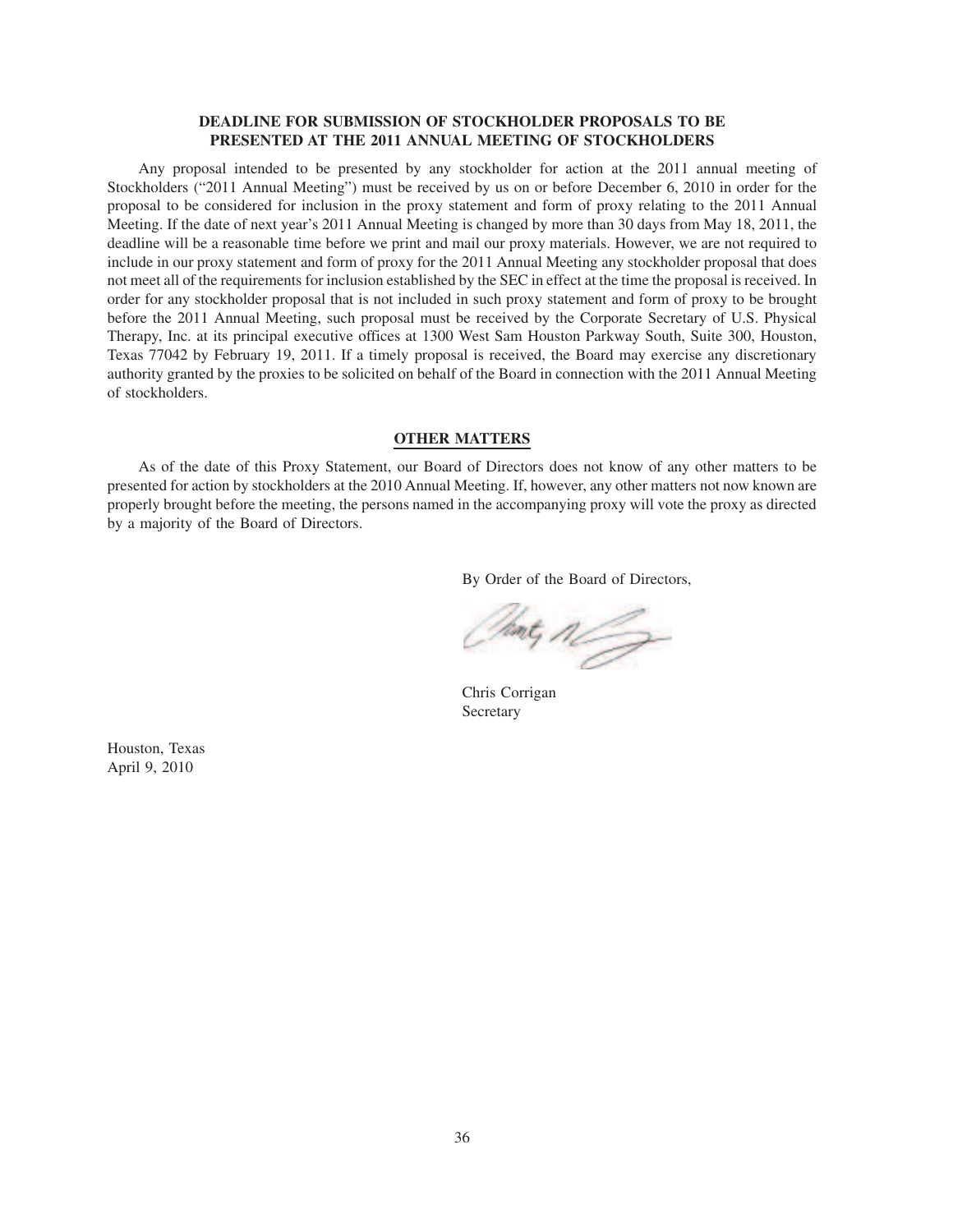**U.S. PHYSICAL THERAPY, INC. 2003 STOCK INCENTIVE PLAN DECEMBER 15, 2003 (as amended and restated effective March 26, 2010)**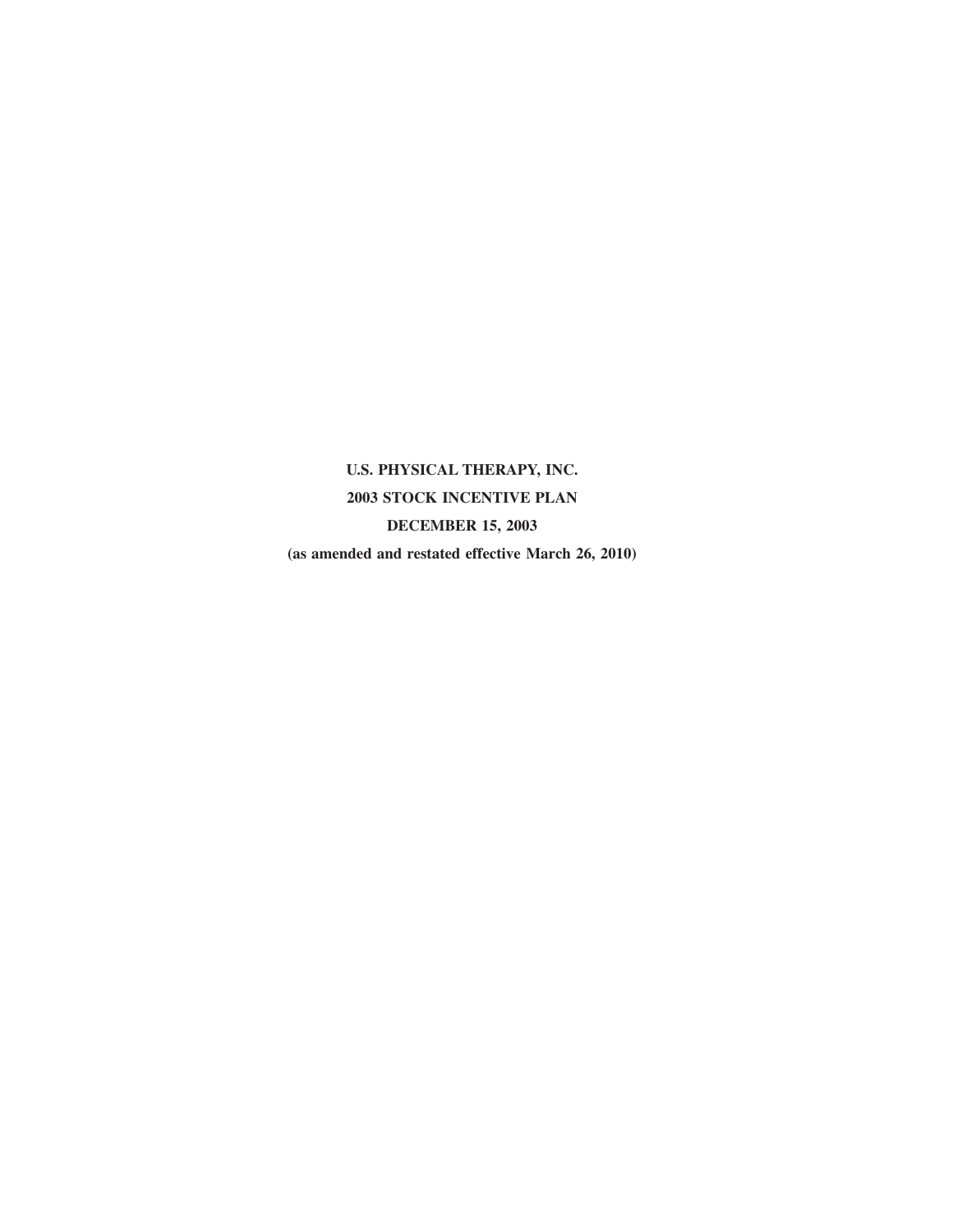# **U.S. PHYSICAL THERAPY, INC.**

# **2003 STOCK INCENTIVE PLAN**

# **TABLE OF CONTENTS**

# ARTICLE I

# **INTRODUCTION**

| 1.1 |  |
|-----|--|
| 1.2 |  |
| 1.3 |  |
| 1.4 |  |
|     |  |
|     |  |
|     |  |
|     |  |

# ARTICLE II

# NONQUALIFIED STOCK OPTIONS

# ARTICLE III INCENTIVE OPTIONS

| 3.2 |  |
|-----|--|
| 3.3 |  |
| 3.4 |  |
| 3.5 |  |
| 3.6 |  |
| 3.7 |  |
| 3.8 |  |

# ARTICLE IV

# PURCHASED STOCK

# ARTICLE V BONUS STOCK

## ARTICLE VI

# STOCK APPRECIATION RIGHTS AND PHANTOM STOCK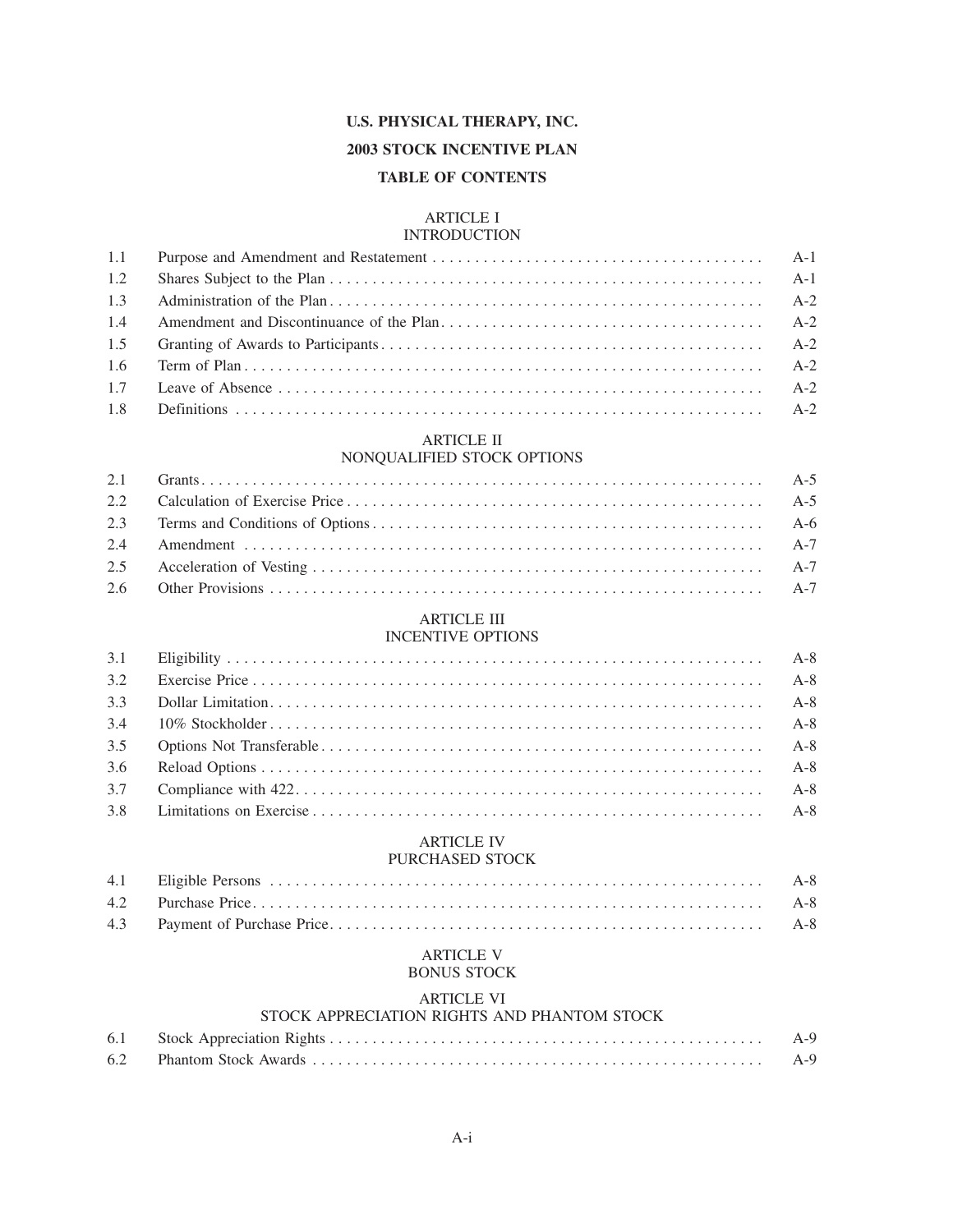# ARTICLE VII

|      | <b>RESTRICTED STOCK</b>                                                |        |
|------|------------------------------------------------------------------------|--------|
| 7.1  |                                                                        | $A-10$ |
| 7.2  |                                                                        | $A-10$ |
|      | <b>ARTICLE VIII</b><br>PERFORMANCE AWARDS                              |        |
| 8.1  |                                                                        | $A-10$ |
| 8.2  |                                                                        | $A-11$ |
|      | <b>ARTICLE IX</b><br>OTHER STOCK OR PERFORMANCE BASED AWARDS           |        |
|      | <b>ARTICLE X</b><br><b>CERTAIN PROVISIONS APPLICABLE TO ALL AWARDS</b> |        |
| 10.1 |                                                                        | $A-12$ |
| 10.2 |                                                                        | $A-12$ |
| 10.3 |                                                                        | $A-12$ |
| 10.4 | Form and Timing of Payment under Awards; Deferrals                     | $A-12$ |
| 10.5 |                                                                        | $A-13$ |
| 10.6 |                                                                        | $A-13$ |

## ARTICLE XI

10.7 Rule 16b-3 Securities Law Compliance and Compliance with Company Policies ........... A-13 10.8 Disqualification and Forfeiture . . . . . . . . . . . . . . . . . . . . . . . . . . . . . . . . . . . . . . . . . . . . . . . . A-13

# WITHHOLDING FOR TAXES

# ARTICLE XII

| 12.1  |        |
|-------|--------|
| 12.2  | $A-14$ |
| 12.3  | $A-14$ |
| 12.4  | $A-14$ |
| 12.5  | $A-14$ |
| 12.6  | $A-14$ |
| 12.7  | $A-14$ |
| 12.8  | $A-15$ |
| 12.9  | $A-15$ |
| 12.10 | $A-15$ |
| 12.11 | $A-16$ |
| 12.12 | $A-16$ |
| 12.13 | $A-16$ |
|       |        |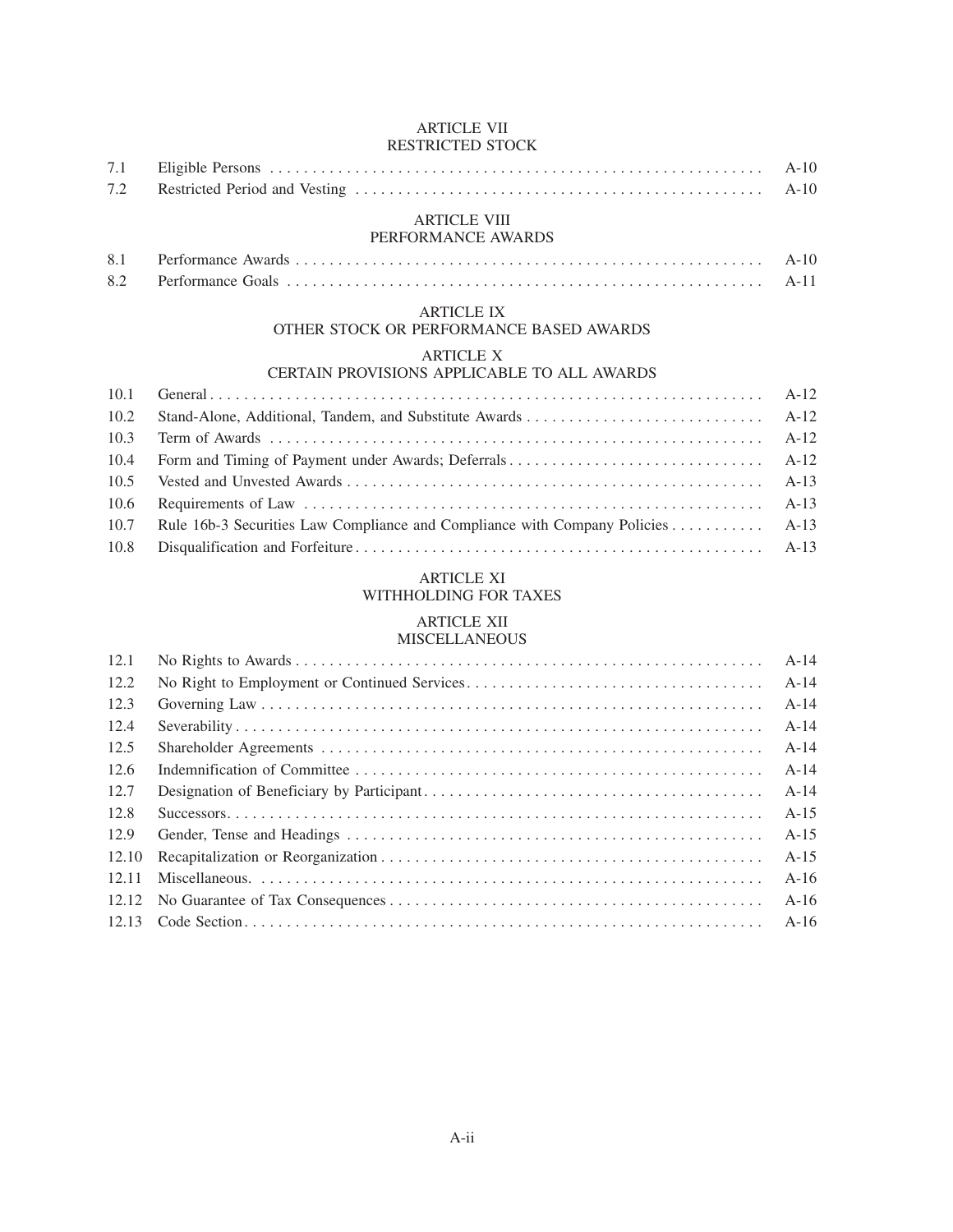## ARTICLE I

#### INTRODUCTION

1.1 *Purpose and Amendment and Restatement.* The U.S. Physical Therapy, Inc. 2003 Stock Incentive Plan is hereby amended and restated in its entirety as provided herein (the "Plan"). This amendment and restatement is not intended to modify any outstanding Award in violation of Code Section 409A or other applicable requirement of the Code. This Plan is intended to promote the interests of U.S. Physical Therapy, Inc., a Nevada corporation, (the "Company") and its stockholders by encouraging Employees, Consultants and Non-Employee Directors of the Company or its Parent and Subsidiaries (as defined below) to acquire or increase their equity interests in the Company, thereby giving them an added incentive to work toward the continued growth and success of the Company. The Board of Directors of the Company (the "Board") also contemplates that through the Plan, the Company and its Parent and Subsidiaries will be better able to compete for the services of the individuals needed for the continued growth and success of the Company.

1.2 *Shares Subject to the Plan.* The aggregate number of shares of Common Stock, \$.01 par value per share, of the Company ("Common Stock") that may be issued under the Plan for Awards that are granted wholly or partially or by reference to Common Stock (including Options and Incentive Options that may be exercised for or settled in Common Stock) shall not exceed 1,250,000; of this amount 1,250,000 shares of Common Stock reserved under this Plan shall be available for any one of the types of Awards available under the Plan including Non-Qualified Options, Incentive Options, Purchased Stock, Bonus Stock, Stock Appreciation Rights, Phantom Stock or Other Stock or Performance-Based Awards. Notwithstanding the above, however, in the event that at any time after the Effective Date the outstanding shares of Common Stock are changed into or exchanged for a different number or kind of shares or other securities of the Company by reason of a merger, consolidation, recapitalization, reclassification, stock split, stock dividend, combination of shares or the like, the aggregate number and class of securities available under the Plan shall be ratably adjusted by the Committee (as defined below), whose determination shall be final and binding upon the Company and all other interested persons. In the event the number of shares to be delivered upon the exercise or payment of any Award granted under the Plan is reduced or not issued for any reason whatsoever or in the event any Award granted under the Plan can no longer under any circumstances be exercised or paid, including but not limited to, Awards that are terminated, forfeited, expired, settled in cash or withheld for taxes or withheld for the purchase price, the number of shares no longer subject to such Award shall thereupon be released from such Award and shall thereafter be available under the Plan for the grant of additional Awards. Shares issued pursuant to the Plan (i) may be treasury shares, authorized but unissued shares or, if applicable, shares acquired in the open market and (ii) shall be fully paid and nonassessable.

During such period that the Company is a Publicly Held Corporation, the following rules shall apply to grants of Awards:

(a) Subject to only the adjustment as provided in the second sentence of the first paragraph of this Section 1.2, the maximum aggregate number of shares of Common Stock (including, but not limited to, Non-Qualified Options, Incentive Options, Restricted Stock, or Other Stock-Based Awards paid out in shares of Common Stock) that may be granted in any calendar year pursuant to any Award held by any individual or Employee shall be one hundred thousand (100,000) shares.

(b) The maximum aggregate cash payout (including Other Stock or Performance-Based Awards paid out in cash) with respect to Awards granted in any calendar year which may be made to any individual or Employee shall be One Million Dollars (\$1,000,000).

(c) With respect to any Option granted to an Employee that is canceled or repriced, the number of shares subject to such Option shall continue to count against the maximum number of shares of Common Stock that may be the subject of Options granted to such Employee hereunder and, in this regard, such maximum number shall be determined in accordance with Section 162(m) of the Code.

(d) The limitations of subsections (a), (b) and (c) above shall be construed and administered so as to comply with Performance-Based Compensation requirements.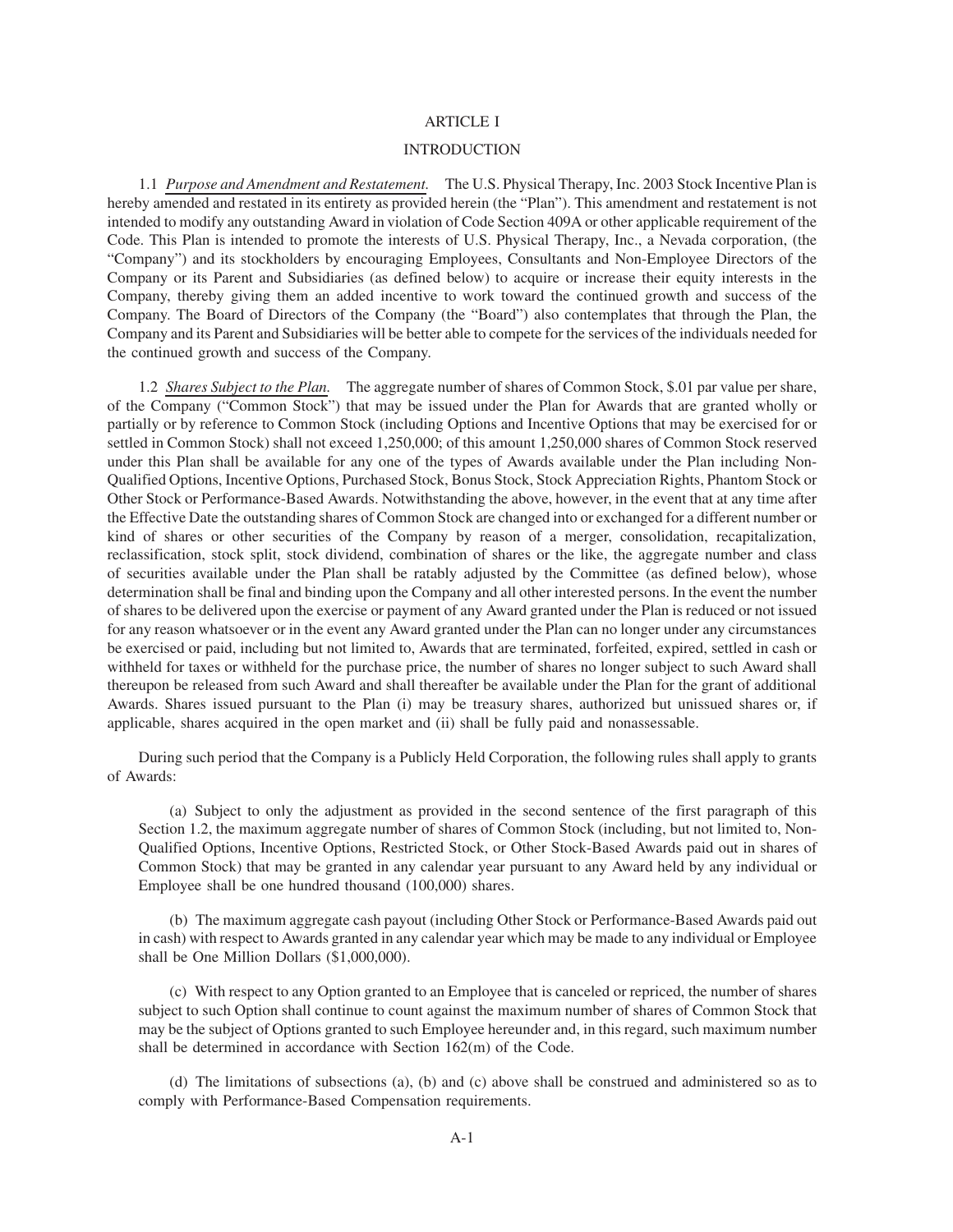1.3 *Administration of the Plan.* The Plan shall be administered by the Committee. Subject to the provisions of the Plan, the Committee shall interpret the Plan and all Awards under the Plan, shall make such rules as it deems necessary for the proper administration of the Plan, shall make all other determinations necessary or advisable for the administration of the Plan and shall correct any defect or supply any omission or reconcile any inconsistency in the Plan or in any Award under the Plan in the manner and to the extent that the Committee deems desirable to effectuate the Plan. Any action taken or determination made by the Committee pursuant to this and the other paragraphs of the Plan shall be conclusive on all parties. The act or determination of a majority of the Committee shall be deemed to be the act or determination of the Committee.

1.4 *Amendment and Discontinuance of the Plan.* The Board may amend, suspend or terminate the Plan at any time; provided, however, any amendment of the Plan which (a) except as provided in Section 1.2 or 12.10, increases the maximum number of shares of Common Stock which may be issued under the Plan pursuant to Section 1.2, (b) materially modifies the requirements as to eligibility for participation in the Plan, (c) materially increases benefits under the Plan, shall be subject to Company stockholder approval. In addition, except as otherwise provided herein, no such amendment will be made without the consent of the holder of an Award to terminate such Award or adversely affect such person's rights with respect to such Award in any material respect.

1.5 *Granting of Awards to Participants.* The Committee shall have the authority to grant, prior to the expiration date of the Plan, Awards to such Employees, Consultants and Non-Employee Directors as may be selected by it on the terms and conditions hereinafter set forth in the Plan. In selecting the persons to receive Awards, including the type and size of the Award, the Committee may consider any factors that it may deem relevant.

1.6 *Term of Plan.* The Plan as amended and restated herein shall be effective as of March 26, 2010 ("Effective Date") subject to subsequent approval by stockholders of the Company on or before the 18th day of May, 2010 at the Company's 2010 annual stockholders meeting and if the stockholders of the Company do not approve the Plan as amended and restated, any Awards granted after the Effective Date shall be null and void and the Plan as in effect prior to the Effective Date shall continue in accordance with its terms. The provisions of the Plan are applicable to all Awards granted on or after the Effective Date. If not sooner terminated under the provisions of Section 1.4, the Plan shall terminate upon, and no further Awards shall be made, after the tenth (10th) anniversary of the Effective Date.

1.7 *Leave of Absence.* If an employee is on military, sick leave or other bona fide leave of absence, such person shall be considered an "Employee" for purposes of an outstanding Award during the period of such leave provided it does not exceed 90 days, or, if longer, so long as the person's right to reemployment is guaranteed either by statute or by contract. If the period of leave exceeds 90 days, the employment relationship shall be deemed to have terminated on the 91st day of such leave, unless the person's right to reemployment is guaranteed by statute or contract.

1.8 *Definitions.* As used in the Plan, the following terms shall have the meanings set forth below:

*"1933 Act"* means the Securities Act of 1933, as amended.

*"1934 Act"* means the Securities Exchange Act of 1934, as amended.

*"Affiliate"* means (i) any entity in which the Company, directly or indirectly, owns 10% or more of the combined voting power, as determined by the Committee, (ii) any Parent of the Company, (iii) any "subsidiary corporation" of any such Parent corporation (as defined in section 424(f) of the Code) of the Company and (iv) any trades or businesses, whether or not incorporated which are members of a controlled group or are under common control (as defined in Sections 414(b) or (c) of the Code) with the Company.

*"Agreement"* means the written agreement entered into between the Company and the Participant setting forth the terms and conditions pursuant to which an Award is granted under the Plan.

*"Awards"* means, collectively, Options, Purchased Stock, Bonus Stock, Stock Appreciation Rights, Phantom Stock, Restricted Stock, Performance Awards, Other Stock-Based Awards or Other Performance-Based Awards (payable in cash or Shares of stock) awarded to a Participant subject to this plan and the Agreement.

*"Board"* shall mean the Board of Directors of the Company.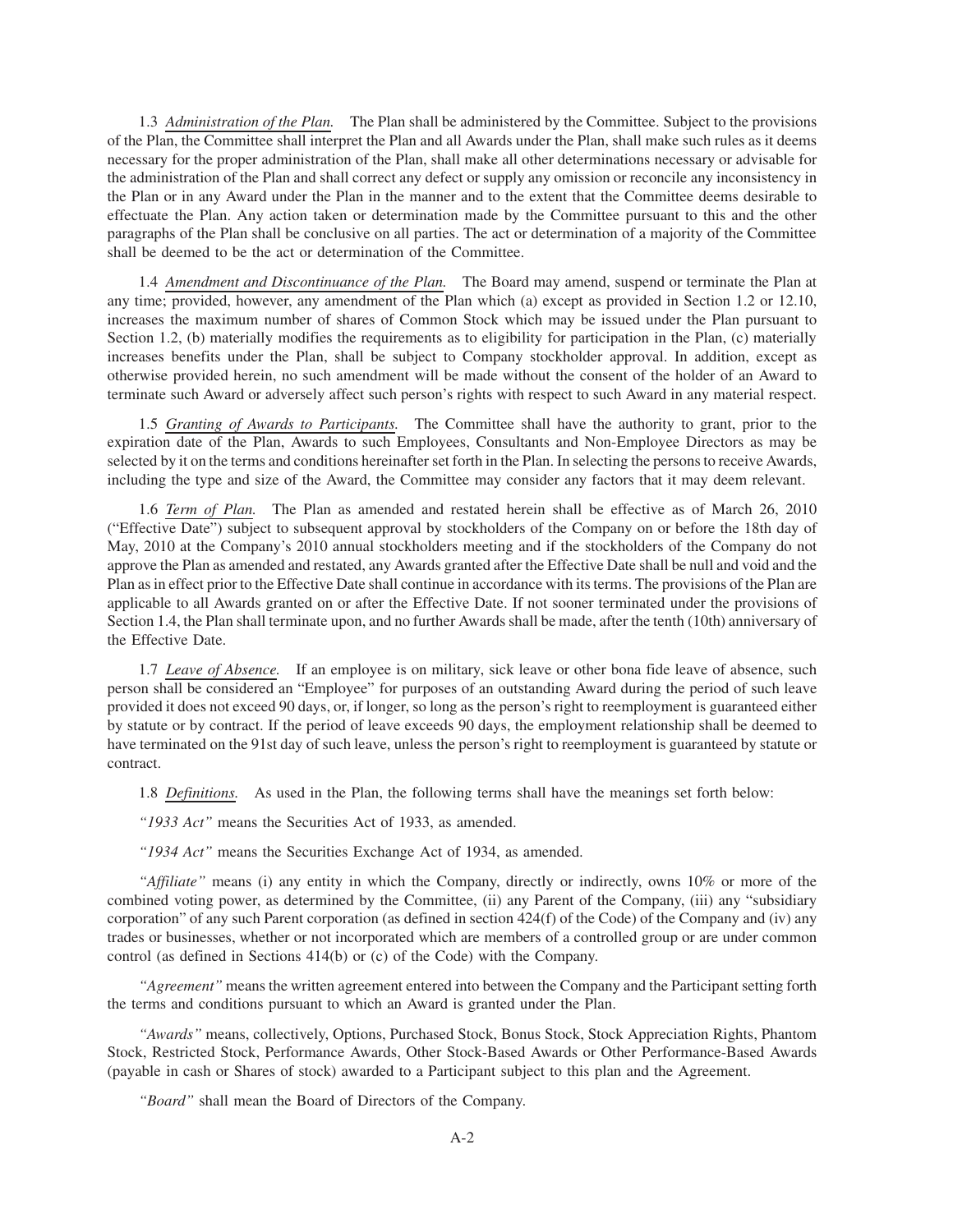## *"Bonus Stock"* is defined in Article V below.

*"Cause"* for termination of any Participant who is a party to an agreement of employment with or renders services to the Company shall mean termination for "Cause" as such term is defined in such agreement, the relevant portions of which are incorporated herein by reference. If such agreement does not define "Cause" or if a Participant is not a party to such an agreement or if the Agreement does not provide otherwise, "Cause" means (i) the willful commission by a Participant of a criminal or other act that causes or is likely to cause substantial economic damage to the Company or an Affiliate or substantial injury to the business reputation of the Company or Affiliate; (ii) the commission by a Participant of an act of fraud in the performance of such Participant's duties on behalf of the Company or an Affiliate; or (iii) the continuing willful failure of a Participant to perform the duties of such Participant to the Company or an Affiliate (other than such failure resulting from the Participant's incapacity due to physical or mental illness) after written notice thereof (specifying the particulars thereof in reasonable detail) and a reasonable opportunity to be heard and cure such failure are given to the Participant by the Committee. For purposes of the Plan, no act, or failure to act, on the Participant's part shall be considered "willful" unless done or omitted to be done by the Participant not in good faith and without reasonable belief that the Participant's action or omission was in the best interest of the Company or an Affiliate, as the case may be.

*"Change of Control"* shall be deemed to have occurred upon any of the following events:

(i) any "person" (as defined in Section 3(a)(9) of the Securities Exchange Act of 1934, as amended (the "Exchange Act"), and as modified in Section 13(d) and 14(d) of the Exchange Act) other than (A) the Company or any of its subsidiaries, (B) any employee benefit plan of the Company or any of its subsidiaries, (C) or any Affiliate, (D) a company owned, directly or indirectly, by stockholders of the Company in substantially the same proportions as their ownership of the Company, or (E) an underwriter temporarily holding securities pursuant to an offering of such securities (a "Person"), becomes the "beneficial owner" (as defined in Rule 13d-3 of the Exchange Act), directly or indirectly, of securities of the Company representing 50% or more of the shares of voting stock of the Company then outstanding; provided, however, that an initial public offering of Common Stock shall not constitute a Change of Control;

(ii) the consummation of any merger, organization, business combination or consolidation of the Company or one of its subsidiaries with or into any other company, other than a merger, reorganization, business combination or consolidation which would result in the holders of the voting securities of the Company outstanding immediately prior thereto holding securities which represent immediately after such merger, reorganization, business combination or consolidation more than 50% of the combined voting power of the voting securities of the Company or the surviving company or the parent of such surviving company;

(iii) the consummation of a sale or disposition by the Company of all or substantially all of the Company's assets, other than a sale or disposition if the holders of the voting securities of the Company outstanding immediately prior thereto hold securities immediately thereafter which represent more than 50% of the combined voting power of the voting securities of the acquiror, or parent of the acquiror, of such assets, or the stockholders of the Company approve a plan of complete liquidation or dissolution of the Company;

(iv) individuals who, as of the Effective Date, constitute the Board (the "Incumbent Board") cease for any reason to constitute at least a majority of the Board; provided, however, that any individual becoming a director subsequent to the Effective Date whose election by the Board, was approved by a vote of at least a majority of the directors then comprising the Incumbent Board shall be considered as though such individual were a member of the Incumbent Board, but excluding, for this purpose, any such individual whose initial assumption of office occurs as a result of an election contest with respect to the election or removal of directors or other solicitation of proxies or consents by or on behalf of a person other than the Board; or

(v) notwithstanding anything herein to the contrary, any other event that a majority of the Board, in its sole discretion, shall determine constitutes a Change in Control hereunder.

*"Code"* means the Internal Revenue Code of 1986, as amended from time to time, and the rules and regulations thereunder.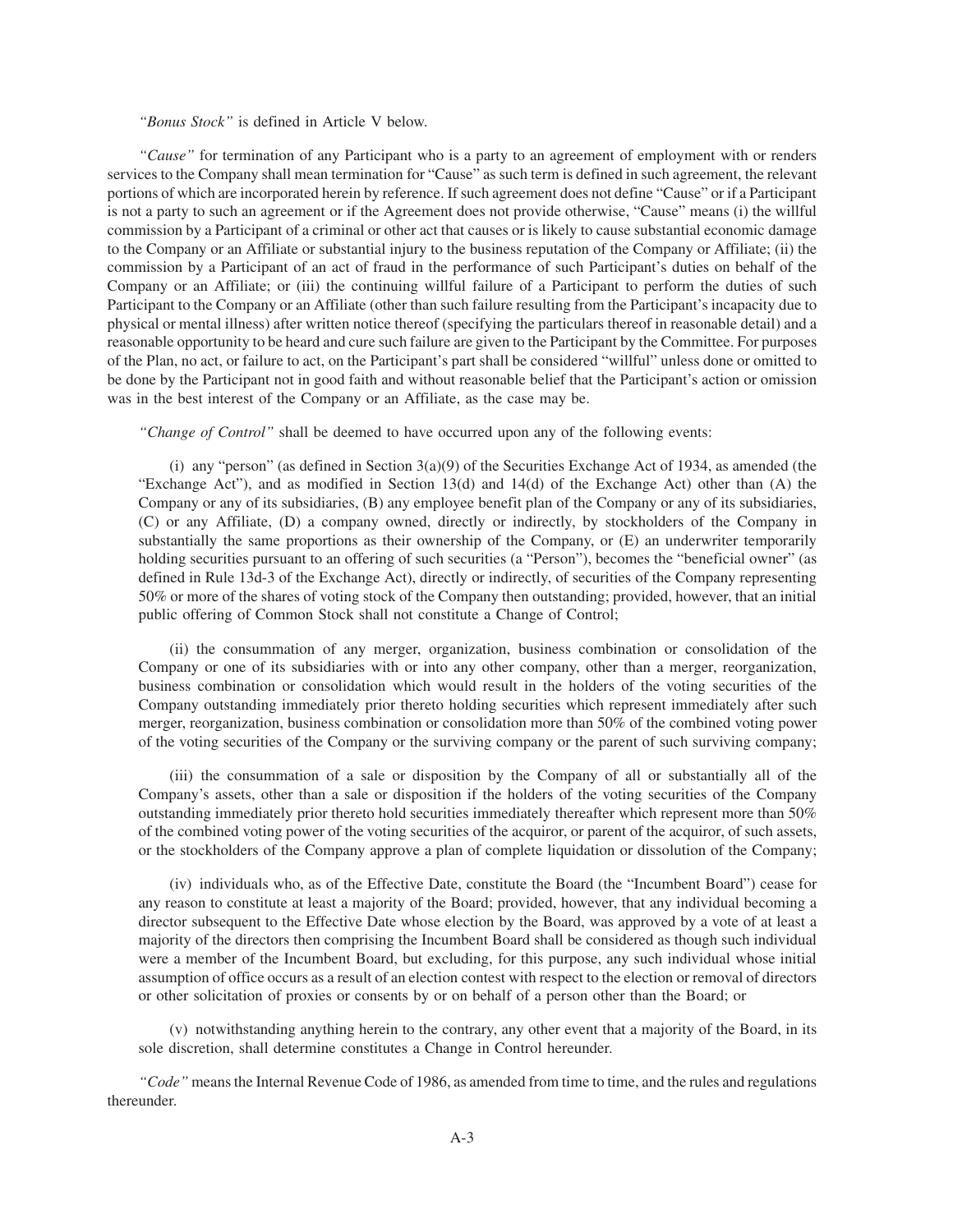*"Committee"* means the compensation committee appointed by the Board to administer the Plan or, if none, the Board; provided however, that with respect to any Award granted which is intended to be Performance-Based Compensation, including Options, the Committee shall consist solely of two or more members who fulfill the "nonemployee director" requirements of Rule 16b-3 under the Securities Exchange Act of 1934, as amended, and the "outside directors" as described in Section  $162(m)(4)(c)(i)$  of the Code and the regulations thereunder. In either case, the Committee may be the compensation committee of the Board or any subcommittee of the compensation committee of the Board, provided that the members of the Committee satisfy the requirements of the previous provisions of these paragraphs.

*"Consultant"* means an independent agent, consultant, attorney or any other individual who is not an "outside director" or Employee of the Company (or any Parent or Subsidiary) and who (i), in the opinion of the Committee, is in a position to contribute to the growth or financial success of the Company (or any Parent or Subsidiary), (ii) is a natural person and (iii) provides bona fide services to the Company (or any Parent or Subsidiary), which services are not in connection with the offer or sale of securities in a capital raising transaction, and do not directly or indirectly promote or maintain a market for the Company's securities.

*"Disability"* means an inability to perform the Participant's material services for the Company for a period of 90 consecutive days or a total of 180 days, during any 365-day period, in either case as a result of incapacity due to mental or physical illness, which is determined to be total and permanent. A determination of Disability shall be made by a physician satisfactory to both the Participant (or his guardian) and the Company, provided that if the Participant (or his guardian and the Company do not agree on a physician, the Participant and the Company shall each select a physician and these two together shall select a third physician, whose determination as to Disability shall be binding on all parties. Eligibility for the payment of disability benefits under any policy for long-term disability benefits provided to the Participant by the Company or a Parent or Subsidiary shall be deemed a disability of the Participant for the purposes of this Plan.

*"Employee"* means any employee of the Company (or any Parent or Subsidiary) within the meaning of Section 3401(c) of the Code who, in the opinion of the Committee, is in a position to contribute to the growth, development and financial success of the Company (or any Parent or Subsidiary), including, without limitation, officers who are members of the Board.

*"Employment"* includes any period in which a Participant is an Employee or a paid Consultant to the Company or the Parent or a Subsidiary.

*"Fair Market Value or FMV Per Share".* The Fair Market Value or FMV Per Share of the Common Stock shall be the closing price on the principal exchange or over-the-counter market on which such shares are trading, if any, or as reported on any composite index which includes such principal exchange, for the date of the determination, or if no trade of the Common Stock shall have been reported for such date, the closing sales price quoted on such exchange for the most recent trade prior to the determination date. If shares of the Common Stock are not listed or admitted to trading on any exchange, over-the-counter market or any similar organization as of the determination date, the FMV Per Share shall be determined by the Committee in good faith using any fair and reasonable means in its discretion, and if applicable in accordance with Code Section 409A, and shall be final and binding.

*"Incentive Option"* means any option that satisfies the requirements of Code Section 422 and is granted pursuant to Article III of the Plan.

*"Insider"* shall mean an individual who is, on the relevant date, an officer, director or ten percent (10%) beneficial owner of any class of the Company's equity securities that is registered pursuant to Section 12 of the Exchange Act, all as defined under Section 16 of the Exchange Act.

*"Non-Employee Director"* means persons who are members of the Board but who are neither Employees nor Consultants of the Company or any Parent or Subsidiary.

*"Non-Qualified Option"* shall mean an option not intended to satisfy the requirements of Code Section 422 and which is granted pursuant to Article II of the Plan.

*"Option"* means an option to acquire Common Stock granted pursuant to the provisions of the Plan, and refers to either an Incentive Stock Option or a Non-Qualified Stock Option, or both, as applicable.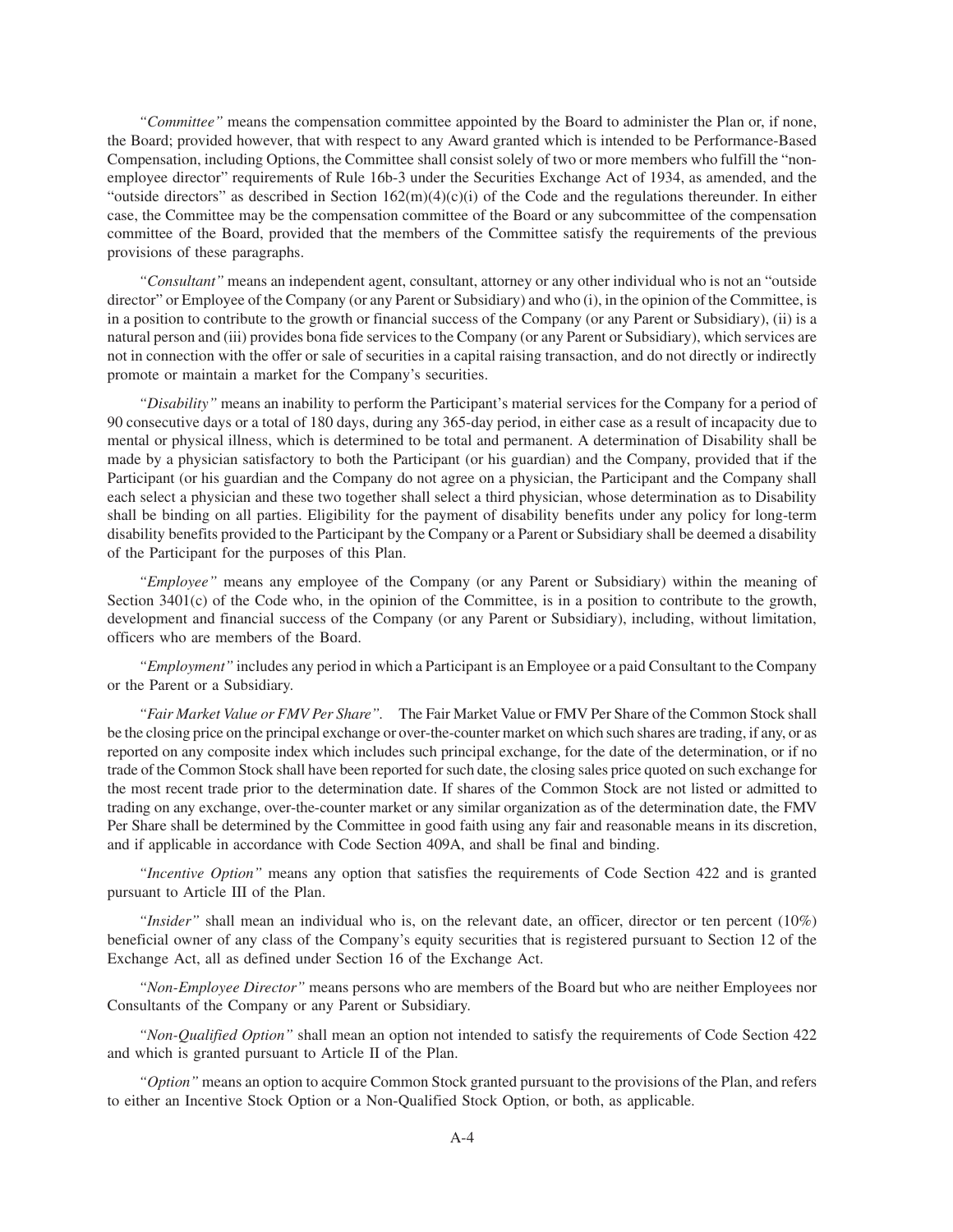*"Option Expiration Date"* means the date determined by Committee which shall not be more than ten years after the date of grant of an Option.

*"Optionee"* means a Participant who has received or will receive an Option.

*"Other Performance-Based Award"* means an award granted pursuant to Article IX, which is performancebased and payable in cash or Shares of stock.

*"Other Stock-Based Award"* means an award granted pursuant to Article IX of the Plan that is not otherwise specifically provided for, the value of which is based in whole or in part upon the value of a share of Common Stock.

*"Outstanding Company Common Stock"* means, as of any date of determination, the then outstanding shares of Common Stock of the Company.

*"Outstanding Company Voting Securities"* means, as of any date of determination, the combined voting power of the then outstanding voting securities of the Company entitled to vote generally on the election of the Board of Directors of the Company.

*"Parent"* means any corporation (whether now or hereafter existing) which constitutes a "parent" of the Company, as defined in Section 424(e) of the Code.

*"Participant"* means any Non-Employee Director, Employee or Consultant granted an Award under the Plan.

*"Performance Award"* means an Award granted pursuant to Article VIII of the Plan, which, if earned, shall be payable in shares of Common Stock, cash or any combination thereof as determined by the Committee.

*"Performance-Based Compensation"* means the performance-based exception from the tax deductibility limitations of Section 162(m) of the Code, as prescribed in Code sec. 162(m) and Treasury Regulation sec. 1.162-27(e) (or its successor), which is applicable during such period that the Company is a Publicly Held Corporation.

*"Publicly Held Corporation"* means a corporation issuing any class of common equity securities required to be registered under Section 12 of the Exchange Act.

*"Purchased Stock"* means a right to purchase Common Stock granted pursuant to Article IV of the Plan.

*"Phantom Shares"* means an Award of the right to receive shares of Common Stock issued at the end of a Restricted Period which is granted pursuant to Article VI of the Plan.

*"Reload Option"* means replacement Options that permit the Optionee to purchase an additional number of shares of Common Stock equal to the number of previously owned shares surrendered by the Optionee to pay for all or a portion of an Option price upon exercise of his Options.

*"Restricted Period"* shall mean the period established by the Committee with respect to an Award during which the Award either remains subject to forfeiture or is not exercisable by the Participant.

*"Restricted Stock"* shall mean any share of Common Stock, prior to the lapse of restrictions -hereon, granted under Article VII of the Plan.

*"Stock Appreciation Rights"* or "SAR" means an Award granted pursuant to Article VI of the Plan.

*"Subsidiary"* means any corporation (whether now or hereafter existing) which constitutes a "subsidiary" of the Company, as defined in Section 424(f) of the Code.

# ARTICLE II

## NONQUALIFIED STOCK OPTIONS

2.1 *Grants.* The Committee may grant Options to purchase the Common Stock to any Employee, Consultant or Non-Employee Director according to the terms set forth below.

2.2 *Calculation of Exercise Price.* The exercise price to be paid for each share of Common Stock deliverable upon exercise of each Option granted under this Article II shall not be less than the FMV Per Share on the date of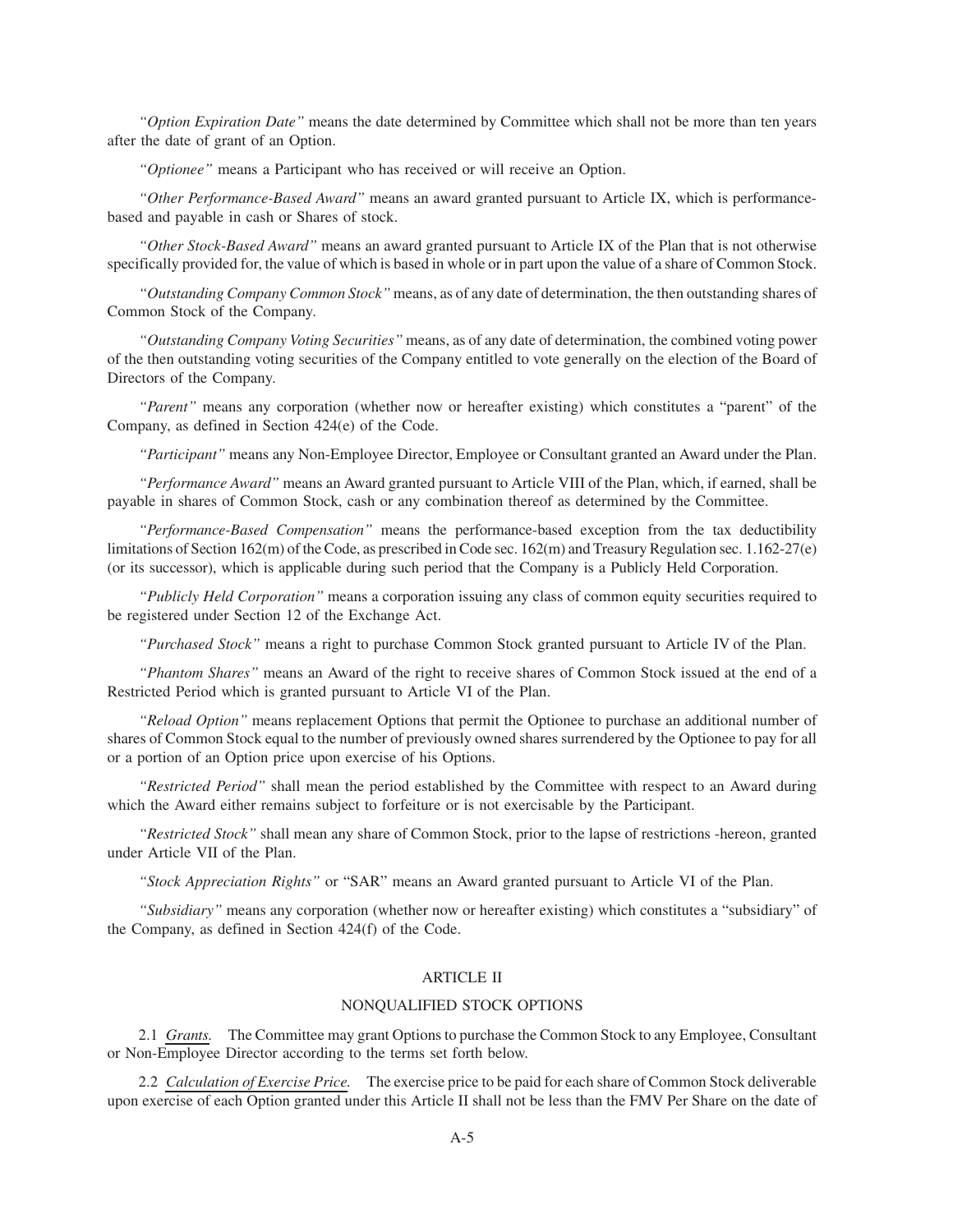grant of such Option. The exercise price for each Option granted under Article II shall be specified in the Agreement as determined by the Committee but shall be subject to adjustment as provided in Section 2.3(g).

# 2.3 *Terms and Conditions of Options.*

(a) *Written Agreement.* Each grant of an Option shall be evidenced by a written Agreement. Among its other provisions, each Agreement shall set forth the extent to which the Optionee shall have the right to exercise the Option following termination of the Optionee's Employment. Such provisions shall be determined in the discretion of the Committee, shall be included in the Optionee's Agreement and need not be uniform among all Options granted pursuant to the Plan.

(b) *Number of Shares.* Each Option shall specify the number of shares of Common Stock to which it pertains.

(c) *Option Period and Conditions and Limitations on Exercise.* No Option shall be exercisable later than the Option Expiration Date. To the extent not prohibited by other provisions of the Plan, each Option shall be exercisable at such time or times as the Committee in its discretion may determine at the time such Option is granted.

(d) *Manner of Exercise.* In order to exercise an Option, the person or persons entitled to exercise it shall deliver to the Company payment in full for the shares being purchased, together with any required withholding taxes. The payment of the exercise price for each Option shall either be (i) in cash or by check payable and acceptable to the Company, (ii) with the consent of the Committee, by tendering to the Company shares of Common Stock owned by the person for more than six months having an aggregate Fair Market Value as of the date of exercise that is not greater than the full exercise price for the shares with respect to which the Option is being exercised and by paying any remaining amount of the exercise price as provided in (i) above, or (iii) subject to such instructions as the Committee may specify, at the person's written request the Company may deliver certificates for the shares of Common Stock for which the Option is being exercised to a broker for sale on behalf of the person, provided that the person has irrevocably instructed such broker to remit directly to the Company on the person's behalf the full amount of the exercise price from the proceeds of such sale. In the event that the person elects to make payment as allowed under clause (ii) above, the Committee may, upon confirming that the optionee owns the number of additional shares being tendered, authorize the issuance of a new certificate for the number of shares being acquired pursuant to the exercise of the Option less the number of shares being tendered upon the exercise and return to the person (or not require surrender of) the certificate for the shares being tendered upon the exercise. If the Committee so requires, such person or persons shall also deliver a written representation that all shares being purchased are being acquired for investment and not with a view to, or for resale in connection with, any distribution of such shares.

(e) *Alternative Payment for Stock.* The Committee in its sole discretion may permit a Participant to pay the exercise price or satisfy withholding taxes, in whole or in part, with shares of Common Stock with respect to which the Option is being exercised. If payment is to be made in such manner, then the Participant shall deliver to the Company a notice of exercise as to the number of shares of Common Stock to be issued to Participant as well as the number of shares of Common Stock to be retained by the Company in payment. In such case, the notice of exercise shall include (A) a statement (i) directing the Company to retain the number of shares from the exercise of the Options the Fair Market Value (as of the date of delivery of such notice) of which is equal to the portion of the exercise price and/or withholding with respect to which the Participant intends to make payment, and (ii) confirming the aggregate number of shares to be delivered to the Participant; and (B) such additional payment in cash pursuant to the provision of clause (d) or shares pursuant to the provisions of the first paragraph of this clause (c) as shall be necessary, when added to the consideration paid with shares subject to the Option, to pay the exercise price in full for all such shares. If the Company is required to withhold on account of any federal, state or local tax imposed as a result of an exercise of an Option with previously issued stock or by retention of optioned shares under this Section, the Common Stock surrendered or retained shall include an additional number of shares whose Fair Market Value equals the amount thus required to be withheld at the applicable minimum statutory rate.

(f) *Options not Transferable.* Except as provided below, no Non-qualified Option granted hereunder shall be transferable other than by (i) will or by the laws of descent and distribution or (ii) pursuant to a domestic relations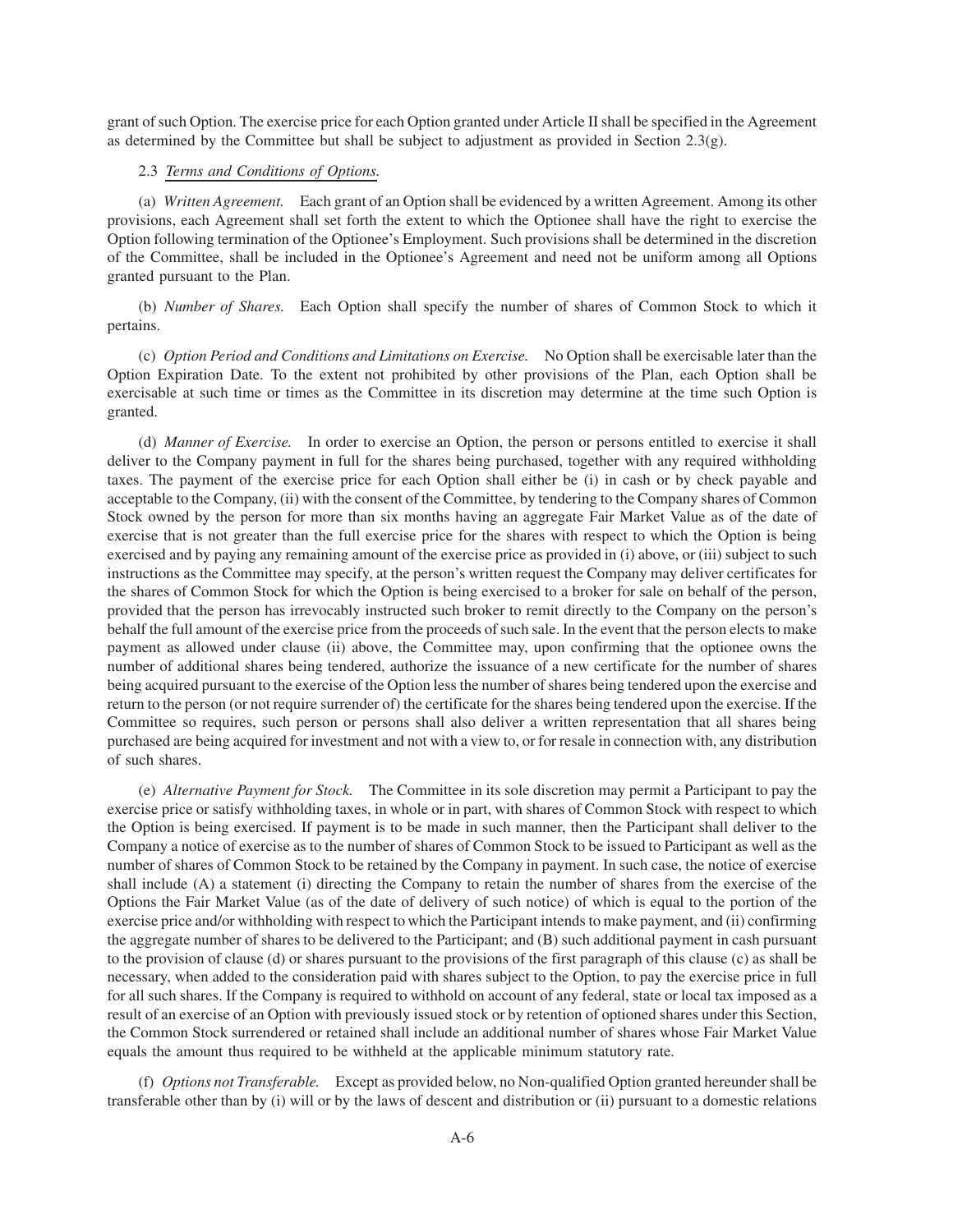order and, during the lifetime of the Participant to whom any such Option is granted, and it shall be exercisable only by the Participant (or his guardian). Any attempt to transfer, assign, pledge, hypothecate or otherwise dispose of, or to subject to execution, attachment or similar process, any Option granted hereunder, or any right thereunder, contrary to the provisions hereof, shall be void and ineffective, shall give no right to the purported transferee, and shall, at the sole discretion of the Committee, result in forfeiture of the Option with respect to the shares involved in such attempt. With respect to a specific Non-qualified Option, the Participant (or his guardian) may transfer, for estate planning purposes, all or part of such Option to one or more immediate family members or related family trusts or partnerships or similar entities.

(g) *Listing and Registration of Shares.* Each Option shall be subject to the requirement that if at any time the Committee determines, in its discretion, that the listing, registration, or qualification of the shares subject to such Option under any securities exchange or tinder any state or federal law, or the consent or approval of any governmental regulatory body, is necessary or desirable as a condition of, or in connection with, the issue or purchase of shares thereunder, such Option may not be exercised in whole or in part unless such listing, registration, qualification, consent or approval shall have been effected or obtained and the same shall have been free of any conditions not acceptable to the Committee.

(h) *Reload Options.* No Reload Options will be granted with respect to any Non-Qualified Option.

2.4 *Amendment.* The Committee may, with the consent of the person or persons entitled to exercise any outstanding Option, amend or cancel such Option. The Committee may at any time or from time to time, in its discretion, in the case of any Option which is not then immediately exercisable in full, accelerate the time or times at which such Option may be exercised to any earlier time or times. Except for either adjustments pursuant to Sections 12.10 or 1.2 of the Plan (relating to the adjustments to Shares), the purchase price for any outstanding Option or Stock Appreciation Right may not be decreased after the date of grant (there shall be no repricing of Options or Stock Appreciation Rights). Furthermore, notwithstanding anything in the Plan to the contrary, except for adjustments pursuant to Section 1.2 and 12.10 and except in connection with a corporate transaction involving the Company (including, without limitation, any stock dividend, stock split, extraordinary cash dividend, recapitalization, reorganization, merger, consolidation, split-up, spin-off, combination, or exchange of shares), the terms of outstanding awards may not be amended to reduce the exercise price of outstanding Options or SARs or cancel outstanding Options or SARS in exchange for cash, other awards or Options or SARs with an exercise price that is less than the exercise price of the original Options or SARs without stockholder approval.

2.5 *Acceleration of Vesting.* If a Participant's Agreement so specifies, any Option granted hereunder which is not otherwise vested shall, as stated in said Participant's Agreement, become 100% vested upon (i) termination of an Employee's or Consultant's Employment or removal of a Non-Employee Director without Cause; (ii) termination, removal or resignation of an Employee, Consultant or Non-Employee Director from Employment for any reason within one (1) year from the effective date of the Change of Control; or (iii) death or Disability of the Participant.

# 2.6 *Other Provisions.*

(a) The person or persons entitled to exercise, or who have exercised, an Option shall not be entitled to any rights as a stockholder of the Company with respect to any shares subject to such Option until he shall have become the holder of record of such shares.

(b) No Option granted hereunder shall be construed as limiting any right which the Company or any Parent or Subsidiary may have to terminate at any time, with or without Cause or otherwise, the Employment of any person to whom such Option has been granted.

(c) Notwithstanding any provision of the Plan or the terms of any Option, the Company shall not be required to issue any shares hereunder if such issuance would, in the judgment of the Committee, constitute a violation of any state or federal law or of the rules or regulations of any governmental regulatory body.

(d) Unless the Agreement provides otherwise, no Option shall be exercisable more than six (6) months after the Optionee ceases Employment for any reason other than death or Disability, or more than one (1) year after the Optionee ceases Employment due to death or Disability.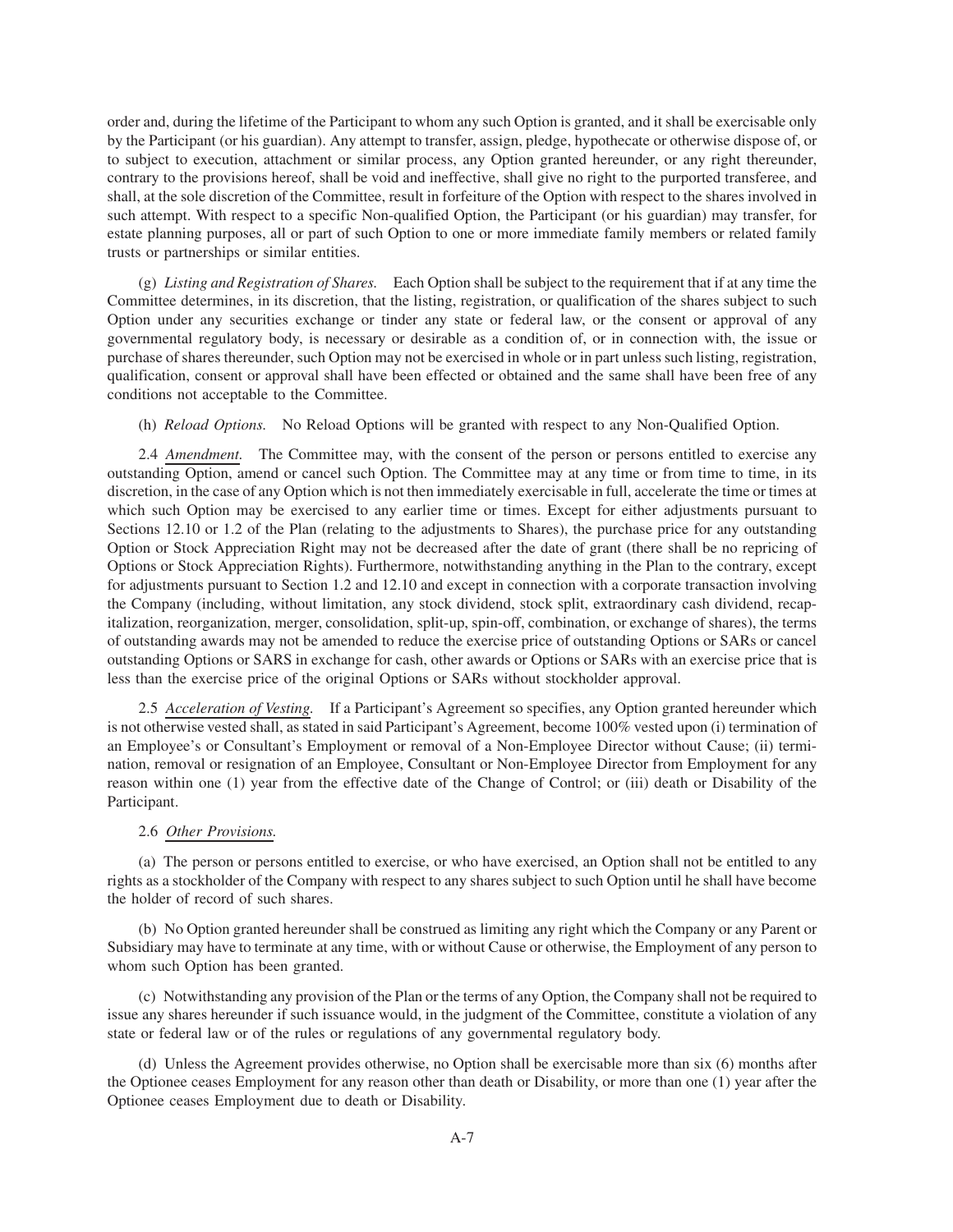## ARTICLE III

### INCENTIVE OPTIONS

The terms specified below shall be applicable to all Incentive Options. Except as modified by the provisions of this Article III, all the provisions of Article II shall be applicable to Incentive Options. Options which are specifically designated as Non-Qualified Options shall NOT be subject to the terms of this Section III.

3.1 *Eligibility.* Incentive Options may only be granted to Employees.

3.2 *Exercise Price.* The exercise price per Share shall not be less than one hundred percent (100%) of the FMV Per Share on the option grant date.

3.3 *Dollar Limitation.* Notwithstanding any contrary provision in the Plan, to the extent that the aggregate FMV (determined as of the time the Incentive Stock Option is granted) of the shares of Common Stock with respect to which Incentive Stock Options are exercisable for the first time by any Optionee during any single calendar year (under the Plan and any other stock option plans of the Company and its Subsidiaries or Parent) exceeds the sum of \$100,000, such Incentive Stock Option shall be treated as a Non-Qualified Stock Option to the extent in excess of the \$100,000 limit, and not an Incentive Stock Option, but all other terms and provisions of such Option shall remain unchanged. This paragraph shall be applied by taking Incentive Stock Options into account in the order in which they were granted and shall be construed in accordance with Section 422(d) of the Code. In the absence of such regulations or other authority, or if such regulations or other authority require or permit a designation of the Options which shall cease to constitute Incentive Stock Options, then such Incentive Stock Options, only to the extent of such excess, shall automatically be deemed to be Non-Qualified Stock Options but all other terms and conditions of such Incentive Stock Options, and the corresponding Agreement, shall remain unchanged.

3.4 *10% Stockholder.* If any Employee to whom an Incentive Option is granted is a 10% stockholder, then the exercise price per share shall not be less than one hundred ten percent (110%) of the FMV Per Share on the option grant date and the option term shall not exceed five (5) years measured from the option grant date.

3.5 *Options Not Transferable.* No Incentive Option granted hereunder shall be transferable other than by will or by the laws of descent and distribution and shall be exercisable during the Optionee's lifetime only by such Optionee.

3.6 *Reload Options.* No Reload Options shall be granted with respect to any Incentive Options.

3.7 *Compliance with 422.* All Options that are intended to be Incentive Stock Options shall be designated as such in the Option grant and in all respects shall be issued in compliance with Code Section 422.

3.8 *Limitations on Exercise.* No Incentive Option shall be exercisable more than ninety (90) days months after the Optionee ceases to be an Employee for any reason other than death or Disability, or more than one (1) year after the Optionee ceases to be an Employee due to death or Disability.

#### ARTICLE IV

### PURCHASED STOCK

4.1 *Eligible Persons.* The Committee shall have the authority to sell shares of Common Stock to such Employees, Consultants and Non-Employee Directors of the Company or its Parent or Subsidiaries as may be selected by it, on such terms and conditions as it may establish, subject to the further provisions of this Article IV. Each issuance of Common Stock under this Plan shall be evidenced by an agreement, which shall be subject to applicable provisions of this Plan and to such other provisions not inconsistent with this Plan as the Committee may approve for the particular sale transaction.

4.2 *Purchase Price.* The price per share of Common Stock to be purchased by a Participant under this Plan shall be the FMV Per Share at the time of purchase.

4.3 *Payment of Purchase Price.* Payment of the purchase price of Purchased Stock under this Plan shall be made in full in cash.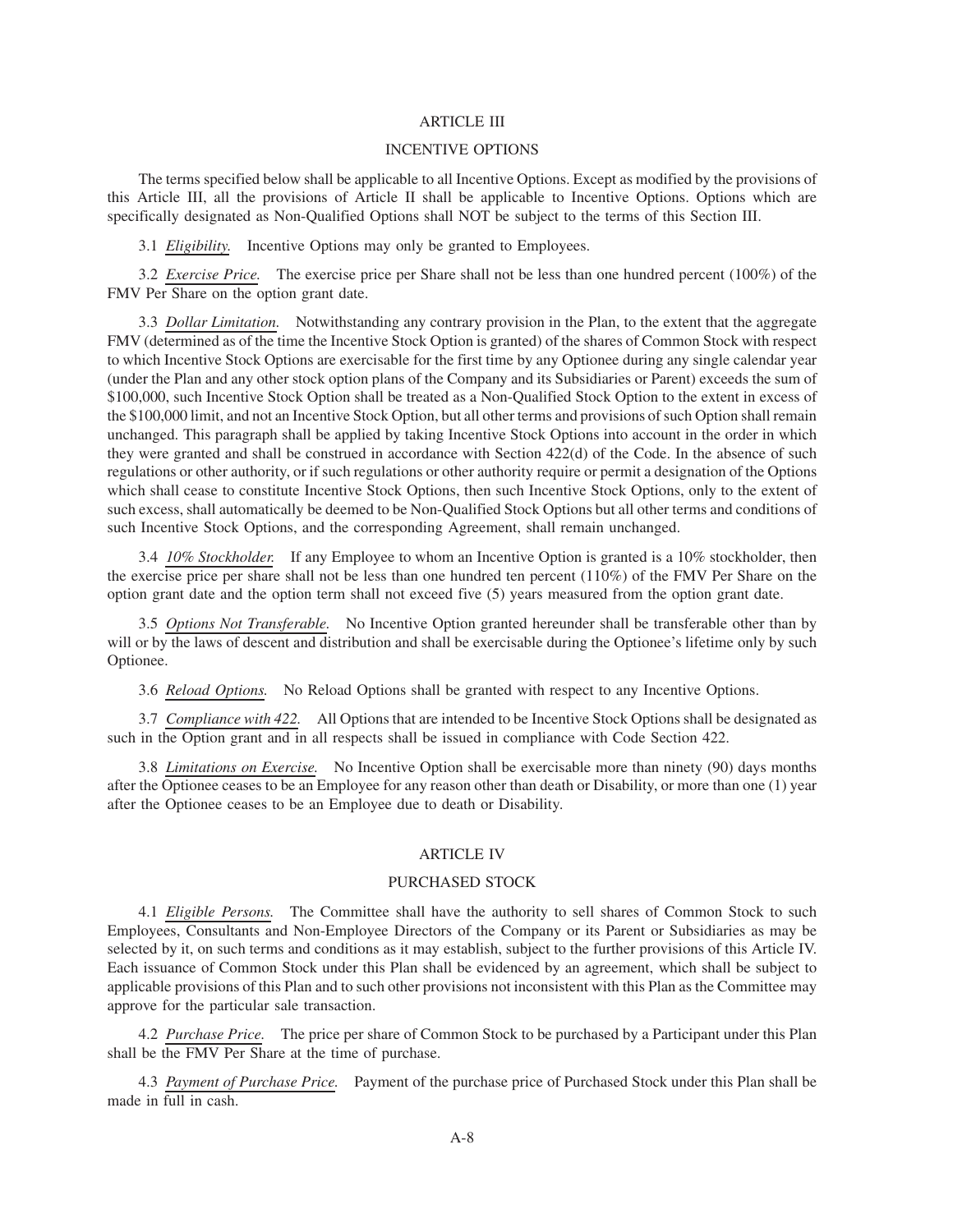#### ARTICLE V

### BONUS STOCK

The Committee may, from time to time and subject to the provisions of the Plan, grant shares of Bonus Stock to Employees, Consultants or Non-Employee Directors. Bonus Stock shall be shares of Common Stock that are not subject to a Restricted Period under Article VII.

# ARTICLE VI

# STOCK APPRECIATION RIGHTS AND PHANTOM STOCK

6.1 *Stock Appreciation Rights.* The Committee is authorized to grant Stock Appreciation Rights to Employees, Consultants or Non-Employee Directors on the following terms and conditions.

(a) *Right to Payment.* A Stock Appreciation Right shall confer on the Participant to whom it is granted a right to receive, upon exercise thereof, the excess of (A) the FMV Per Share on the day of exercise over (B) the grant price of the Stock Appreciation Right as determined by the Committee. The SAR shall be granted with an exercise price equal to FMV per Share on the date of grant.

(b) *Rights Related to Options.* A Stock Appreciation Right granted in connection with an Option shall entitle a Participant, upon exercise thereof, to surrender that Option or any portion thereof, to the extent unexercised, and to receive payment of an amount computed pursuant to Subsection 6.1(a) hereof. That Option shall then cease to be exercisable to the extent surrendered. A Stock Appreciation Right granted in connection with an Option shall be exercisable only at such time or times and only to the extent that the related Option is exercisable and shall not be transferable (other than by will or the laws of descent and distribution) except to the extent that the related Option is transferable.

(c) *Right Without Option.* A Stock Appreciation Right granted independent of an Option shall be exercisable as determined by the Committee and set forth in the Award Agreement governing the Stock Appreciation Right.

(d) *Terms.* The Committee shall determine at the date of grant the time or times at which and the circumstances under which a Stock Appreciation Right may be exercised in whole or in part (including based on achievement of performance goals and/or future service requirements), the method of exercise, whether or not a Stock Appreciation Right shall be in tandem or in combination with any other Award, and any other terms and conditions of any Stock Appreciation Right as provided in the Award Agreement.

6.2 *Phantom Stock Awards.* The Committee is authorized to grant Phantom Stock Awards to Participants, which are rights to receive cash equal to the Fair Market Value of specified number of shares of Common Stock at the end of a specified deferral period, subject to the following terms and conditions:

(a) *Award and Restrictions.* Satisfaction of a Phantom Stock Award shall occur upon expiration of the deferral period specified for such Phantom Stock Award Agreement by the Committee or, if permitted by the Committee, as elected by the Participant. In addition, Phantom Stock Awards shall be subject to such restrictions (which may include a risk of forfeiture), if any, as the Committee may impose, which restrictions may lapse at the expiration of the deferral period or at earlier specified times (including based on achievement of performance goals and/or future service requirements), separately or in combination, installments or otherwise, as the Committee may determine in the Award Agreement.

(b) *Forfeiture.* Except as otherwise determined by the Committee or as may be set forth in any Award, employment or other agreement pertaining to a Phantom Stock Award, upon termination of Employment or services during the applicable deferral period or portion thereof to which forfeiture conditions apply, all Phantom Stock Awards that are at that time subject to deferral (other than a deferral at the election of the Participant) shall be forfeited; provided that the Committee may provide, by rule or regulation or in any Award agreement, or may determine in any individual case, that restrictions or forfeiture conditions relating to Phantom Stock Awards shall be waived in whole or in part in the event of terminations resulting from specified causes, and the Committee may in other cases waive in whole or in part the forfeiture of Phantom Stock Awards.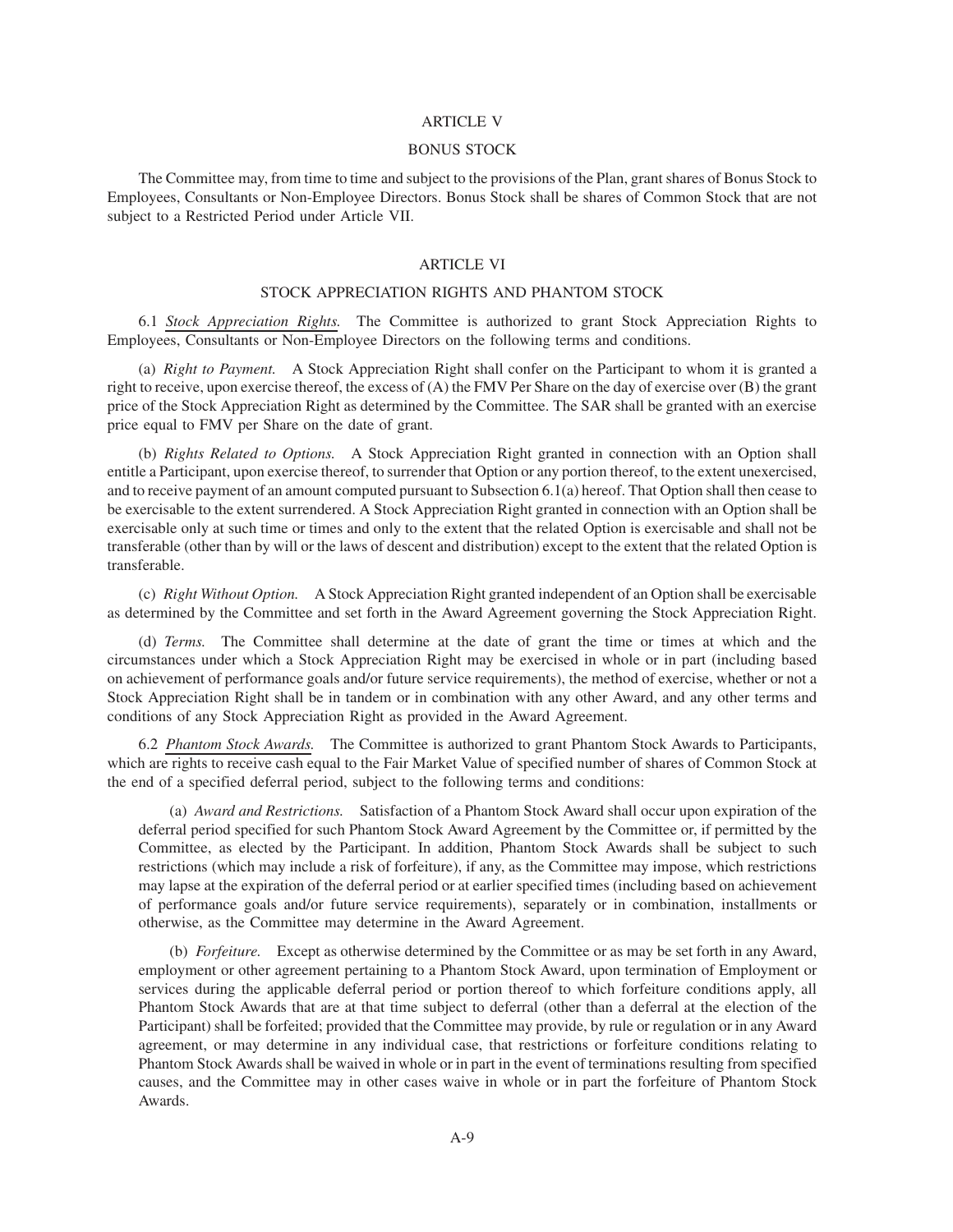(c) *Performance Goals.* To the extent the Committee determines that any Award granted pursuant to this Article VI shall constitute Performance-Based Compensation for purposes of Section 162(m) of the Code, the grant or settlement of the Award shall, in the Committee's discretion, be subject to the achievement of performance goals determined and applied in a manner consistent with Section 8.2.

# ARTICLE VII

## RESTRICTED STOCK

7.1 *Eligible Persons.* All Employees, Consultants and Non-Employee Directors shall, subject to the direction of the Committee, be eligible for grants of Restricted Stock.

# 7.2 *Restricted Period and Vesting.*

(a) The Restricted Stock shall be subject to such restrictions on transfer by the Participant and repurchase by the Company as the Committee, in its sole discretion, shall determine. Prior to the lapse of such restrictions the Participant shall not be permitted to transfer such shares. The Company shall have the right to repurchase or recover such shares for the amount of cash paid therefor, if any, if (i) the Participant shall terminate Employment from or services to the Company prior to the lapse of such restrictions, subject to section 7.2(b) below; or (ii) the Restricted Stock is forfeited by the Participant pursuant to the terms of the Award.

(b) Notwithstanding the foregoing, unless the Award specifically provides otherwise, all Restricted Stock not otherwise vested shall vest upon (i) termination of an Employee or Consultant or removal of a Non-Employee Director without Cause; (ii) termination, resignation or removal of an Employee, Consultant or Non-Employee Director for any reason within one (1) year from the effective date of a Change of Control; or (iii) death or Disability of the Participant.

(c) Each certificate representing Restricted Stock awarded under the Plan shall be registered in the name of the Participant and, during the Restricted Period, shall be left in deposit with the Company and a stock power endorsed in blank. The grantee of Restricted Stock shall have all the rights of a stockholder with respect to such shares including the right to vote and the right to receive dividends or other distributions paid or made with respect to such shares. Any certificate or certificates representing shares of Restricted Stock shall bear a legend similar to the following:

The transferability of this certificate and the shares of stock represented hereby are subject to the restrictions, terms and conditions (including forfeiture and restrictions against transfer) contained in the U.S. Physical Therapy, Inc. 2003 Incentive Plan and an Award Agreement entered into between the registered owner of such shares and U.S. Physical Therapy, Inc. A copy of the Plan and the Award Agreement are on file in the corporate offices of U.S. Physical Therapy, Inc.

### ARTICLE VIII

#### PERFORMANCE AWARDS

8.1 *Performance Awards.* The Committee may grant Performance Awards based on performance criteria measured over a period of not less than one year and not more than five years as determined by the Committee in its sole discretion ("Performance Period"). Each grant of a Performance Award shall be evidenced by an Agreement in such amount and terms as determined by the Committee. The Committee may use such business criteria and other measures of performance as it may deem appropriate in establishing any performance conditions, and may exercise its discretion to increase the amounts payable under any Award subject to performance conditions except as limited under Section 8.2 in the case of a Performance Award intended to be Performance-Based Compensation under Code Section 162(m).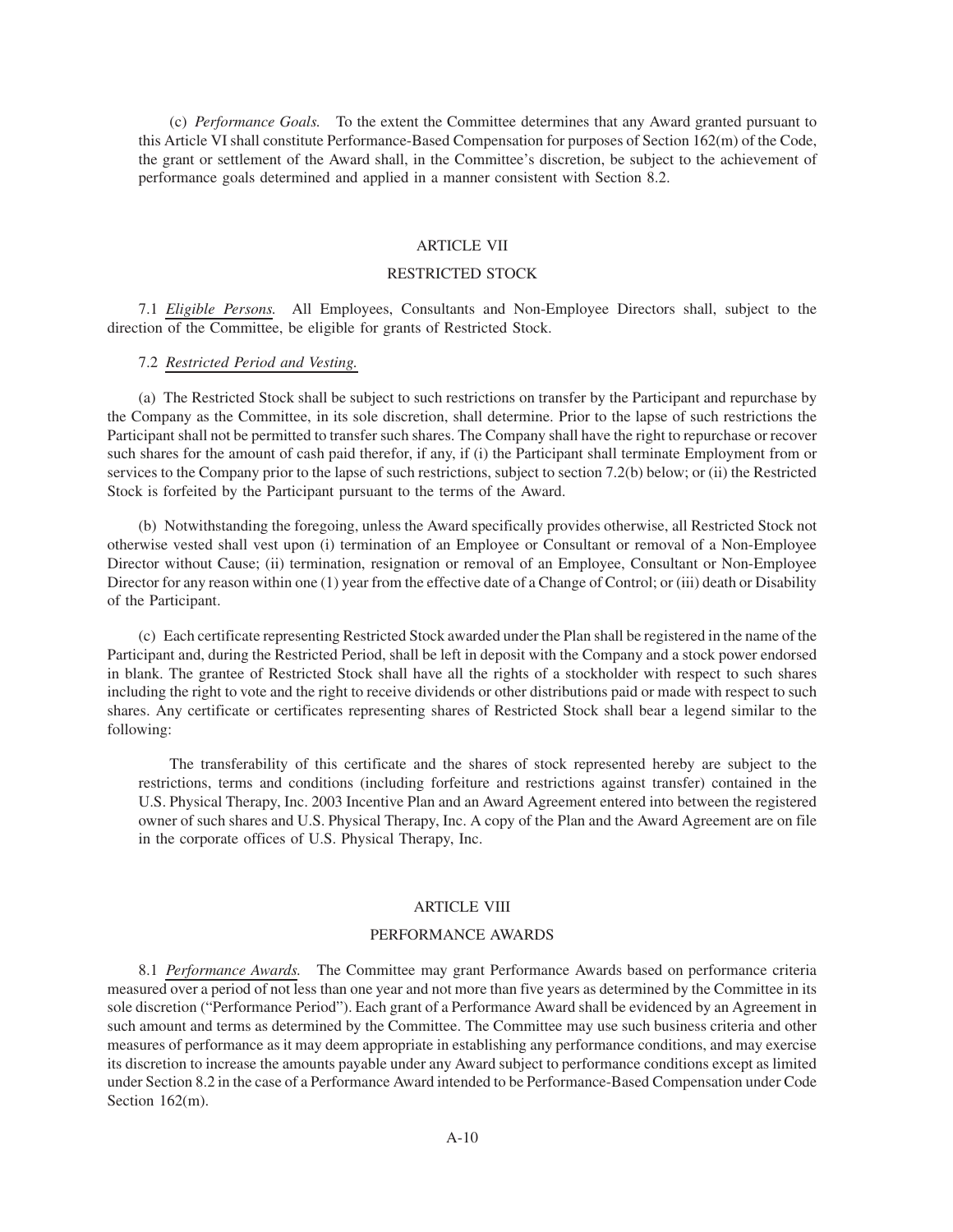8.2 *Performance Goals.* The grant and/or settlement of a Performance Award shall be contingent upon terms set forth in this Section 8.2.

(a) *General.* The performance goals for Performance Awards shall consist of one or more business criteria and a targeted level or levels of performance with respect to each of such criteria, as specified by the Committee. In the case of any Award intended to be Performance-Based Compensation, performance goals shall be designed to be objective and shall otherwise meet the requirements of Section 162(m) of the Code and regulations thereunder (including Treasury Regulations sec. 1.162-27 and successor regulations thereto), including the requirement that the level or levels of performance targeted by the Committee are such that the achievement of performance goals is "substantially uncertain" at the time of grant. The Committee may determine that such Performance Awards shall be granted and/or settled upon achievement of any one performance goal or that two or more of the performance goals must be achieved as a condition to the grant arid/or settlement of such Performance Awards. Performance goals may differ among Performance Awards granted to any one Participant or for Performance Awards granted to different Participants.

(b) *Business Criteria.* One or more of the following business criteria for the Company, on a consolidated basis, and/or for specified subsidiaries, divisions or business or geographical units of the Company (except with respect to the total stockholder return and earnings per share criteria), shall be used by the Committee in establishing performance goals for Performance Awards granted to a Participant: (i) earnings per share; (ii) increase in revenues; (iii) increase in cash flow; (iv) increase in cash flow return; (v) return on net assets; (vi) return on assets; (vii) return on investment; (viii) return on equity; (ix) economic value added; (x) gross margin; (xi) net income; (xii) pretax earnings; (xiii) pretax earnings before interest, depreciation and amortization; (xiv) pretax operating earnings after interest expense and before incentives, service fees, and extraordinary or special items; (xv) operating income; (xvi) total stockholder return; (xvii) debt reduction; (xviii) the price of a Share of Common Stock; and (xix) any of the above goals determined on the absolute or relative basis or as compared to the performance of a published or special index deemed applicable by the Committee including, but not limited to, the Standard & Poor's 500 Stock Index or a group of comparable companies.

(c) *Performance Period; Timing for Establishing Performance Goals.* Achievement of performance goals in respect of Performance Awards shall be measured over a Performance Period of not less than one year and not more than five years, as specified by the Committee. Performance goals in the case of any Award granted to a Participant shall be established not later than 90 days after the beginning of any Performance Period applicable to such Performance Awards, or at such other date as may be required or permitted for Performance-Based Compensation under Section 162(m) of the Code.

(d) *Settlement of Performance Awards; Other Terms.* After the end of each Performance Period, the Committee shall determine the amount, if any, of Performance Awards payable to each Participant based upon achievement of business criteria over a Performance Period. No Performance Award shall be payable unless the pre-established performance goals have been achieved. The Committee may not exercise discretion to increase any such amount payable in respect of a Performance Award designed to comply with Section 162(m) of the Code. The Committee shall specify the circumstances in which such Performance Awards shall be paid or forfeited in the event of termination of Employment by the Participant prior to the end of a performance period or settlement of Performance Awards.

(e) *Written Determinations.* All determinations by the Committee as to the establishment of performance goals, the amount of any Performance Award, and the achievement of performance goals relating to Performance Awards and any other terms material to the Performance Award shall be made in writing in the case of any Award granted to a Participant. The Committee may not delegate any responsibility relating to such Performance Awards.

(f) *Status of Performance Awards under Section 162(m) of the Code.* It is the intent of the Company that Performance Awards intended to be Performance-Based Compensation shall, if so designated by the Committee, constitute Performance-Based Compensation within the meaning of Section 162(m) of the Code and regulations thereunder. Accordingly, the terms of this Section 8.2 shall be interpreted in a manner consistent with Section 162(m) of the Code and regulations thereunder. If any provision of the Plan as in effect on the date of adoption or any agreements relating to Performance Awards that are designated as intended to comply with Section 162(m) of the Code does not comply or is inconsistent with the requirements of Section 162(m) of the Code or regulations thereunder, such provision shall be construed or deemed amended to the extent necessary to conform to such requirements.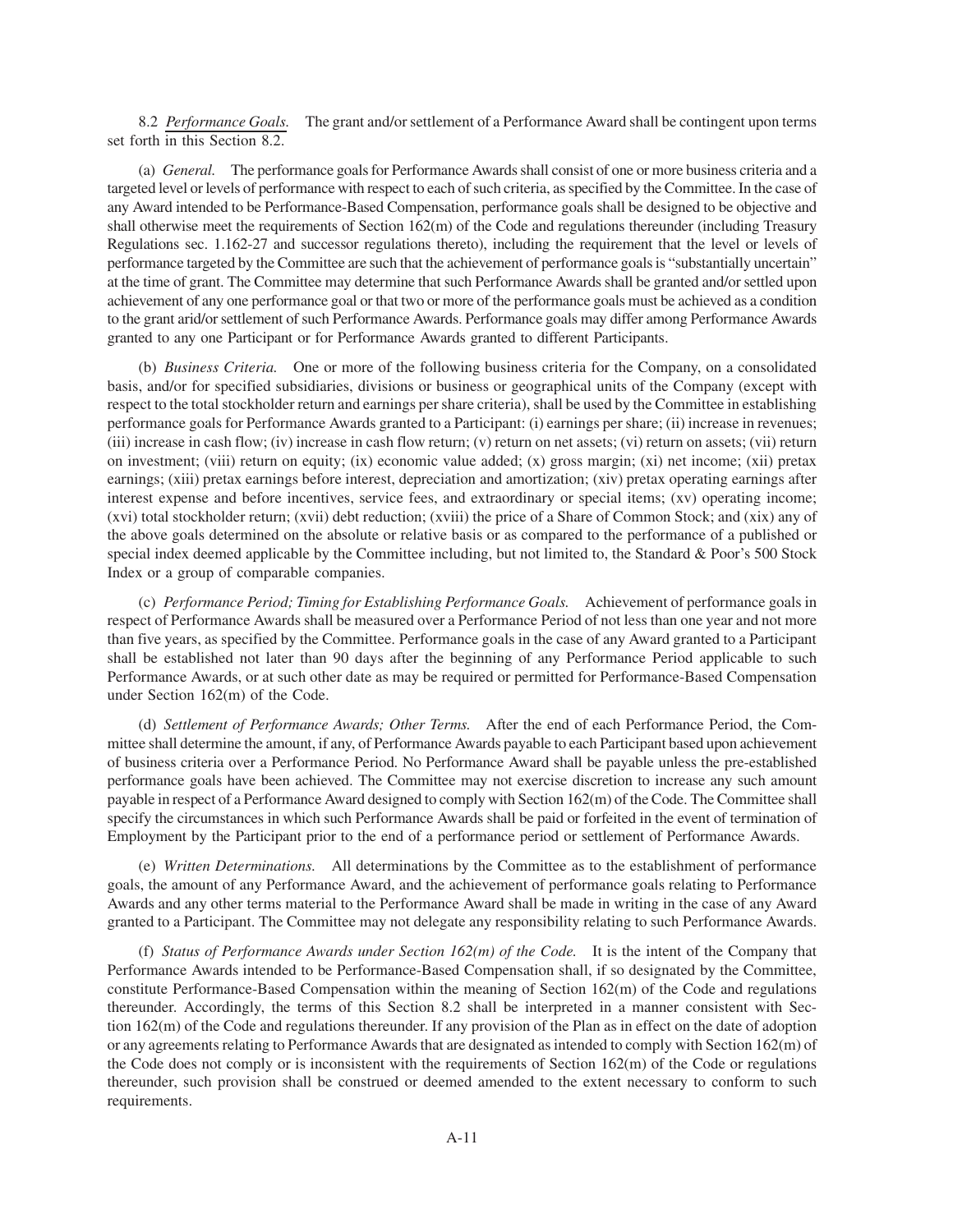# ARTICLE IX

### OTHER STOCK OR PERFORMANCE BASED AWARDS

The Committee is hereby authorized to grant to Employees, Non-Employee Directors and Consultants of the Company or its Parent or Subsidiaries, Other Stock or Performance-Based Awards, which shall consist of a right which (i) is not an Award described in any other Article and (ii) is denominated or payable in, valued in whole or in part by reference to, or otherwise based on or related to, shares of Common Stock (including, without limitation, securities convertible into shares of Common Stock) or (iii) is payable in cash as are deemed by the Committee to be consistent with the purposes of the Plan. Subject to the terms of the Plan, the Committee shall determine the terms and conditions of any such Other Stock or Performance-Based Award. A Performance-Based Award under this Article shall meet the requirements of Article 8.

# ARTICLE X

# CERTAIN PROVISIONS APPLICABLE TO ALL AWARDS

10.1 *General.* Awards may be granted on the terms and conditions set forth herein. In addition, the Committee may impose on any Award or the exercise thereof, such additional terms and conditions, not inconsistent with the provisions of the Plan, as the Committee shall determine, including terms requiring forfeiture of Awards in the event of termination of Employment by the Participant and terms permitting a Participant to make elections relating to his or her Award. The Committee shall retain full power and discretion to accelerate or waive, at any time, any term or condition of an Award that is not mandatory under the Plan; provided, however, that the Committee shall not have a discretion to accelerate or waive any term or condition of an Award that is intended to qualify as Performance-Based Compensation for purposes of Section 162(m) of the Code if such discretion would cause the Award not to so qualify. Except in cases in which the Committee is authorized to require other forms of consideration under the Plan, or to the extent other forms of consideration must be paid to satisfy the requirements of the Nevada General Corporation Law, no consideration other than services may be required for the grant of any Award.

10.2 *Stand-Alone, Additional, Tandem, and Substitute Awards.* Awards granted under the Plan may, in the discretion of the Committee, be granted either alone or in addition to, in tandem with, or in substitution or exchange for, any other Award or any award granted under another plan of the Company, any Parent or Subsidiary, or any business entity to be acquired by the Company or Parent or Subsidiaries, or any other right of a Participant to receive payment from the Company or any Parent or Subsidiary. Such additional, tandem and substitute or exchange Awards may be granted at any time. If an Award is granted in substitution or exchange for another Award, the Committee shall require the surrender of such other Award in consideration for the grant of the new Award. In addition, Awards may be granted in lieu of cash compensation, including in lieu of cash amounts payable under other plans of the Company or any Parent or Subsidiary.

10.3 *Term of Awards.* The term or Restricted Period of each Award that is an Option, Stock Appreciation Right, Phantom Stock or Restricted Stock shall be for such period as may be determined by the Committee; provided that in no event shall the term of any such Award exceed a period of ten years (or such shorter terms as may be required in respect of an Incentive Stock Option under Section 422 of the Code).

10.4 *Form and Timing of Payment under Awards; Deferrals.* Subject to the terms of the Plan and any applicable Award agreement, payments to be made upon the exercise of an Option or other Award or settlement of an Award may be made in a single payment or transfer, in installments, or on a deferred basis. The settlement of any Award may, subject to any limitations set forth in the Award agreement, be accelerated and cash paid in lieu of shares in connection with such settlement, in the discretion of the Committee or upon occurrence of one or more specified events. In the discretion of the Committee, Awards granted pursuant to Article VI or VIII of the Plan may be payable in shares to the extent permitted by the terms of the applicable Award agreement. Installment or deferred payments may be required by the Committee (subject to Section 1.4 of the Plan, including the consent provisions thereof in the case of any deferral of an outstanding Award not provided for in the original Award agreement) or permitted at the election of the Participant on terms and conditions established by the Committee. Payments may include, without limitation, provisions for the payment or crediting of reasonable interest on installment or deferred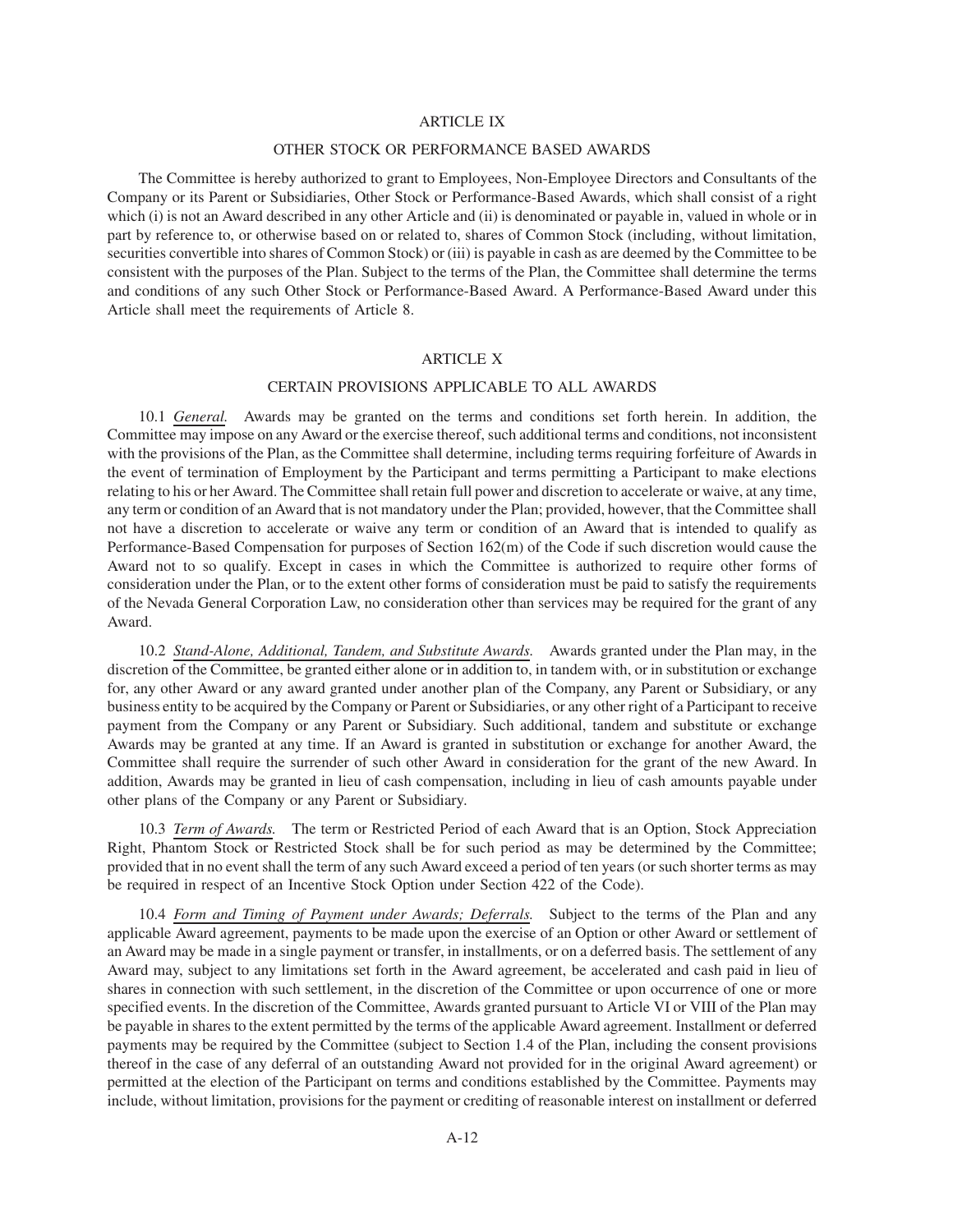payments or the grant or crediting of amounts in respect of installment or deferred payments denominated in shares. Any deferral shall only be allowed as is provided in a separate deferred compensation plan adopted by the Company. The Plan shall not constitute any "employee benefit plan" for purposes of Section 3(3) of the Employee Retirement Income Security Act of 1974, as amended.

10.5 *Vested and Unvested Awards.* After the satisfaction of all of the terms and conditions set by the Committee with respect to an Award of (i) Restricted Stock, a certificate, without the legend set forth in Section 7.2(a), for the number of shares that are no longer subject to such restrictions, terms and conditions shall be delivered to the Employee, (ii) Phantom Stock, to the extent not paid in cash, a certificate for the number of shares equal to the number of shares of Phantom Stock earned, and (iii) Stock Appreciation Rights or Performance Awards, cash and/or a certificate for the number of shares equal in value to the number of Stock Appreciation Rights or amount of Performance Awards vested shall be delivered to the person. Upon termination, resignation or removal of a Participant under circumstances that do not cause such Participant to become fully vested, any remaining unvested Options, shares of Restricted Stock, Phantom Stock, Stock Appreciation Rights or Performance Awards, as the case may be, shall either be forfeited back to the Company or, if appropriate under the terms of the Award, shall continue to be subject to the restrictions, terms and conditions set by the Committee with respect to such Award.

10.6 *Requirements of Law.* The granting of Awards and the issuance of shares of Common Stock under the Plan shall be subject to all applicable laws, rules, and regulations, and to such approvals by any governmental agencies or national securities exchanges as may be required. The Committee may refuse to issue or transfer any shares or other consideration under an Award if, acting in its sole discretion, it determines that the issuance or transfer of such shares or such other consideration might violate any applicable law. Certificates evidencing shares of Common Stock delivered under this Plan (to the extent that such shares are so evidenced) may be subject to such stop transfer orders and other restrictions as the Committee may deem advisable under the rules and regulations of the Securities and Exchange Commission, any securities exchange or transaction reporting system upon which the Common Stock is then listed or to which it is admitted for quotation, and any applicable federal or state securities law, if applicable. The Committee may cause a legend or legends to be placed upon such certificates (if any) to make appropriate reference to such restrictions.

10.7 *Rule 16b-3 Securities Law Compliance and Compliance with Company Policies.* WITH RESPECT TO INSIDERS TO THE EXTENT APPLICABLE, TRANSACTIONS UNDER THE PLAN ARE INTENDED TO COMPLY WITH ALL APPLICABLE CONDITIONS OF RULE 16B-3 UNDER THE 1934 ACT. WITH RESPECT TO ALL PARTICIPANTS, TRANSACTIONS UNDER THE PLAN ARE INTENDED TO COMPLY WITH SECURITIES REGULATION BTR AND THE COMPANY'S INSIDER TRADING POLICIES AS REVISED FROM TIME TO TIME OR SUCH OTHER SIMILAR COMPANY POLICIES, INCLUDING BUT NOT LIMITED 7O, POLICIES RELATING TO BLACK OUT PERIODS. ANYAMBIGUITIES OR INCONSISTENCIES IN THE CONSTRUCTION OF AN AWARD OR THE PLAN SHALL BE INTERPRETED TO GIVE EFFECT TO SUCH INTENTION. HOWEVER, TO THE EXTENTANY PROVISION OF THE PLAN OR AGREEMENT OR ACTION BY THE COMMITTEE FAILS TO SO COMPLY, IT SHALL BE DEEMED NULL AND VOID TO THE EXTENT PERMITTED BY LAW AND DEEMED ADVISABLE BY THE COMMITTEE IN ITS DISCRETION.

10.8 *Disqualification and Forfeiture.* Notwithstanding anything herein to the contrary, any Awards hereunder shall terminate and be forfeited if the Participant fails to consent to and authorize the disclosure of the information for the determination of Disability or Cause including any information that is protected health information under the Health Insurance Portability and Accountability Act of 1996.

# ARTICLE XI

#### WITHHOLDING FOR TAXES

Any issuance of Common Stock pursuant to the exercise of an Option or payment of any other Award under the Plan shall not be made until appropriate arrangements satisfactory to the Company have been made for the payment of any tax amounts (federal, state, local or other) that may be required to be withheld or paid by the Company with respect thereto. Such arrangements may, at the discretion of the Committee, include allowing the person to tender to the Company shares of Common Stock owned by the person, or to request the Company to withhold shares of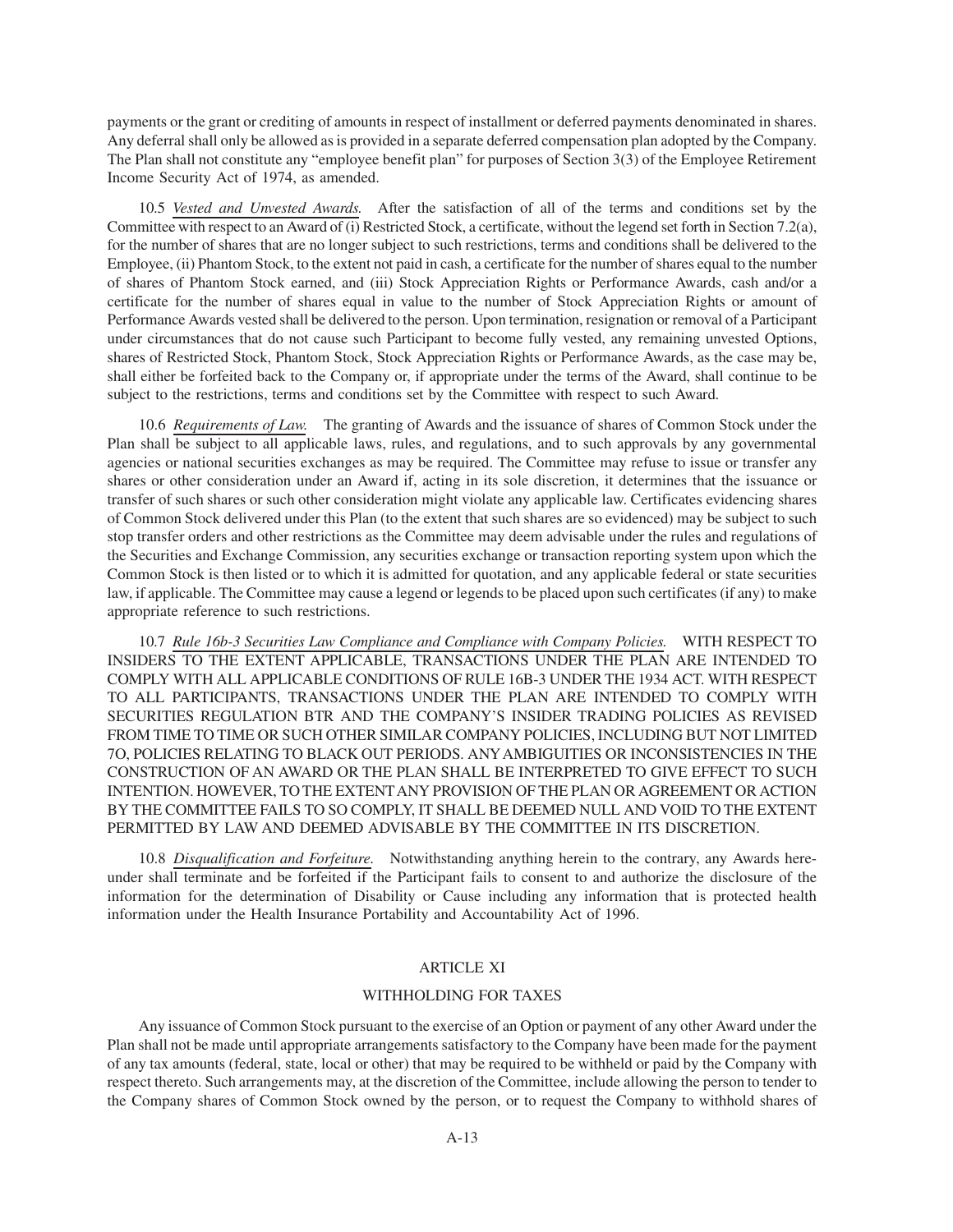Common Stock being acquired pursuant to the Award, whether through the exercise of an Option or as a distribution pursuant to the Award, which have an aggregate FMV Per Share as of the date of such withholding that is not greater than the sum of all tax amounts to be withheld with respect thereto, together with payment of any remaining portion of such tax amounts in cash or by check payable and acceptable to the Company.

# ARTICLE XII

## MISCELLANEOUS

12.1 *No Rights to Awards.* No Participant or other person shall have any claim to be granted any Award, there is no obligation for uniformity of treatment of Participants, or holders or beneficiaries of Awards and the terms and conditions of Awards need not be the same with respect to each recipient.

12.2 *No Right to Employment or Continued Services.* The grant of an Award shall not be construed as giving a Participant the right to be retained in the employ or services of the Company or any Parent or Subsidiary. Further, no grant of any Award shall be construed as limiting any right which the Company or any Parent or Subsidiary may have to terminate at any time, with or without Cause, the Employment or services of any Participant to whom such Award has been granted.

12.3 *Governing Law.* The validity, construction, and effect of the Plan and any rules and regulations relating to the Plan shall be determined in accordance with applicable federal law arid the laws of the State of Nevada, without regard to any principles of conflicts of law.

12.4 *Severability.* If any provision of the Plan or any Award is or becomes or is deemed to be invalid, illegal, or unenforceable in any jurisdiction or as to any Participant or Award, or would disqualify the Plan or any Award under any law deemed applicable by the Committee, such provision shall be construed or deemed amended to conform to the applicable laws, or if it cannot be construed or deemed amended without, in the determination of the Committee, materially altering the intent of the Plan or the Award, such provision shall be stricken as to such jurisdiction, Participant or Award and the remainder of the Plan and any such Award shall remain in full force and effect.

12.5 *Shareholder Agreements.* The Committee may condition the grant, exercise or payment of any Award upon such person entering into a stockholders' agreement in such form as approved from time to time by the Board.

12.6 *Indemnification of Committee.* Each person who is or was a member of the Committee, or of the Board, shall be indemnified by the Company against and from any damage, loss, liability, cost and expense that may be imposed upon or reasonably incurred by him in connection with or resulting from any claim, action, suit, or proceeding to which he may be a party or in which he may be involved by reason of any action taken or failure to act under the Plan (including such indemnification for a person's own, sole, concurrent or joint negligence or strict liability), except for any such act or omission constituting willful misconduct or gross negligence. Such person shall be indemnified by the Company for all amounts paid by him in settlement thereof, with the Company's approval, or paid by him in satisfaction of any judgment in any such action, suit, or proceeding against him, provided he shall give the Company an opportunity, at its own expense, to handle and defend the same before he undertakes to handle and defend it on his own behalf. The foregoing right of indemnification shall not be exclusive of any other rights of indemnification to which such persons may be entitled under the Company's articles of incorporation or bylaws, as a matter of law, or otherwise, or any power that the Company may have to indemnify them or hold them harmless.

12.7 *Designation of Beneficiary by Participant.* EACH PARTICIPANT MAY, FROM TIME TO TIME, NAME ANY BENEFICIARY OR BENEFICIARIES (WHO MAY BE NAMED CONTINGENTLY OR SUC-CESSIVELY) TO WHOM ANY BENEFIT UNDER THE PLAN IS TO BE PAID IN CASE OF HIS DEATH BEFORE HE RECEIVES ANY OR ALL OF SUCH BENEFIT. EACH SUCH DESIGNATION SHALL REVOKE ALL PRIOR DESIGNATIONS BY THE SAME PARTICIPANT, SHALL BE IN A FORM PRESCRIBED BY THE COMMITTEE, AND WILL BE EFFECTIVE ONLY WHEN FILED BY THE PARTICIPANT IN WRITING WITH THE COMMITTEE DURING THE PARTICIPANT'S LIFETIME. IN THE ABSENCE OF ANY SUCH DESIGNATION, BENEFITS REMAINING UNPAID AT THE PARTICIPANT'S DEATH SHALL BE PAID TO THE PARTICIPANT'S ESTATE.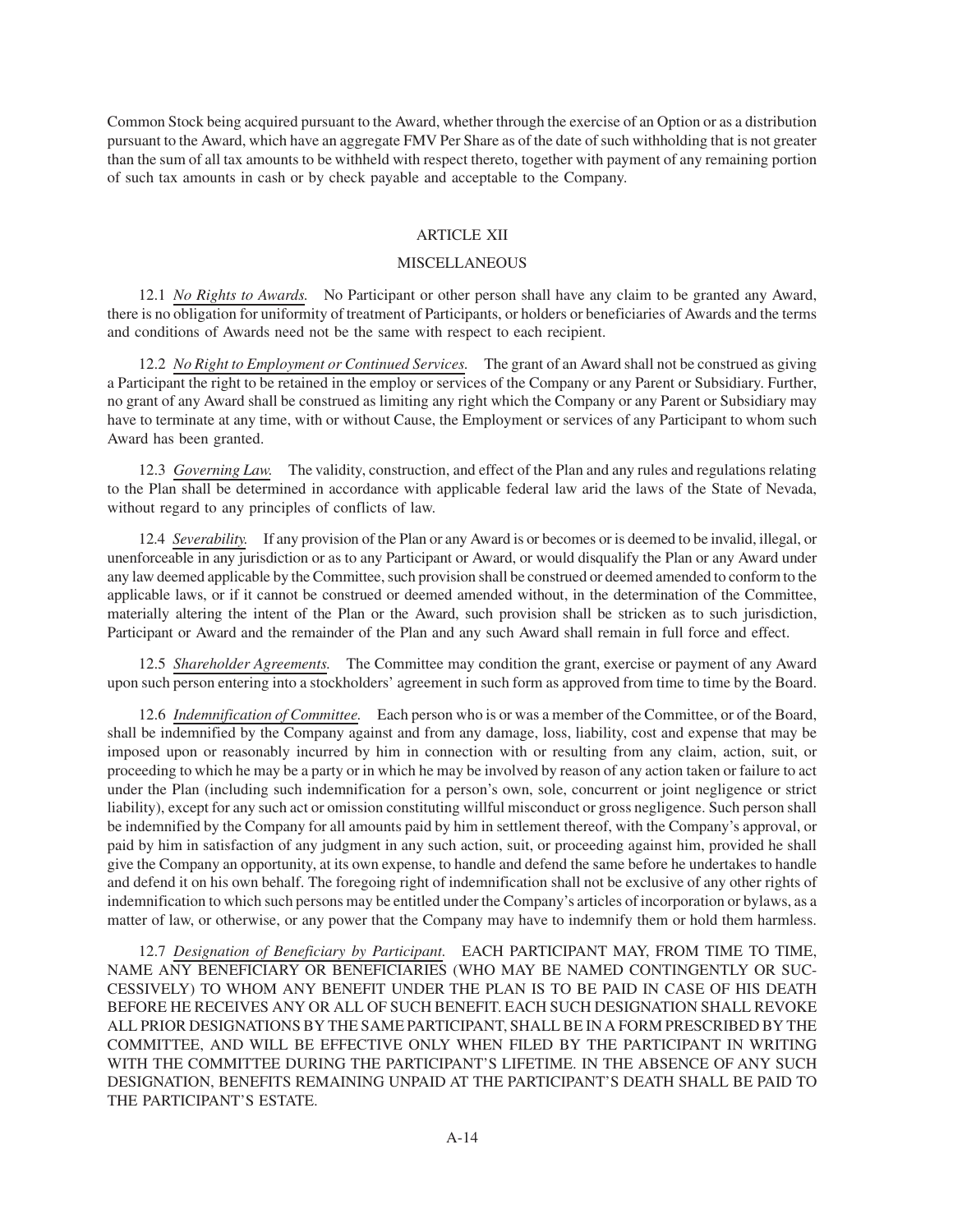12.8 *Successors.* All obligations of the Company under the Plan with respect to Awards granted hereunder shall be binding on any successor to the Company, whether the existence of such successor is the result of a direct or indirect purchase, merger, consolidation, or otherwise, of all or substantially all of the business and/or assets of the Company.

12.9 *Gender, Tense and Headings.* Whenever the context so requires, words of the masculine gender used herein shall include the feminine and neuter, and words used in the singular shall include the plural. Section headings as used herein are inserted solely for convenience and reference and constitute no part of the interpretation or construction of the Plan.

# 12.10 *Recapitalization or Reorganization.*

(a) *No Effect on Right or Power.* The existence of the Plan and the Awards granted hereunder shall not affect in any way the right or power of the Board or the stockholders of the Company to make or authorize any adjustment, recapitalization, reorganization or other change in the Company's or any Affiliate's capital structure or its business, any merger or consolidation of the Company or any Affiliate, any issue of debt or equity securities ahead of or affecting Common Stock or the rights thereof, the dissolution or liquidation of the Company or any Affiliate or any sale, lease, exchange or other disposition of all or any part of its assets or business or any other corporate act or proceeding.

(b) *Subdivision or Consolidation of Shares; Stock Dividends.* If, and whenever, prior to the expiration of an Award previously granted, the Company shall effect a subdivision or consolidation of shares of Common Stock or the payment of a dividend on Common Stock which is paid in the form of Company stock without receipt of consideration by the Company, the number of shares of Common Stock with respect to which such Award may thereafter be exercised or satisfied, shall be adjusted as follows: (i) in the event of an increase in the number of outstanding shares, the number shares of Common Stock subject to the Award shall be proportionately increased, and the purchase price per share shall be proportionately reduced; and (ii) in the event of a reduction in the number of outstanding shares, the number shares of Common Stock subject to the Award shall be proportionately reduced, and the purchase price per share shall be proportionately increased, other than in the event of a Company-directed share repurchase program. Any fractional share resulting from such adjustment shall be rounded up to the next whole share. Such proportionate adjustments will be made for purposes of making sure that to the extent possible, the fair value of the Awards after the subdivision, consolidation or dividend is equal to the fair value before the change and shall be made in accordance with Code Section 409A, if applicable.

(c) *Change of Control.* Subject to any accelerated vesting provisions in any Agreement or provided herein, upon a Change in Control, the Committee, acting in its sole discretion without the consent or approval of any Participant, may effect one or more of the following alternatives, which alternatives may vary among individual Participants and which may vary among Awards held by any individual Participant: (i) require the mandatory surrender to the Company by selected Participants of some or all of the outstanding Options, stock-settled Phantom Stock, stocksettled Stock Appreciation Rights or other Shares of Stock settled Awards held by such Participants as of a date, before or after such Change of Control, specified by the Committee, in which event the Committee shall thereupon cancel such Awards and the Company shall pay (or cause to be paid) to each such Participant an amount of cash (or fair cash equivalent if a portion of the consideration is other than cash) per share equal to the excess, if any, of the amount of the Change in Control value (as determined by the Committee) of the shares subject to such Awards over the exercise price(s), if any, under such Awards for such shares, or (ii) provide that the number and class of shares of Common Stock covered by such Awards shall be adjusted (in accordance with Code Section 409A or Code Section 424, if applicable) so that such Awards shall thereafter cover securities of the surviving or acquiring corporation or other property (including, without limitation, cash) as determined by the Committee in its sole discretion.

(d) *Other Changes in the Common Stock.* In the event of changes in the outstanding Common Stock by reason of recapitalization, reorganization, merger, consolidation, combination, stock split, stock dividend, spin-off, exchange or other relevant changes in capitalization or distributions to the holders of Common Stock occurring after the date of the grant of any Award and not otherwise provided for by this Section 12.10, which would have the effect of diluting or enlarging the rights of Participants, such Award and any notice evidencing such Award shall be subject to equitable or proportionate adjustment by the Committee at its sole discretion as to the number and price of shares of Common Stock or other consideration subject to such Award, subject to the requirements of Code Sections 409A and 424, if applicable.